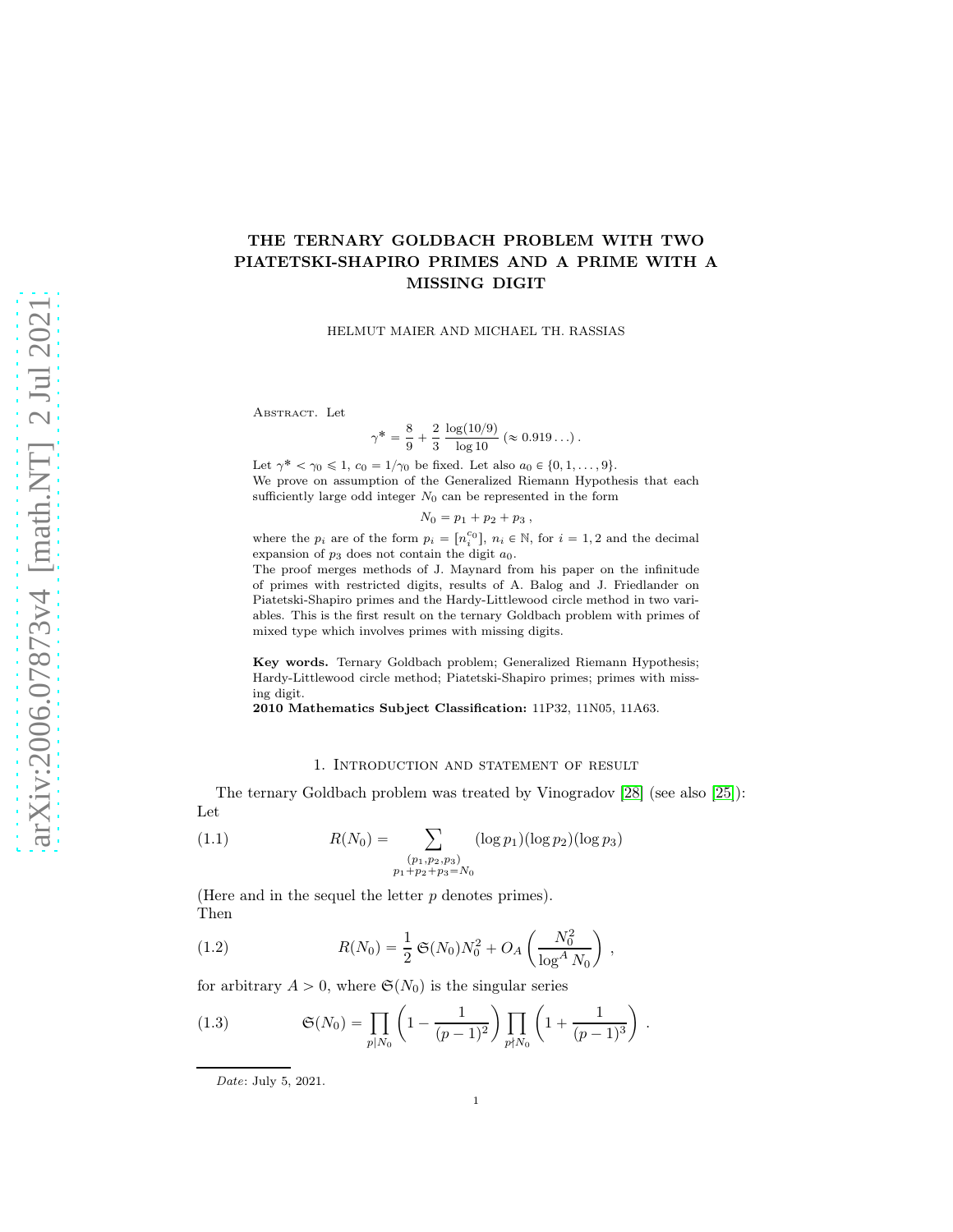The relation (1.2) implies that each sufficiently large odd integer is the sum of three primes.

Helfgott [\[15\]](#page-38-2) recently showed that this is true for all odd  $N \ge 7$ . Later on, solutions of

$$
p_1 + p_2 + p_3 = N_0
$$

with the  $p_i$  taken from special sets  $S_i$  were investigated.

Piatetski-Shapiro [\[24\]](#page-38-3) proved that for any fixed  $c_0 \in (1, 12/11)$  the sequence  $([n^{c_0}])_{n \in \mathbb{N}}$ contains infinitely many prime numbers. The interval for  $c_0$  was sebsequently improved many times (cf. [\[7\]](#page-37-0), [\[14\]](#page-38-4), [\[18\]](#page-38-5), [\[26\]](#page-38-6)). Balog and Friedlander [\[1\]](#page-37-1) considered the ternary Goldbach problem with variables restricted to Piatetski-Shapiro primes. They proved that for any fixed  $c_0$  with  $1 < c_0 < 21/20$  every sufficiently large odd integer  $N_0$  can be represented in the form

$$
N_0 = p_1 + p_2 + p_3 \,,\ \ \, {\rm with}\,\,p_i = \left[n_i^{c_0}\right],
$$

for any  $n_i \in \mathbb{N}$ .

For other combinations of the sets  $S_i$ , cf. [\[1\]](#page-37-1), [\[17\]](#page-38-7), [\[20\]](#page-38-8), [\[27\]](#page-38-9). Additionally, the authors in [\[21\]](#page-38-10) proved that under the assumption of the Generalized Riemann Hypothesis each sufficiently large odd integer can be expressed as the sum of a prime and two isolated primes.

The other type of primes entering our hybrid theorem are primes with missing digits.

In many papers numbers with restricted digits have been investigated (cf. [\[2\]](#page-37-2), [\[3\]](#page-37-3), [\[4\]](#page-37-4), [\[5\]](#page-37-5), [\[8\]](#page-37-6), [\[9\]](#page-37-7), [\[6\]](#page-37-8), [\[10\]](#page-37-9), [\[11\]](#page-37-10), [\[12\]](#page-38-11), [\[19\]](#page-38-12), [\[23\]](#page-38-13)). These investigations culminated in the work of Maynard [\[22\]](#page-38-14), who proved the existence of infinitely many primes with restricted digits. In [\[22\]](#page-38-14) Maynard proved the following:

Let  $a_0 \in \{0, 1, \ldots, 9\}$ . Then there are infinitely many primes, whose decimal expansion does not contain the digit  $a_0$ .

Our result merges methods of J. Maynard from [\[22\]](#page-38-14), results of A. Balog and J. Friedlander on Piatetski-Shapiro primes [\[1\]](#page-37-1) and the Hardy-Littlewood circle method in two variables. This is the first result on the ternary Goldbach problem with primes of mixed type which involves primes with missing digits. We shall prove the following:

<span id="page-1-0"></span>Theorem 1.1. Assume the Generalized Riemann Hypothesis (GRH). Let

$$
\gamma^* = \frac{8}{9} + \frac{2}{3} \frac{\log(10/9)}{\log 10} (\approx 0.919...).
$$

Let  $\gamma^* < \gamma_0 \leq 1$ ,  $c_0 = 1/\gamma_0$  be fixed. Let also  $a_0 \in \{0, 1, ..., 9\}$ . Then each sufficiently large odd integer  $N_0$  can be represented in the form

$$
N_0 = p_1 + p_2 + p_3,
$$

where the  $p_i$  are of the form  $p_i = [n_i^{c_0}]$ ,  $n_i \in \mathbb{N}$ , for  $i = 1, 2$  and the decimal expansion of  $p_3$  does not contain the digit  $a_0$ .

### 2. Outline and some basic definitions

Our argument is closely related to the work of Maynard [\[22\]](#page-38-14). Important ideas use a sieve decomposition of the counting function  $\#\{p \in \mathcal{A}\}\$ , which is based on ideas of Harman [\[13\]](#page-38-15), as well as the discrete circle method.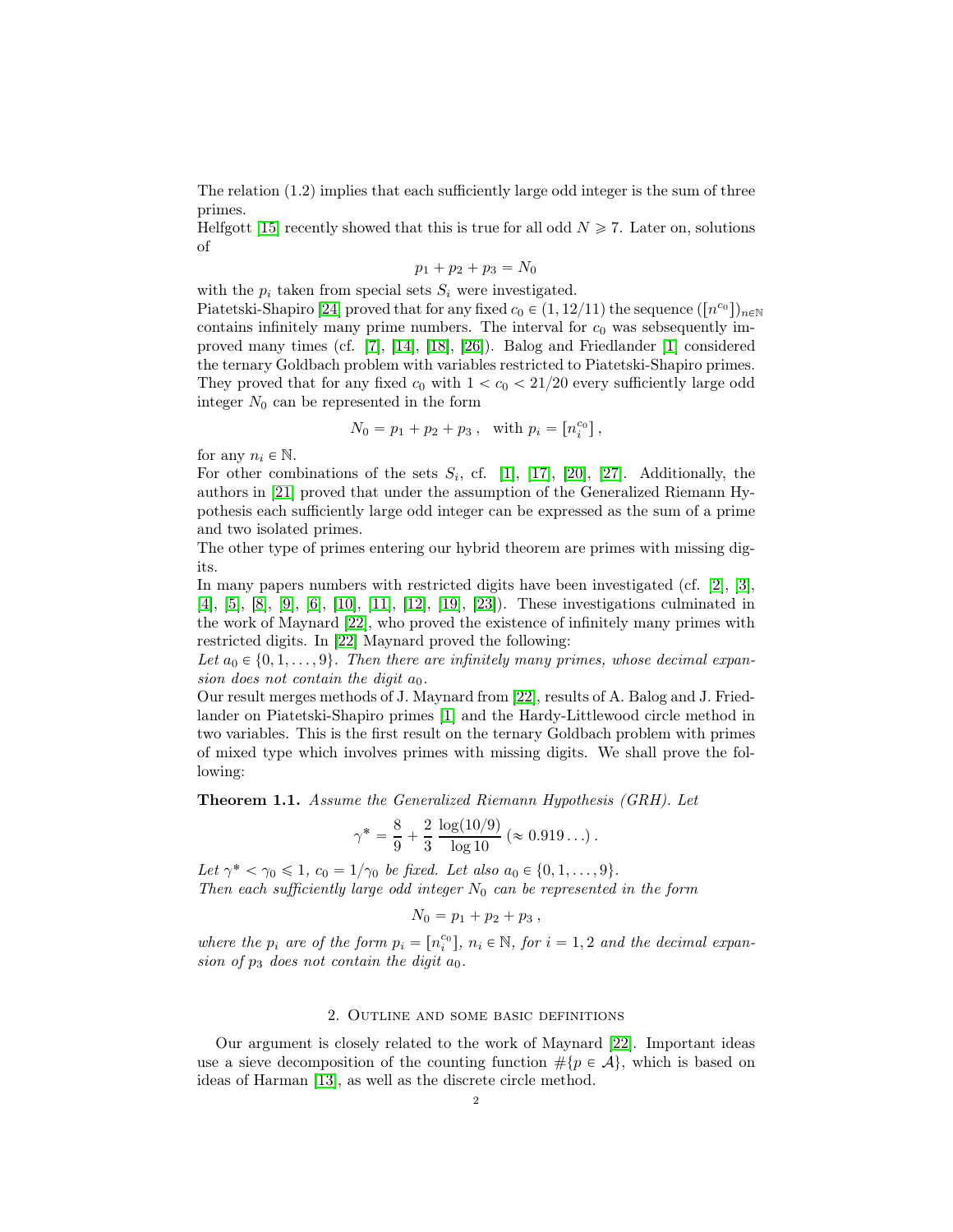We recall the following definitions from [\[22\]](#page-38-14) which we complement by a few new definitions.

<span id="page-2-0"></span>**Definition 2.1.** Let  $a_0 \in \{0, 1, \ldots, 9\}$ ,  $k \in \mathbb{N}$  and let

$$
\mathcal{A} := \left\{ \sum_{0 \le i \le k} n_i 10^i : n_i \in \{0, 1, ..., 9\} \setminus \{a_0\} \right\},
$$
  

$$
X := 10^k, \quad \mathcal{B} := \{n \le X, \ n \in \mathbb{N}\},
$$

P the set of prime numbers,

$$
S_{\mathcal{A}}(\theta) := \sum_{a \in \mathcal{A}} e(a\theta) , \quad S_{\mathbb{P}}(\theta) := \sum_{p \leq x} e(p\theta) , \quad S_{\mathcal{A} \cap \mathbb{P}}(\theta) := \sum_{p \in \mathcal{A} \cap \mathbb{P}} e(p\theta) .
$$

Let  $C$  be a set of integers. We define the characteristic function  $1_C$  by

$$
1_{\mathcal{C}}(n) := \begin{cases} 1, & \text{if } n \in \mathcal{C} \\ 0, & \text{if } n \notin \mathcal{C} \end{cases}.
$$

For  $d \in \mathbb{N}$  we set

$$
\mathcal{C}_d := \{c \;:\; cd \in \mathcal{C}\}.
$$

The sifted set  $U(\mathcal{C}, z)$  is defined by

$$
\mathcal{U}(\mathcal{C}, z) := \{c \in \mathcal{C} : p \mid c \implies p > z\}.
$$

The sieving function  $S(\mathcal{C}, z)$  - the counting function of  $\mathcal{U}(\mathcal{C}, z)$  - is given by

$$
S(\mathcal{C}, z) := \# \mathcal{U}(\mathcal{C}, z) = \# \{ c \in \mathcal{C} : p \mid c \Rightarrow p > z \}.
$$

We let

$$
w_n := 1_{\mathcal{A}}(n) - \frac{\kappa_{\mathcal{A}} \# \mathcal{A}}{\# \mathcal{B}}, \quad \kappa_{\mathcal{A}} := \begin{cases} \frac{10(\Phi(10) - 1)}{9\Phi(10)}, & \text{if } (10, a_0) = 1 \\ \frac{10}{9}, & \text{otherwise} \end{cases}
$$

$$
S_d(z) := \sum_{\substack{n < X/d \ p|n \implies p > z}} w_{nd} = S(\mathcal{A}_d, z) - \frac{\kappa_{\mathcal{A}} \# \mathcal{A}}{X} S(\mathcal{B}_d, z),
$$

 $1_A(n)$  is called the A-part of  $w_n$ ,

$$
S(\mathcal{A}_d, z) \ \ \text{is called the } \mathcal{A} \text{-part of } S_d(z) \ ,
$$

the B-parts are defined analogously. We also define the exponential sums

$$
S(\mathcal{C},z,\theta):=\sum_{n\in\mathcal{U}(\mathcal{C},z)}e(n\theta)\;,
$$

$$
S_d(z,\theta) := \sum_{\substack{n < X/d \\ p|n \implies p > z}} w_{nd}e(n\theta) = S(\mathcal{A}_d, z, \theta) - \frac{\kappa_{\mathcal{A}} \# \mathcal{A}}{X} S(\mathcal{B}_d, z, \theta), \quad (\theta \in \mathbb{R}).
$$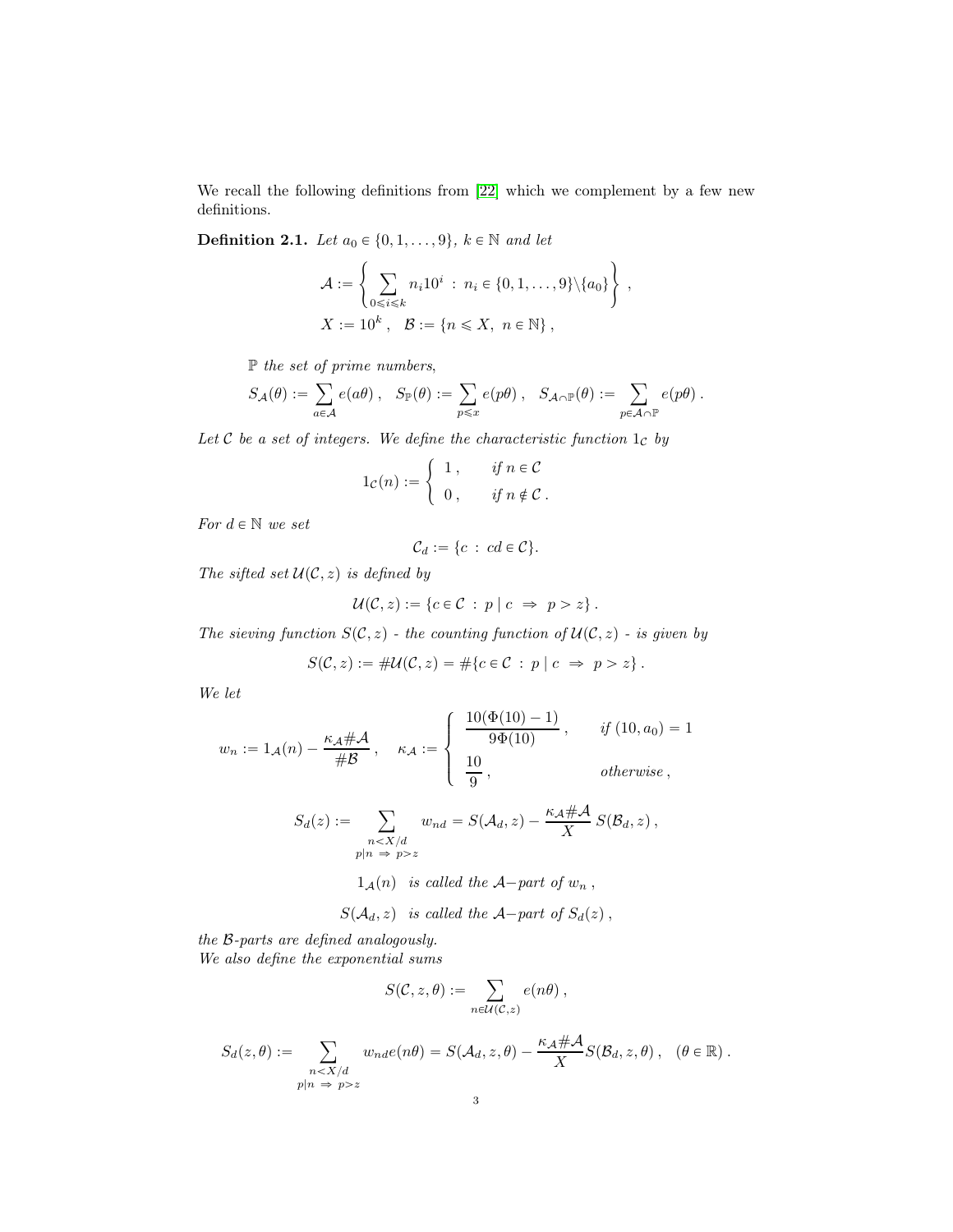The essential idea of Harman's sieve is contained in Harman [\[13\]](#page-38-15), Theorem 3.1 from [\[13\]](#page-38-15) (The Fundamental Theorem).

Suppose that for any sequences of complex numbers,  $a_m, b_n$ , that satisfy  $|a_m| \leq 1$ ,  $|b_n| \leq 1$  we have for some  $\lambda > 0$ ,  $\alpha > 0$ ,  $\beta \leq 1/2$ ,  $M \geq 1$  that

(3.3.1) 
$$
\sum_{\substack{mn \in \mathcal{A} \\ m \le M}} a_m = \lambda \sum_{\substack{mn \in \mathcal{B} \\ m \le M}} a_m + O(Y)
$$

and

(3.3.2) 
$$
\sum_{\substack{mn \in \mathcal{A} \\ X^{\alpha} \le m \le X^{\alpha + \beta}}} a_m b_n = \lambda \sum_{mn \in \mathcal{B}} a_m b_n + O(Y),
$$

where  $Y$  is a suitably chosen constant.

Let  $c_r$  be a sequence of complex numbers, such that  $|c_r| \leq 1$ , and if  $c_r \neq 0$ , then

(3.3.3) 
$$
p | r \Rightarrow p > x^{\epsilon}, \text{ for some } \epsilon > 0.
$$

Then, if  $X^{\alpha} < M$ ,  $2R < \min(X^{\alpha}, M)$  and  $M > X^{1-\alpha}$ , if  $2R > X^{\alpha+\beta}$ , we have

(3.3.4) 
$$
\sum_{r \sim R} c_r S(\mathcal{A}_r, X^{\beta}) = \lambda \sum_{r \sim R} c_r S(B_r, X^{\beta}) + O(Y \log^3 X).
$$

The equation  $(3.3.1)$  is known as type I information, whereas as  $(3.3.2)$  is known as type II information.

In the application of Theorem 3.1, information about a (complicated) set  $A$  is obtained from that of a (simple) set  $\beta$ .

In Maynard's paper [\[22\]](#page-38-14) the sets  $A$  and  $B$  are those from Definition [2.1.](#page-2-0) In a first step of the sieve decomposition the counting-function of interest  $\#\{p \in \mathcal{A}\}\$ is broken up as follows:

$$
#{p \in A} = #{p \in A : p > X^{1/2}} + O(X^{1/2})
$$
  
= S<sub>1</sub>(z<sub>4</sub>) + (1 + o(1))  $\frac{\kappa_A # A}{\log X}$  (here z<sub>4</sub> = X<sup>1/2</sup>).

The function  $S_1$  is now replaced in a series of steps by other terms of the form  $S_d$ . These steps consist in the application of Buchstab's recursion: Let  $u_1 < u_2$ . Then

(2.1) 
$$
S(C, u_2) = S(C, u_1) - \sum_{u_1 < p \leq u_2} S(C_p, p) .
$$

In the transformation of the form

$$
S_d(z) = S(\mathcal{A}_d, z) - \frac{\kappa_{\mathcal{A}} \# \mathcal{A}}{\log X} S(\mathcal{B}_d, z) ,
$$

(2.1) is now applied separately with  $C = \mathcal{A}_d$  and  $C = \mathcal{B}_d$  and we get the recursion:

$$
S_1(u_2) = S_1(u_1) - \sum_{u_1 < p \leqslant u_2} S_p(p) \, .
$$

An important observation is that "the counting function version" of the Buchstab recursion is linked to a "characteristic function version".

(2.2) 
$$
1_{\mathcal{U}(\mathcal{C},u_2)}(n) = 1_{\mathcal{U}(\mathcal{C},u_1)}(n) - \sum_{u_1 < p \leq u_2} 1_{\mathcal{U}(\mathcal{C}_p,p)}(n) \, .
$$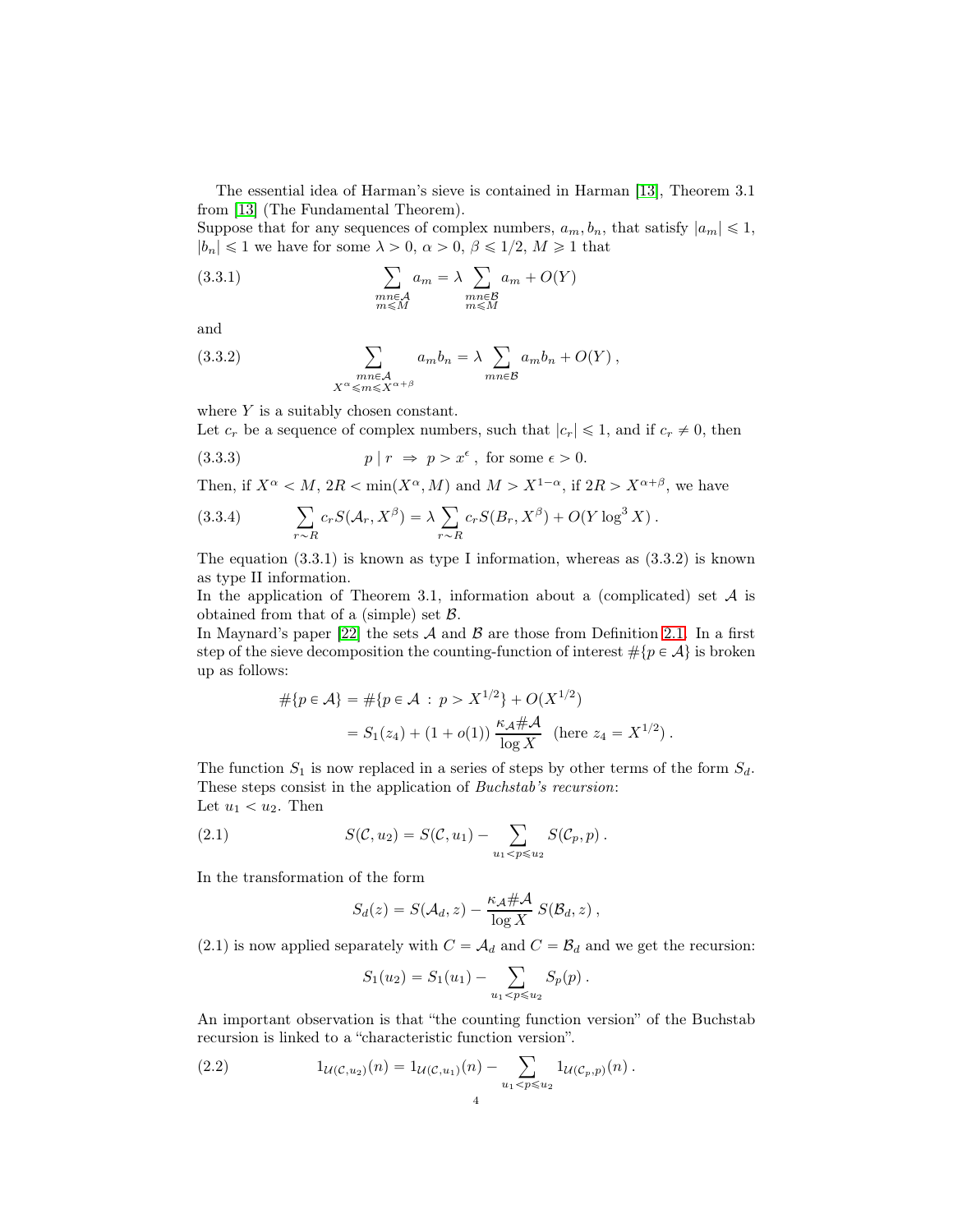In our paper the discrete circle method is applied and therefore we multiply (2.2) with the exponential function  $e(n\theta)$  (=  $e^{2\pi i n\theta}$ ), to obtain:

(2.3) 
$$
1_{\mathcal{U}(\mathcal{C},u_2)}(n)e(n\theta) = 1_{\mathcal{U}(\mathcal{C},u_1)}(n)e(n\theta) - \sum_{u_1 < p \leq u_2} 1_{\mathcal{U}(\mathcal{C}_p,p)}(n)e(n\theta) .
$$

We get the following version of Buchstab's recursion, which we state as

<span id="page-4-2"></span>**Lemma 2.2.** Let  $u_1 < u_2$ . Then

(2.4) 
$$
S(C, u_2, \theta) = S(C, u_1, \theta) - \sum_{u_1 < p \leq u_2} S(C_p, p, \theta).
$$

We introduce another modification in our paper. Instead of considering all the integers in  $A$  as possible candidates for our representation of  $N_0$  we now only choose the integers from a subset  $A^*$  of  $A$ , which are contained in a short subinterval of  $\mathcal{B}.$ 

<span id="page-4-0"></span>**Definition 2.3.** Let  $H \in \mathbb{N}$ ,  $H \leq k$ . For

$$
n = \sum_{j=1}^{k} n_j 10^j, \quad (n_j \in \{0, \dots, 9\})
$$

we write

$$
n_{H,1} := \sum_{j=k-H+1}^{k} n_j 10^j =: \tilde{n}_H \cdot 10^{k-H+1}
$$

and

$$
n_{H,2} := \sum_{j=0}^{k-H} n_j 10^j.
$$

<span id="page-4-1"></span>**Lemma 2.4.** Let  $n = \tilde{n}_H \cdot 10^{k-H+1}$  as in Definition [2.3.](#page-4-0) Then

(2.1) 
$$
n \in \mathcal{A}
$$
 if and only if  $\tilde{n}_H \in \mathcal{A}$  and  $n_{H,2} \in \mathcal{A}$ 

There is an integer  $\tilde{n}_H \in \mathcal{A} \cap [0, 10^{H-1}]$  such that for  $n_H^* := \tilde{n}_H 10^{k-H+1}$  we have the following:

(2.2) 
$$
\left| n_H^* - 5 \cdot 10^{k-1} \right| \leq \frac{3}{2} \cdot 10^{k-2}
$$

and for  $n_{H,2} \in \mathcal{B}^* := [n_H^*, n_H^* + 10^{k-H})$  the following holds:

(2.3) 
$$
n_H^* + n_{H,2} \in \mathcal{A} \Rightarrow n_{H,2} \in \mathcal{A}.
$$

*Proof.*  $(2.1)$  is obvious. To show  $(2.2)$  and  $(2.3)$  we consider the following cases: Case 1:  $a_0 = 5$ , Case 2:  $a_0 = 4$ , Case 3:  $a_0 \notin \{4, 5\}.$ Specifically we have:

Case 1: Let  $n_{k-i} \in \{0, \ldots, 9\} \setminus \{a_0\}$  for  $2 \leq i \leq H - 1$ . Then we may take

$$
n^* = 4, 9 \cdot 10^k + \sum_{j=k-H+1}^{k-2} n_j 10^j.
$$

Case 2: Let  $n_{k-i} \in \{0, \ldots, 9\} \setminus \{a_0\}$  for  $3 \leq i \leq H - 1$ . Then we may take

$$
n^* = 5,09 \cdot 10^k + \sum_{j=k-H+1}^{k-3} n_j 10^j.
$$

*Case 3*: The choices for  $n^*$  in cases 2 and 3 are both possible.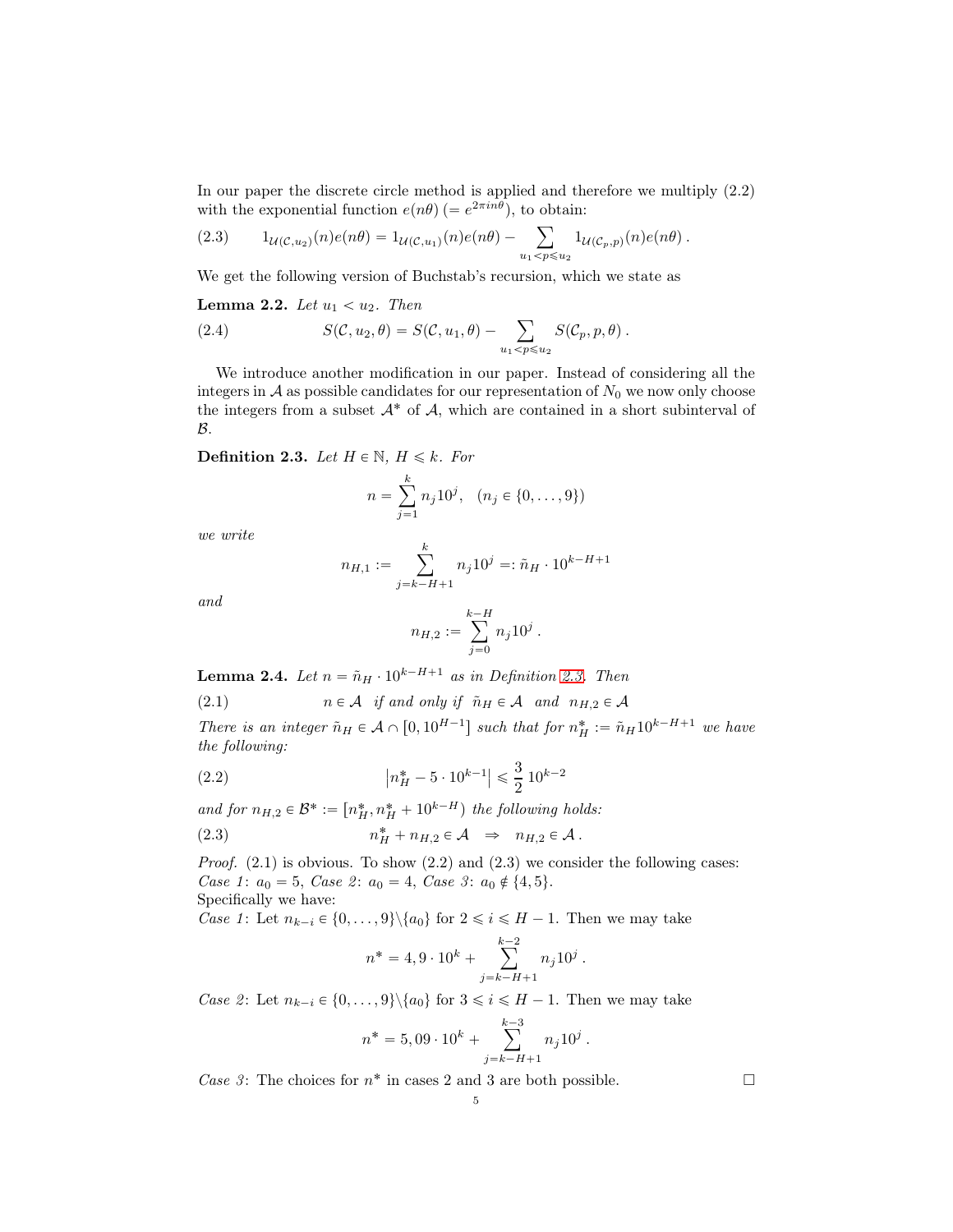Convention: In the sequel we have many estimates and definitions containing positive constants  $C_1, C_2, \ldots$  (actually powers  $(\log X)^{C_i}$ ). The  $C_i$  must satisfy certain conditions, which will be described. However, it will always be possible to choose the  $C_i$ , such that the  $\min_i C_i$  is arbitrarily large. An estimate containing  $O(D(x)(\log X)^{-A})$   $(D(x))$  a certain function of X) means that  $A > 0$  may be taken arbitrarily large if  $\min_i C_i$  is sufficiently large.

,

**Definition 2.5.** We define X by  $2X \le N_0 < 20X$ . We then define

(2.4) 
$$
Int(N_0) = \left[\frac{N_0 - n_H^*}{2} - \frac{X}{8}, \frac{N_0 - n_H^*}{2} + \frac{X}{8}\right]
$$

$$
S_{c_0}(\theta) := \frac{1}{\gamma} \sum_{\substack{p \in Int(N_0) \\ p = \lfloor n^{1/\gamma} \rfloor}} (\log p)^{1 - \gamma} e(p\theta).
$$

Let  $S \subseteq [1, X]$  be a set of positive integers and  $v(n)$  be a sequence of real numbers. For the exponential sum

(2.5) 
$$
E(\theta) := \sum_{n \in S} v(n)e(n\theta)
$$

we define

(2.6) 
$$
J(E) := \frac{1}{X} \sum_{1 \le a \le X} E\left(\frac{a}{X}\right) S_{c_0}^2 \left(\frac{a}{X}\right) e\left(-N_0 \frac{a}{X}\right)
$$

$$
J(E, \tau) := \frac{1}{X} \sum_{\frac{a}{X} \in \mathcal{T}} E\left(\frac{a}{X}\right) S_{c_0}^2 \left(\frac{a}{X}\right) e\left(-N_0 \frac{a}{X}\right)
$$

for a subset  $\mathcal{T} \subseteq [0, 1]$  and the mean-value

$$
M(E) := \sum_{\substack{(m,p_2,p_3) \\ m \in S, p_2, p_3 \in \mathbb{P}_{c_0}, p_i \in Int(N_0) \\ m + p_2 + p_3 = N_0}} p_2^{1-\gamma} p_3^{1-\gamma} (\log p_2)(\log p_3) v(m) ,
$$

The evaluation of  $J(E)$  is also called the *a-variable* circle method.

<span id="page-5-1"></span>**Lemma 2.6.** We have  $J(E) = M(E)$ .

*Proof.* This follows by orthogonality.  $\square$ 

Instead of  $w_n$ ,  $S_d(z)$  from Definition [2](#page-2-0).1 we now consider the expression given in

<span id="page-5-0"></span>**Definition 2.7.** We determine H by  $10^H = [(\log X)^{C_1}]$ . Let  $n^* = n_H^*$ , which has been constructed in Lemma [2.4,](#page-4-1)  $\mathcal{B}^*$  as in Lemma [2.4](#page-4-1) and  $\mathcal{A}^* = \mathcal{A} \cap \mathcal{B}^*$ . We let

$$
w_n^* := 1_{\mathcal{A}^*}(n) - \frac{\kappa_{\mathcal{A}} \# \mathcal{A}^*}{\# \mathcal{B}^*}
$$

$$
S_d^*(z) := \sum_{\substack{n < X/d \\ p|n \Rightarrow p > z}} w_{nd}^* = S(\mathcal{A}_d^*, z) - \frac{\kappa_{\mathcal{A}} \# \mathcal{A}^*}{\# \mathcal{B}^*} S(B_d^*, z)
$$

 $1_{\mathcal{A}_{\sigma}^{*}}(n)$  is called the A-part of  $w_{n}^{*}$ .  $S(\mathcal{A}_d^*, z)$  is called the A-part of  $S_d^*(z)$ .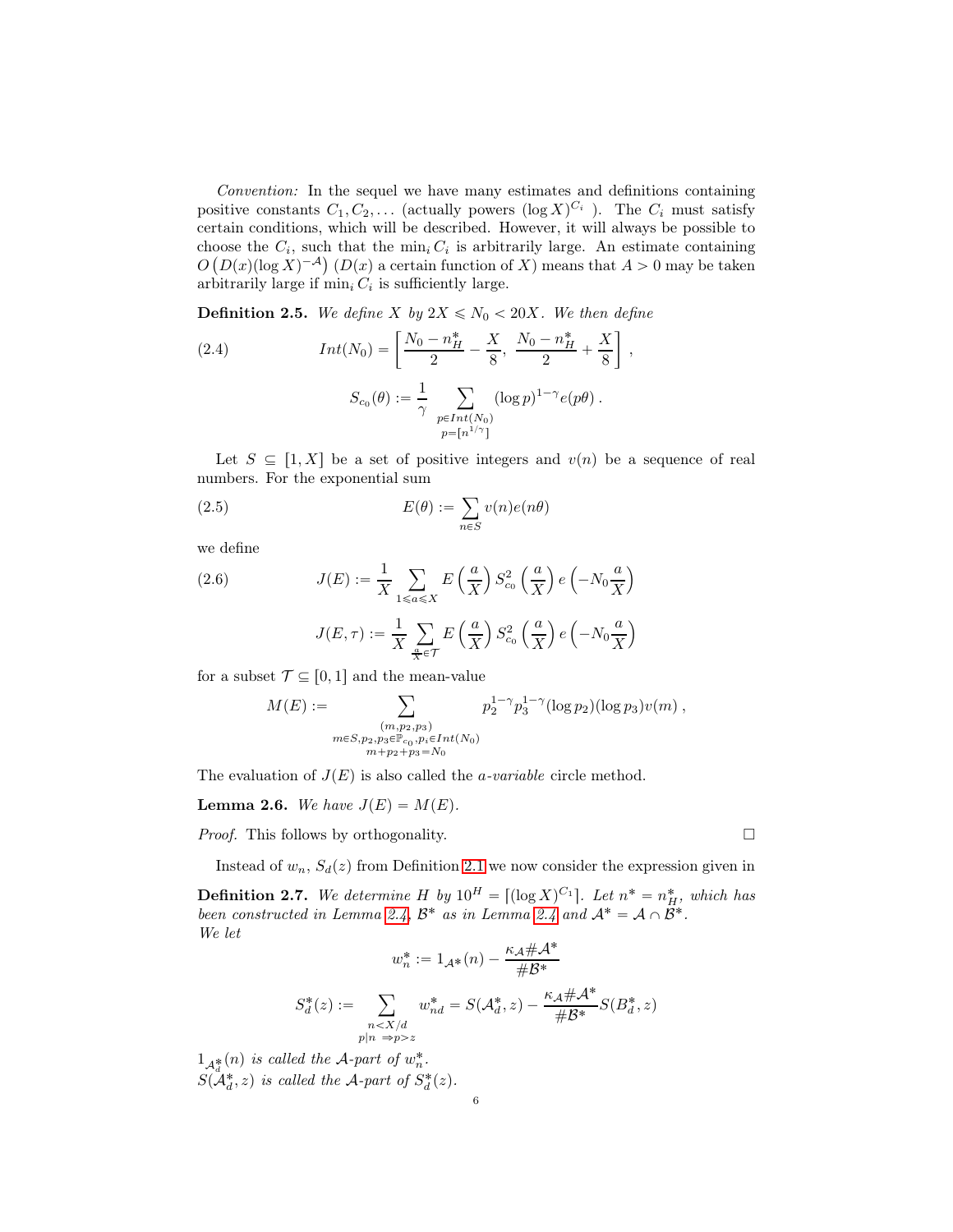The B-parts are defined analogously. The analogue of Lemma [2.2](#page-4-2) leads to an identity.

$$
S_{\mathcal{A}^*\cap\mathbb{P}}(\theta)=\sum_j E_j(\theta)\;,
$$

where the exponential sums  $E_j(\theta)$  are extended over integers  $n = p_1 \dots p_l$ , defined by linear inequalities to be satisfied by the vector

$$
\left(\frac{\log p_1}{\log X}, \ldots, \frac{\log p_l}{\log X}\right)
$$

.

We also define the exponential sums

$$
S_d^*(z, \theta) = \sum_{\substack{n \in \mathcal{B}^* \\ p|n \Rightarrow p > z}} w_{nd}^* = S(\mathcal{A}_d^*, z, \theta) - \frac{\kappa_A \# \mathcal{A}^*}{\# \mathcal{B}^*} S(\mathcal{B}_d^*, z, \theta) .
$$

For the evaluation of the sums  $J(E)$  from (2.6) by the a-variable circle method we partition the set  $\{\frac{a}{X} : 1 \leq a \leq X\}$  into the two subsets of the major arcs and the minor arcs.

**Definition 2.8.** We set  $Q_0 = (\log X)^3$ . For  $q \leq X$ ,  $1 \leq c \leq q$ ,  $(c,q) = 1$  and  $L \in [1, \infty)$  we set:

$$
I_{c,q}(L) := \left[ \frac{c}{q} - q^{-1} X^{-1} L, \frac{c}{q} + q^{-1} X^{-1} L \right] \, .
$$

We let  $L_0 = (\log X)^{C_1}$ ,  $L_1 = X^{1/5}$ . The major arcs M are defined as

$$
\mathcal{M} := \bigcup_{\substack{q \leq Q_0 \\ (c,q)=1}} I_{c,q}(L_0) .
$$

The minor arcs  $m$  are defined as

$$
\mathfrak{m} := [0,1] \backslash \mathcal{M} \,.
$$

For the evaluation of  $S_{c_0}\left(\frac{c}{q}+\xi\right)$  we apply the approach of Balog and Friedlander [\[1\]](#page-37-1).

We now obtain a local version of the result of Maynard [\[22\]](#page-38-14). Instead of considering the sets  $C_d$  with  $C = A$  and  $B$  appearing in the Buchstab recursion in Lemma [2.2](#page-4-2) we now consider the sets  $C_d$  with

$$
C^* = C_{q,s} := \{ m \in C : m \equiv s \bmod q \},
$$

where  $C = \mathcal{A}^*$  or  $\mathcal{B}^*$  as defined in Definition [2.7.](#page-5-0)

We carry out the type I and type II estimates closely following Maynard [\[22\]](#page-38-14), obtaining the contributions to  $J(E)$  of the major arcs of the a-variable circle method. These type II estimates are based on the b-variable circle method:

Let *R* be a subset of 
$$
\mathcal{B}^*, \mathcal{J} = \mathcal{A}^* \cap R
$$
. Then we have

$$
S_{\mathcal{J}}(\theta) = \frac{1}{X} \sum_{1 \le b \le X} S_{\mathcal{A}}\left(\frac{b}{X}\right) S_R\left(-\left(\frac{b}{X} - \theta\right)\right) .
$$

The minor arcs of the a-variable circle method finally are treated by estimates of Large Sieve type and by estimates of exponential sums over prime numbers.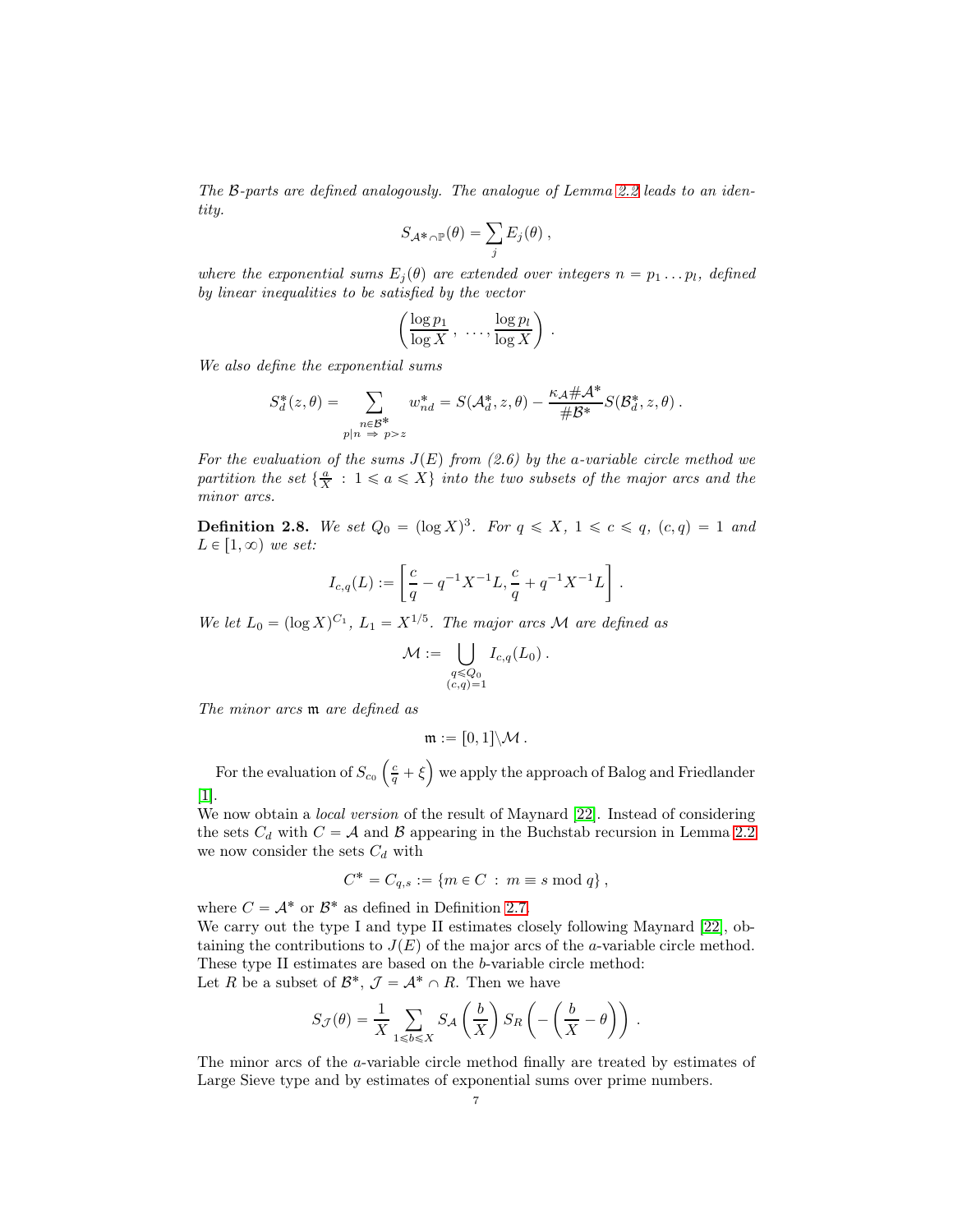#### 3. Structure of the paper

In Section 4 we carry out the sieve decomposition of the local version of Maynard [\[22\]](#page-38-14) involving the exponential sums instead of counting functions and the sets  $\mathcal{A}^*$ and  $\mathcal{B}^*$  contained in short intervals.

We shall reduce the proof of Theorem [1.1](#page-1-0) to the proof of three Propositions:

Proposition [4.2](#page-8-0) our type I estimate, Proposition [4.3](#page-8-1) our type II estimate and Proposition [4.5](#page-9-0) in which the A-part is estimated trivially. All these propositions contain convolutions of the sums appearing in the Buchstab iterations with the Piatetski-Shapiro sums.

In Section 6 we reduce Propositions [4.2,](#page-8-0) [4.3](#page-8-1) and [4.5](#page-9-0) to the local version of Maynard's result, Propositions [6.3](#page-20-0) and [6.4,](#page-20-1) which do not involve the Piatetski-Shapiro sum.

Proposition [6.3](#page-20-0) is handled by a method from combinatorial sieve theory, replacing the Möbius function by functions with smaller support and Fourier analysis to fix locations and residue-classes.

The proof of Proposition [4.3](#page-8-1) is carried out by the Classical Circle Method.

In Section 7 the ranges of summation are partitioned in small boxes.

These are now handled by the b-variable Circle Method, closely following Maynard [\[22\]](#page-38-14). The dependency graph between the main statements is as follows:



4. Sieve decomposition and proof of Theorem [1.1](#page-1-0)

Here we carry out the modification of Maynard's method of Sieve Decomposition as described in the outline and reduce the proof of Theorem [1.1](#page-1-0) to the proof of Propositions [4.2,](#page-8-0) [4.3](#page-8-1) and [4.5.](#page-9-0)

Proposition [4.2](#page-8-0) deals with convolutions of exponential sums of type I, Proposition [4.3](#page-8-1) with those of exponential sums of type II, whereas Proposition [4.5](#page-9-0) gives a result in the case in which neither type I nor type II information is available.

**Definition 4.1.** Let  $\eta \in (0, 1)$ . Let  $v(n, \eta)_{n \in \mathcal{S}}$  be a family of sequences of real numbers, indexed by the parameter  $\eta$ ,  $S$  finite. The family of exponential sums

$$
E(\theta; \eta) := \sum_{n \in \mathcal{S}} v(n, \eta) e(n\theta)
$$

is called negligible, if

$$
\lim_{\eta \to 0} \limsup_{k \to \infty} \frac{|J(E)| \log X}{(\#\mathcal{A}^*)X} = 0
$$

the term "negligible" will also be applied to an individual exponential sum  $E(\theta)$  of the family  $E(\theta, \eta)$ .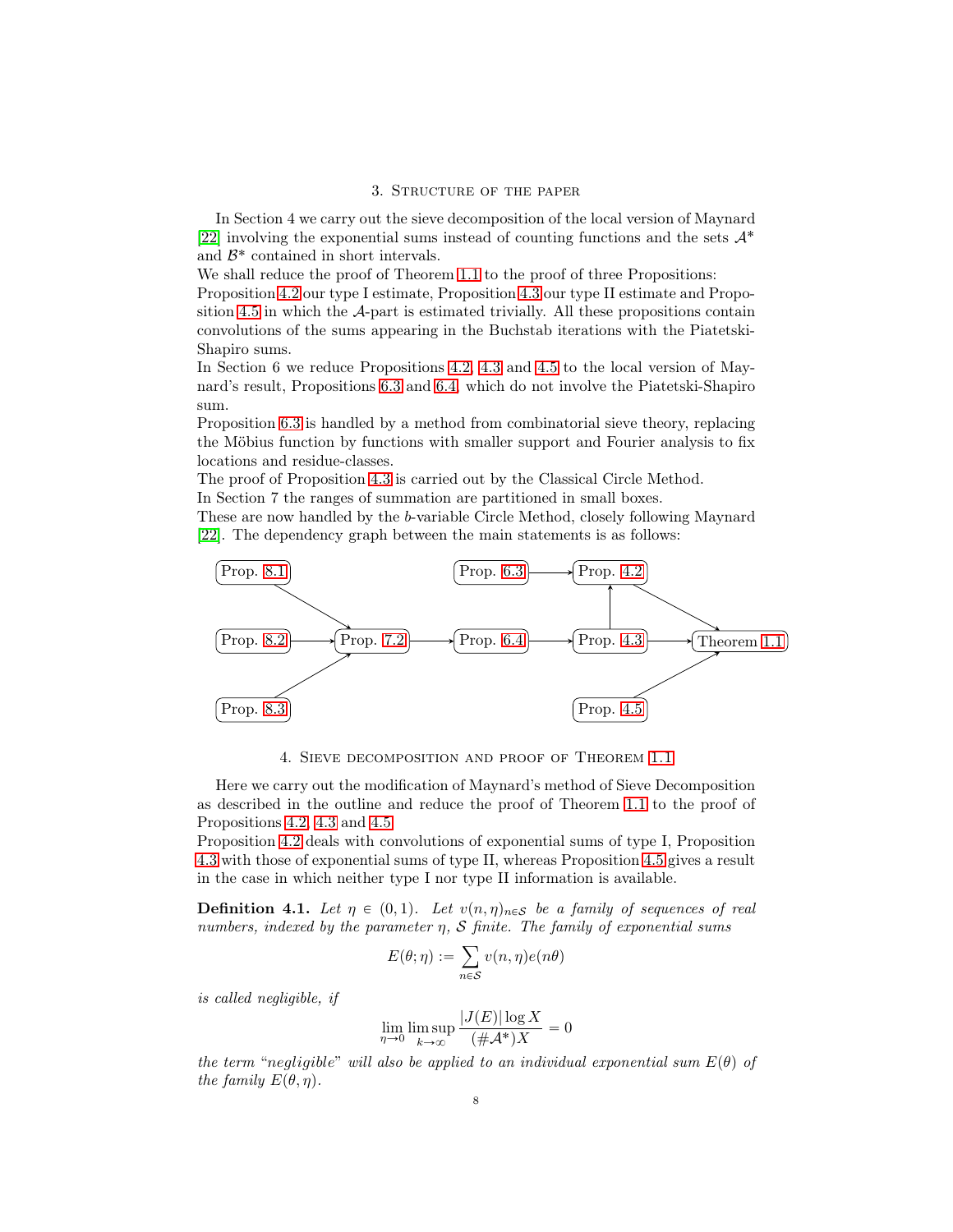<span id="page-8-0"></span>Proposition 4.2. (Sieve asymptotic terms) Let  $\epsilon > 0$ ,  $0 < \eta_0 \le \theta_2 - \theta_1$ ,  $l = l(\eta_0)$  be fixed, where

$$
\theta_1 = \frac{9}{25} + 2\epsilon \text{ and } \theta_2 = \frac{17}{40} - 2\epsilon.
$$

Let L be a set of  $O_{\eta_0}(1)$  affine linear functions,  $L : \mathbb{R}^l \to \mathbb{R}$ . Let

$$
E_0 := E_0(\theta, \eta_0) = \sum_{X^{\eta_0} \leq p_1 \leq \dots \leq p_l} S^*_{p_1 \dots p_l}(X^{\eta_0}, \theta) ,
$$

where  $\sum^{\infty}$  indicates that the summation is restricted by the condition

$$
L\left(\frac{\log p_1}{\log X},\ldots,\frac{\log p_l}{\log X}\right) \geq 0,
$$

for all  $L \in \mathcal{L}$ . Then  $E_0$  is negligible.

<span id="page-8-1"></span>Proposition 4.3. (Type II terms) Let  $l = l(\eta_0), \theta_1, \theta_2, \mathcal{L}$ , be as in Proposition [4.2](#page-8-0) and let  $\mathcal{I} = \{1, \ldots, l\}$  and  $j \in \{1, \ldots, l\}$ ,

$$
E_1(\theta, \eta_0) := \sum_{\substack{X^{\eta_0} \leq p_1 \leq \dots \leq p_l \\ X^{\theta_1} \leq \prod_{i \in I} p_i \leq X^{\theta_2} \\ p_1 \cdots p_l \leq X/p_j}} S^*_{p_1 \cdots p_l} (p_j, \theta),
$$
  

$$
E_2(\theta, \eta_0) := \sum_{\substack{X^{\eta_0} \leq p_1 \leq \dots \leq p_l \\ X^{1-\theta_2} \leq \prod_{i \in I} p_i \leq X^{1-\theta_1} \\ p_1 \cdots p_l \leq X/p_j}} S^*_{p_1 \cdots p_l} (p_j, \theta),
$$

where  $\sum^{\sim}$  indicates the same restriction as in Proposition [4.2.](#page-8-0) Then  $E_1$  and  $E_2$  are negligible.

**Definition 4.4.** The Buchstab function  $\omega$  is defined by the delay-differential equation

$$
\omega(u) = \frac{1}{u}, \ 1 \le u \le 2,
$$
  

$$
\omega'(u) = \omega(u-1) - \omega(u), \ u > 2.
$$

For  $\vec{p} = (p_1, \ldots, p_l)$ ,  $p_i$  primes for  $1 \leq i \leq l$ , let

$$
Log(\vec{p}) = \left(\frac{\log p_1}{\log X}, \dots, \frac{\log p_l}{\log X}\right).
$$

Let C be a set of  $O(1)$  affine linear functions. Let the polytope R be defined by

 $\mathcal{R} = \{(u_1, \ldots, u_l) \in [0, 1]^l : L(u_1, \ldots, u_l) \geq 0 \text{ for all } L \in \mathcal{L}\}\.$ 

Let

$$
\Pi(\vec{p}) = p_1 \cdots p_l ,
$$
  
\n
$$
\mathfrak{S}(N_0) = \prod_{p \nmid N_0} \left(1 + \frac{1}{(p-1)^3}\right) \prod_{p \mid N_0} \left(1 - \frac{1}{(p-1)^2}\right) .
$$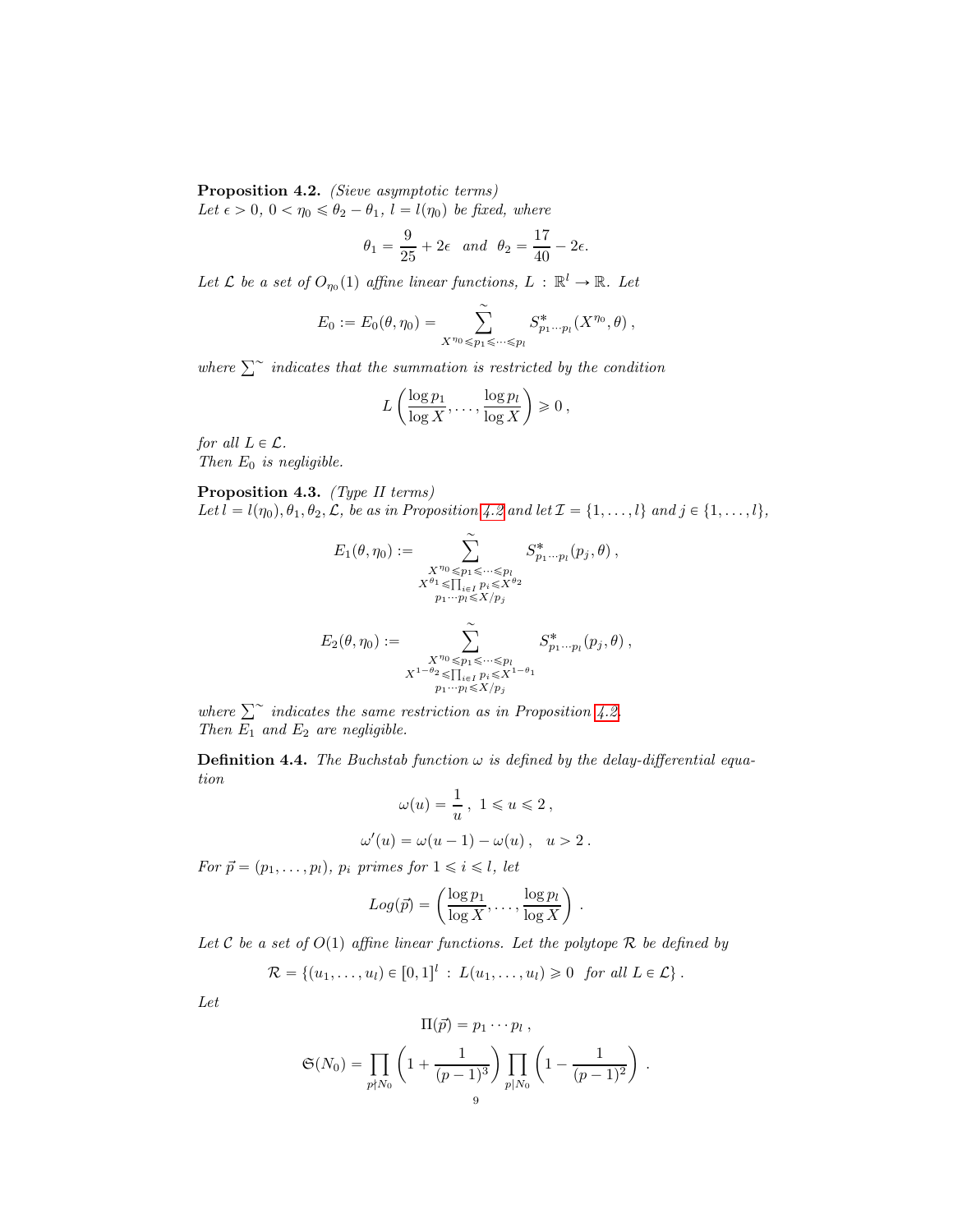<span id="page-9-0"></span>**Proposition 4.5.** Let  $l \in \mathbb{N}$ ,  $\delta > 0$ ,

$$
z: [0,1]^l \to [\delta, 1-\delta], \ \vec{u} = (u_1, \ldots, u_l) \to z(\vec{u}) = z(u_1, \ldots, u_l)
$$

be continuous. Let

$$
E(\theta) := \sum_{\vec{p} \,:\, Log(\vec{p}) \in \mathcal{R}} S(\mathcal{B}_{\prod(\vec{p})}^*, X^{z(Log(\vec{p}))}, \theta) .
$$

Then

$$
J(E(\theta)) = \frac{X(\#\mathcal{B}^*)}{4\log X} \mathfrak{S}_0(N_0) \int \cdots \int_{\mathcal{R}} \frac{\omega(1-u_1-\cdots-u_l)}{u_1\cdots u_l z(u_1,\ldots,u_l)} du_1\ldots du_l (1+o(1)).
$$

We now closely follow Maynard [\[22\]](#page-38-14) to decompose the exponential sum

$$
S_{\mathcal{A}\cap \mathbb{P}}(\theta) = E^*(\theta) := \sum_{p\in \mathcal{A}} e(p\theta).
$$

We recall the following notations from [\[22\]](#page-38-14). We let

 $z_1 \leq z_2 \leq z_3 \leq z_4 \leq z_5 \leq z_6$ 

be given by

$$
z_1 := X^{\theta_2 - \theta_1}, \quad z_2 := X^{\theta_1}, \quad z_3 := X^{\theta_2}
$$
  

$$
z_4 := X^{1/2}, \quad z_5 := X^{1 - \theta_2}, \quad z_6 := X^{1 - \theta_1}.
$$

We write  $N_i$  for negligible sums,  $P_i$  for sums with  $J(P_i) \geq 0$  and, given a positive constant  $I := E_i(I, \theta)$  for an exponential sum with

$$
J(E_i(I, \theta)) = \Gamma \cdot I(1 + o(1)).
$$

We have by Lemma [2.6](#page-5-1)

$$
S_{\mathcal{A}\cap \mathbb{P}}(\theta) = \sum_{p>X^{1/2}} e(p\theta) + N_1(\theta) = S_1(z_4, \theta) + \frac{\kappa_{\mathcal{A}}\#\mathcal{A}}{\log X} S_{\mathcal{B}}(\theta) + N_1(\theta) .
$$

By Buchstab's identity we have:

$$
S_1(z_4, \theta) = S_1(z_1, \theta) - \sum_{z_1 < p \leq z_2} S_p(p, \theta).
$$

 $S_1(z, \theta)$  is negligible by Proposition [4.2.](#page-8-0) We split the sum over p into ranges  $(z_i, z_{i+1})$  and see that all the terms with  $p \in (z_2, z_3)$  are also negligible by Proposition [4.3.](#page-8-1) This gives

$$
S_1^*(z_4, \theta) = - \sum_{z_1 < p \leq z_2} S_p^*(p, \theta) - \sum_{z_3 < p \leq z_4} S_p^*(p, \theta) + N_2(\theta).
$$

We wish to replace  $S_p^*(p, \theta)$  by

$$
S_p^* \left( \min \left( p, \left( \frac{X}{p} \right)^{1/2} \right), \theta \right) .
$$

We note, that these are the same, when  $p \leq X^{1/3}$ , but if  $p > X^{1/3}$ , then there are additional terms in

$$
S_p^* \left( \left( \frac{X}{p} \right)^{1/2}, \theta \right).
$$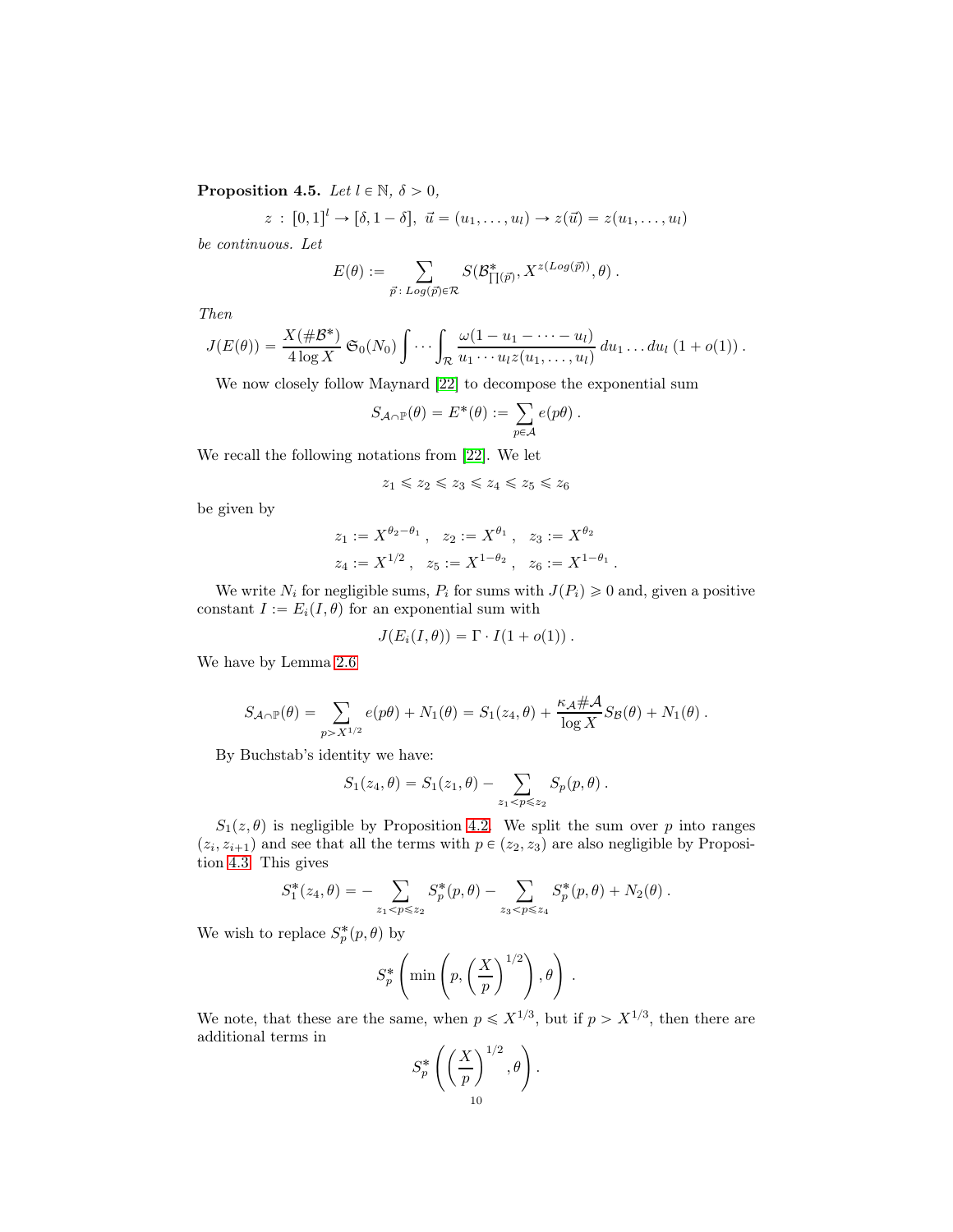The existence of two primes  $q_1, q_2$  with

$$
\left(\frac{x}{p}\right)^{1/2} < q_1 < q_2 \leqslant p
$$

leads to the contradiction  $pq_1q_2 > X$ . Thus we have with  $\delta := 1/(\log X)^{1/2}$ 

$$
-P_1(\theta) + \sum_{p < X^{1/2}} \left( S\left(\mathcal{A}_p, \min\left(p, \left(\frac{X}{p}\right)^{1/2}\right), \theta\right) - S^*(\mathcal{A}_p, p, \theta) \right)
$$
  
= 
$$
\sum_{p < X^{\frac{1}{2}-\delta}} \sum_{\substack{(\frac{X}{p})^{1/2} < q \leq p \\ qp \in \mathcal{A}}} e(pq\theta) + \sum_{X^{\frac{1}{2}-\delta} \leq p \leq X^{\frac{1}{2}}}\n S^*(\mathcal{A}_p, z_1, \theta) - P_2(\theta)
$$

$$
(4.1) \qquad \qquad = N_3(\theta) \; ,
$$

by Lemma [2.6.](#page-5-1)

Similarly, we get corresponding bounds for

$$
S^* \left( \mathcal{B}_p, \min\left(p, \left(\frac{X}{p}\right)^{1/2}\right), \theta\right)
$$

and so we can replace  $S_p^*(p, \theta)$  by

$$
S_p^* \left( \min \left( p, \left( \frac{X}{p} \right)^{1/2}, \theta \right) \right)
$$

at the cost of negligible sum.

Using this, and applying Buchstab's identity again, we have:

$$
S_1^*(z_4, \theta) = - \sum_{z_1 < p \le z_2} S_p^* \left( \min \left( p, \left( \frac{X}{p} \right)^{1/2}, \theta \right) \right)
$$
  

$$
- \sum_{z_3 < p \le z_4} S_p^* \left( \min \left( p, \left( \frac{X}{p} \right)^{1/2}, \theta \right) \right) + N_4(\theta)
$$
  

$$
= - \sum_{z_1 < p \le z_2} S_p^*(z_1, \theta) - \sum_{z_3 < p \le z_4} S_p^*(z_1, \theta) + \sum_{z_1 < 1 \le p \le z_2} S_{pq}^*(q, \theta)
$$
  

$$
+ \sum_{z_3 < 1 \le p \le z_4} S_{pq}^*(q, \theta) + N_5(\theta).
$$

The first two terms above are asymptotically negligible by Proposition [4.2](#page-8-0) and so this simplifies to

$$
(4.2) \tS_1^*(z_4, \theta) = \sum_{\substack{z_1 < q \leqslant p \leqslant z_2 \\ q \leqslant \left(\frac{X}{p}\right)^{1/2}}} S_{pq}^*(q, \theta) + \sum_{\substack{z_3 < q \leqslant p \leqslant z_4 \\ z_1 < q \leqslant \left(\frac{X}{p}\right)^{1/2}}} S_{pq}^*(q, \theta) + N_6(\theta).
$$

We perform further decompositions to the remaining terms in  $(6.5)$ . We first concentrate on the first term on the right hand side. Splitting the ranges of pq into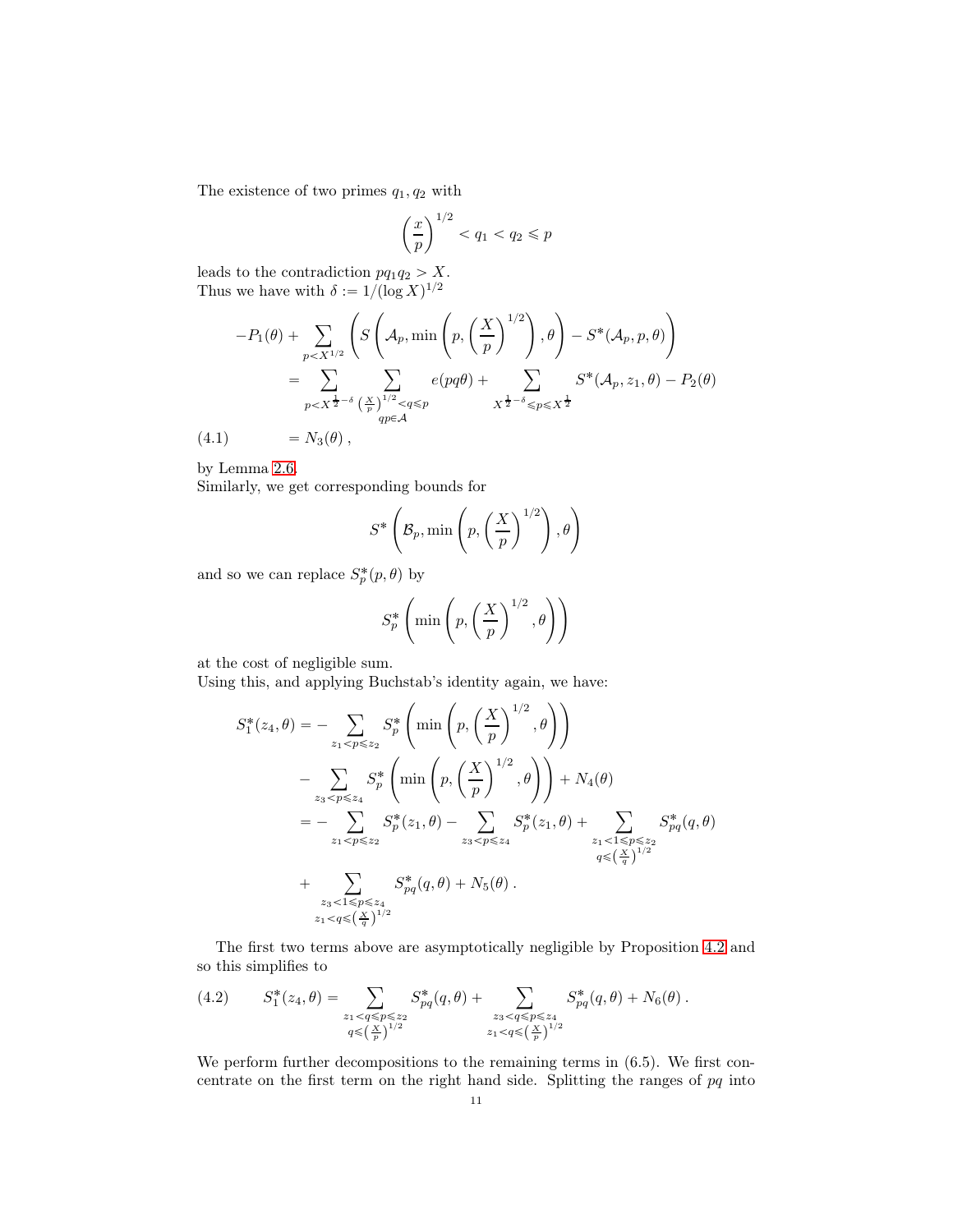intervals, and recalling those with a pq in the interval  $[z_2, z_3]$  or  $[z_5, z_6]$  make a negligible contribution by Proposition [4.3,](#page-8-1) we obtain

$$
\sum_{\substack{z_1 < q \le p \le z_2 \\ q \le \left(\frac{X}{p}\right)^{1/2} }} S_{pq}^*(q, \theta) = \sum_{\substack{z_1 < q \le p \le z_2 \\ q \le \left(\frac{X}{p}\right)^{1/2} }} S_{pq}^*(q, \theta) + \sum_{\substack{z_1 < q \le p \le z_2 \\ q \le \left(\frac{X}{p}\right)^{1/2} }} S_{pq}^*(q, \theta) + \sum_{\substack{z_1 < q \le p \le z_2 \\ z_0 < pq}} S_{pq}^*(q, \theta) + \sum_{\substack{z_3 < pq < z_5 \\ z_1 < q \le p \le z_2}} S_{pq}^*(q, \theta) + N_6(\theta).
$$
\n(4.3)

Here we have dropped the condition  $q \leq (X/p)^{1/2}$  in the final sum, since this is implied by  $q \leq p$  and  $pq \leq z_2$ . On recalling the definition of  $w_n$ , we can write:

$$
\sum_{\substack{z_1 < q \leqslant p \leqslant z_2 \\ q \leqslant \left(\frac{X}{p}\right)^{1/2} \\ z_6 < pq}} S_{pq}^*(q, \theta) = P_3(\theta) - \frac{\kappa_A \# \mathcal{A}^*}{\log X} \sum_{\substack{z_1 < q \leqslant p \leqslant z_2 \\ q \leqslant \left(\frac{X}{p}\right)^{1/2} \\ z_6 < pq}} S_{pq}^*(q, \theta) S(\mathcal{B}_{pq}, q, \theta) .
$$

By Proposition [4.5](#page-9-0) we obtain:

(4.4) 
$$
\sum_{\substack{z_1 < q \leq p \leq z_2 \\ q \leq {(\frac{X}{p})^{1/2}} \\ z_0 < pq}} S_{pq}^*(q, \theta) = \frac{\kappa_{\mathcal{A}} \# \mathcal{A}^*}{\log X} E_1(I_1, \theta) ,
$$

where

(4.5) 
$$
I_1 = \iint\limits_{\substack{\theta_2 - \theta_1 < v \leq \theta_1 \\ v < (1-u)/2 \\ 1-\theta_1 < u+v}} \omega \left(\frac{1-u-v}{v}\right) \frac{du dv}{uv^2}.
$$

 $I_1$  is the first one of a series of nine integrals  $I_1, \ldots, I_9$ , which occur in Maynard [\[22\]](#page-38-14).

We perform further decompositions of the second term of  $(4.3)$ , first splitting according to the size of  $q^2p$  compared with  $z_6$ .

$$
(4.6) \qquad \sum_{\substack{z_1 < q \leqslant p \leqslant z_2 \\ q \leqslant \left(\frac{X}{p}\right)^{1/2} \\ z_3 \leqslant pq < z^5 \\ z_3 \leqslant pq < z^5}} S_{pq}^*(q, \theta) = \sum_{\substack{z_1 < q \leqslant p \leqslant z_2 \\ z_2 \leqslant p q < z_5 \\ q^2p < z_6 \\ q^2p < z_6}} S_{pq}^*(q, \theta) + \sum_{\substack{z_1 < q \leqslant p < z_2 \\ z_3 \leqslant pq < z_5 \\ z_6 \leqslant q^2p < z_5 \\ z_6 \leqslant q^2p < z_5}} S_{pq}^*(q, \theta) .
$$

For the second term of (4.6), when  $q^2p$  is large, we first separate the contribution from products of three primes: By an essentially identical argument to when we replaced  $S_p^*(p, \theta)$  by

$$
S_p^* \left( \min \left( p, \left( \frac{X}{p} \right)^{1/2} \right), \theta \right)
$$

we may replace  $S^*_{pq}(q, \theta)$  by

$$
S_{pq}^* \left( \min \left( q, \left( \frac{X}{pq} \right)^{1/2} \right), \theta \right)
$$
  
<sub>12</sub>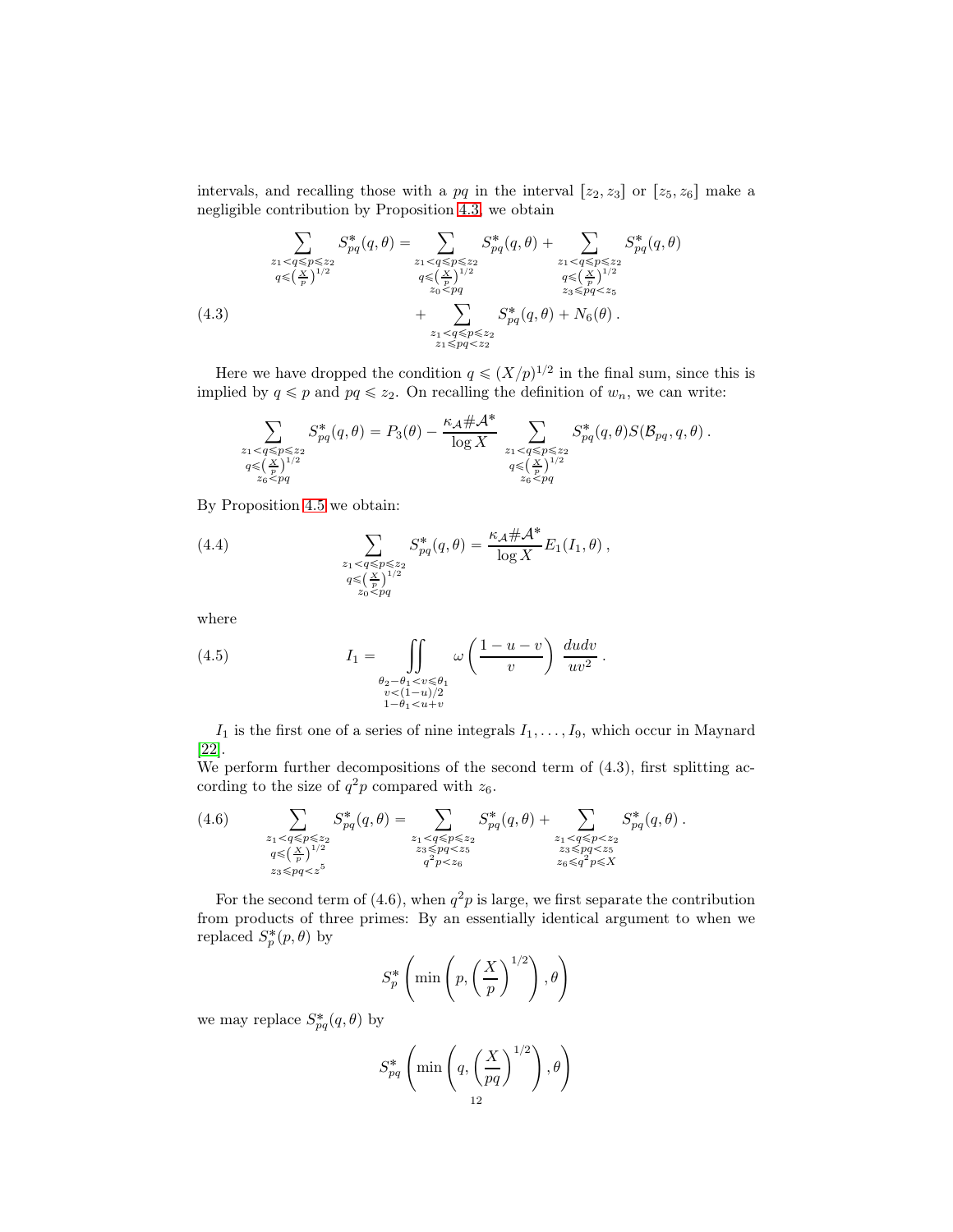at the cost of a negligible sum  $N_7(\theta)$  (since  $pq < z_6$ ). By Buchstab's identity we have (with  $r$  restricted to being prime):

$$
\sum_{\substack{z_1 < q \le p \le z_2 \\ z_3 \le pq < z_5 \\ z_6 \le q^2 p \le X}} S_{pq}^* \left( \min\left(p, \left(\frac{X}{p}\right)^{1/2}\right), \theta\right) = \sum_{\substack{z_3 \le pq < z_5 \\ z_6 \le q^2 p \le X}} S_{pq}^* \left( \left(\frac{X}{pq}\right)^{1/2}, \theta\right) + \sum_{\substack{z_1 < q \le p \le z_2 \\ z_3 \le pq < z_5 \\ z_6 \le q^2 p \le X}} S_{pq}^* (r, \theta) .
$$

The first term above is counting products of exactly three primes, and for these terms we drop the contribution of the A-part for a non-negative sum. We obtain

(4.7) 
$$
\sum_{\substack{z_1 < q \leqslant p \leqslant z_2 \\ z_3 < pq \leqslant z_5 \\ z_6 \leqslant q^2 p \leqslant X}} S_{pq}^* \left( \left( \frac{X}{pq} \right)^{1/2}, \theta \right) = P_4(\theta) - \frac{\kappa_A \# \mathcal{A}^*}{\log X} E_2(I_2, \theta) + N_8(\theta) ,
$$

where

$$
I_2 = \iint\limits_{\substack{\theta_2 - \theta_1 < v < u < \theta_1 \\ \theta_2 < u + v < 1 - \theta_2 \\ 1 - \theta_1 < 2v + u < 1}} \frac{du dv}{uv(1 - u - v)}.
$$

For the terms not coming from products of three primes, we split our summation according to the size of pqr, noting that this is negligible, if  $qr \in [z_2, z_3]$  by Propo-sition [4.3.](#page-8-1) For the terms with  $qr \notin [z_2, z_3)$  we just take the trivial lower bound. Thus, by Proposition [4.5](#page-9-0) we have

$$
\sum_{\substack{z_1 < q \leqslant p \leqslant z_2 \\ z_3 \leqslant p q \leqslant z_5 \\ z_6 \leqslant q^2 p \leqslant X \\ q < r \leqslant \left(\frac{X}{pq}\right)^{1/2} \\ = \sum_{\substack{z_1 \leqslant q \leqslant p \leqslant z_2 \\ z_3 \leqslant p q < z_5 \\ z_6 \leqslant q^2 p \leqslant X \\ z_6 \leqslant q^2 p \leqslant X \\ q < r \leqslant \left(\frac{X}{pq}\right)^{1/2} \\ q < r \leqslant \left(\frac{X}{pq}\right)^{1/2} \\ q < z_2 \leqslant \left(\frac{X}{pq}\right)^{1/2} \\ q < r \leqslant \left(\frac{X}{pq}\right)^{1/2} \\ q < r \leqslant \left(\frac{X}{pq}\right)^{1/2} \\ q < r \leqslant \left(\frac{X}{pq}\right)^{1/2} \\ q < r \leqslant \left(\frac{X}{pq}\right)^{1/2} \\ q < r \leqslant \left(\frac{X}{pq}\right)^{1/2} \\ q < z_3 \leqslant \left(\frac{X}{pq}\right)^{1/2} \\ q < r \leqslant \left(\frac{X}{pq}\right)^{1/2} \\ \log X \left(E_3(I_3, \theta) + E_4(I_4, \theta)\right) + P_5(\theta),
$$

where

(4.8) 
$$
I_3 = \iiint_{(u,v,w)\in\mathcal{R}_1} \omega\left(\frac{1-u-v-w}{w}\right) \frac{du dv dw}{uvw^2},
$$

(4.9) 
$$
I_4 = \iiint_{(u,v,w)\in\mathcal{R}_2} \omega\left(\frac{1-u-v-w}{w}\right) \frac{du dv dw}{uvw^2},
$$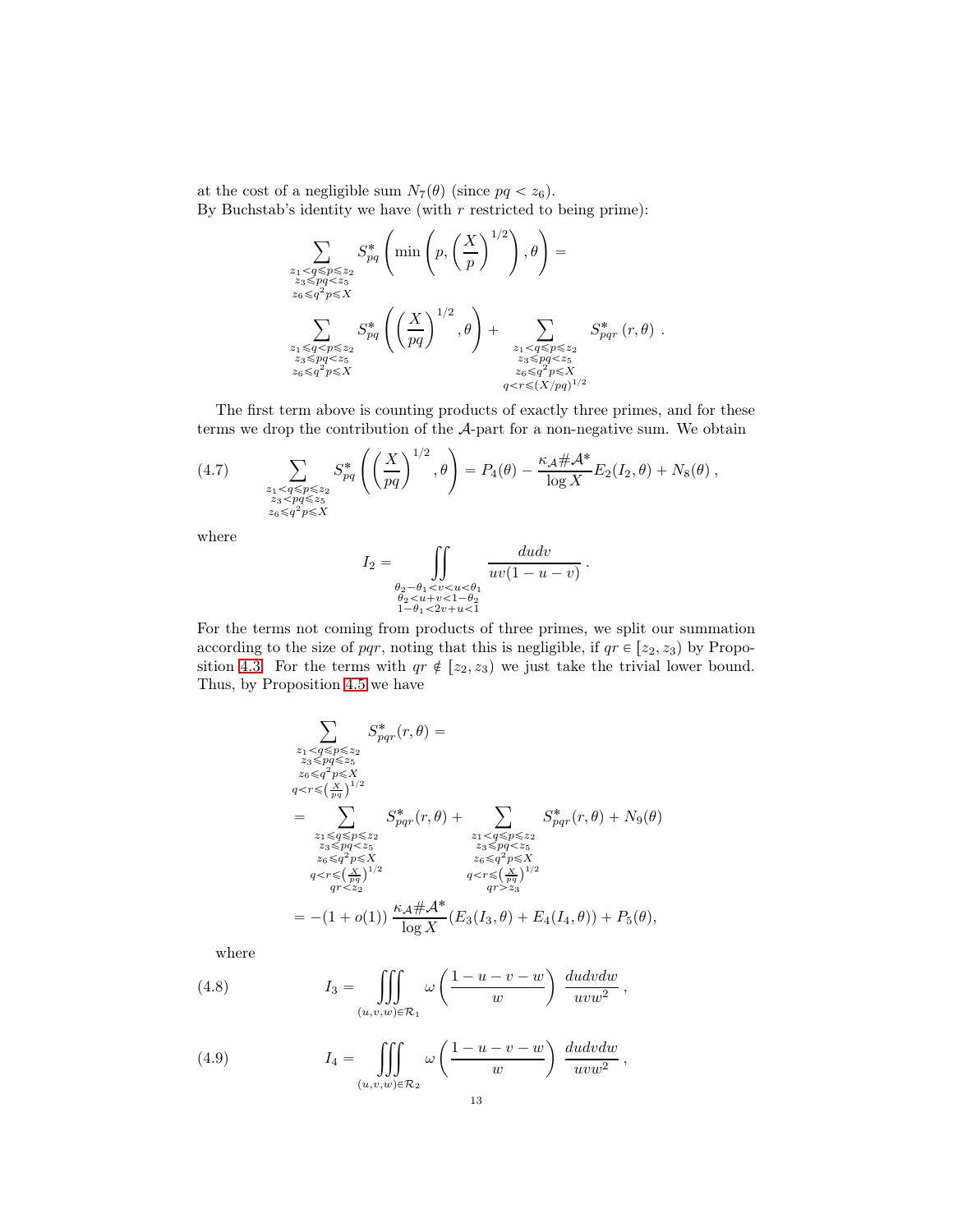where  $\mathcal{R}_1$  and  $\mathcal{R}_2$  are given by

$$
\mathcal{R}_1 := \{ (u, v, w) : \theta_2 - \theta_1 < v < u < \theta_1, \theta_2 < u + v < 1 - \theta_2, \n1 - \theta_1 < u + 2v < 1, v < w < (1 - u - v)/2, v + w < \theta_1 \}, \n\mathcal{R}_2 := \{ (u, v, w) : \theta_2 - \theta_1 < v < u < \theta_1, \theta_2 < u + v < 1 - \theta_2, \n1 - \theta_1 < u + 2v < 1, v < w < (1 - u - v)/2, v + w < \theta_2 \} .
$$

When  $q^2p < z_6$  we can apply two further Buchstab iterations, since then we can evaluate terms  $S^*_{pqr}(z_1, \theta)$  with  $r \leq q \leq p$  using Proposition [4.2](#page-8-0) (since  $pqr < z_6$ ). This gives

$$
\sum_{z_{1} < q \le p \le z_{2}} S_{pq}^{*}(q, \theta) = \sum_{z_{1} < q \le p \le z_{2}} S_{pq}^{*}\left(\min\left(q, \left(\frac{X}{pq}\right)^{1/2}\right), \theta\right) + N_{10}(\theta)
$$
\n
$$
q^{2}p < z_{6}
$$
\n
$$
q^{2}p < z_{6}
$$
\n
$$
z_{3} \le pq < z_{5}
$$
\n
$$
= \sum_{z_{1} < q \le p \le z_{2}} S_{pq}^{*}(z_{1}, \theta) - \sum_{z_{1} < r \le q \le p \le z_{2}} S_{pqr}^{*}(r, \theta) + N_{11}(\theta)
$$
\n
$$
= N_{12}(\theta) - \sum_{z_{1} < r \le q \le p \le z_{2}} S_{pqr}^{*}\left(\min\left(r, \left(\frac{X}{pq}\right)^{1/2}\right), \theta\right)
$$
\n
$$
= N_{12}(\theta) - \sum_{z_{1} < r \le q \le p \le z_{2}} S_{pqr}^{*}\left(\min\left(r, \left(\frac{X}{pqr}\right)^{1/2}\right), \theta\right)
$$
\n
$$
= N_{12}(\theta) - \sum_{z_{1} < r \le q \le p \le z_{2}} S_{pqr}^{*}\left(z_{1}, \theta\right) + \sum_{z_{1} < s \le r \le q \le p \le z_{2}} S_{pqr}^{*}(z_{1}, \theta)
$$
\n
$$
= N_{12}(\theta) - \sum_{z_{1} < r \le q \le p \le z_{2}} S_{pqr}^{*}(z_{1}, \theta) + \sum_{z_{1} < s \le r \le q \le p \le z_{2}} S_{pqr}^{*}(z_{2}, \theta) - \sum_{z_{1} < r \le q \le p \le z_{2}} S_{pqr}^{*}\left(z_{2}, \theta) - \sum_{z_{1} < r \le q \le p \le z_{2}} S_{pqr}^{*}\left(z_{2}, \theta\right), \sum_{z_{1} < s \le r \le q \le p \le z_{2}} S_{pqr}^{*}\left(z_{2}, \theta\right), \sum_{z_{1} < s \le r \le q \le p \le z_{2}} S_{pqr}^{*}\left(z_{2}, \theta\right),
$$
\n<math display="</math>

where  $r, s$  are restricted to primes in the sums above. Finally, we see that any part of the final sum with a product of two of  $p, q, r, s$  in  $[z_2, z_3]$  can be discarded by Proposition [4.3.](#page-8-1) Trivially lower bounding the remaining terms as before yields

$$
\sum_{\substack{z_1 < s \leq r \leq q \leq p \leq z_2 \\ q^2p < z_6 \\ z_3 \leq p q < z_5 \\ r^2pq, s^2rpq \leq X}} S^*_{pqrs}(s, \theta) = P_6(\theta) - \frac{\kappa_A \# \mathcal{A}^*}{\log X} E_5(I_5, \theta) ,
$$

with

(4.10) 
$$
I_5 = \iiint_{(u,v,w,t)\in\mathcal{R}_3} \omega\left(\frac{1-u-v-w-t}{t}\right) \frac{du dv dw dt}{uvwt^2},
$$

where  $\mathcal{R}_3$  is given by

$$
\mathcal{R}_3 := \{ (u, v, w, t) : \theta_2 - \theta_1 < t < w < v < u < \theta_1, u + 2v < 1 - \theta_1, u + v + 2w < 1, u + v + w + 2t < 1, \theta_2 < u + v < 1 - \theta_2, u + v < 1 - \theta_2, u + v < 1 - \theta_3, u + v < 1, u + v + w + 2v < 1, \theta_2 < u + v < 1 - \theta_2, u + v < 1 - \theta_3, u + v < 1, u + v + w + 2v < 1, \theta_2 < u + v < 1 - \theta_2, u + v < 1 - \theta_3, u + v < 1, u + v + w + 2v < 1, \theta_3 < u + v < 1 - \theta_3, u + v < 1, u + v + w + 2v < 1, \theta_4 < u + v < 1 - \theta_4, u + v < 1 - \theta_5, u + v < 1 - \theta_5, u + v < 1 - \theta_5, u + v < 1 - \theta_6, u + v < 1 - \theta_7, u + v < 1 - \theta_7, u + v < 1 - \theta_7, u + v < 1 - \theta_8, u + v < 1 - \theta_9, u + v < 1 - \theta_8, u + v < 1 - \theta_9, u + v < 1 - \theta_9, u + v < 1 - \theta_9, u + v < 1 - \theta_9, u + v < 1 - \theta_9, u + v < 1 - \theta_9, u + v < 1 - \theta_9, u + v < 1 - \theta_9, u + v < 1 - \theta_9, u + v < 1 - \theta_9, u + v < 1 - \theta_9, u + v < 1 - \theta_9, u + v < 1 - \theta_9, u + v < 1 - \theta_9, u + v < 1 - \theta_9, u + v < 1 - \theta_9, u + v < 1 - \theta_9, u + v < 1 - \theta_9, u + v < 1 - \theta_9,
$$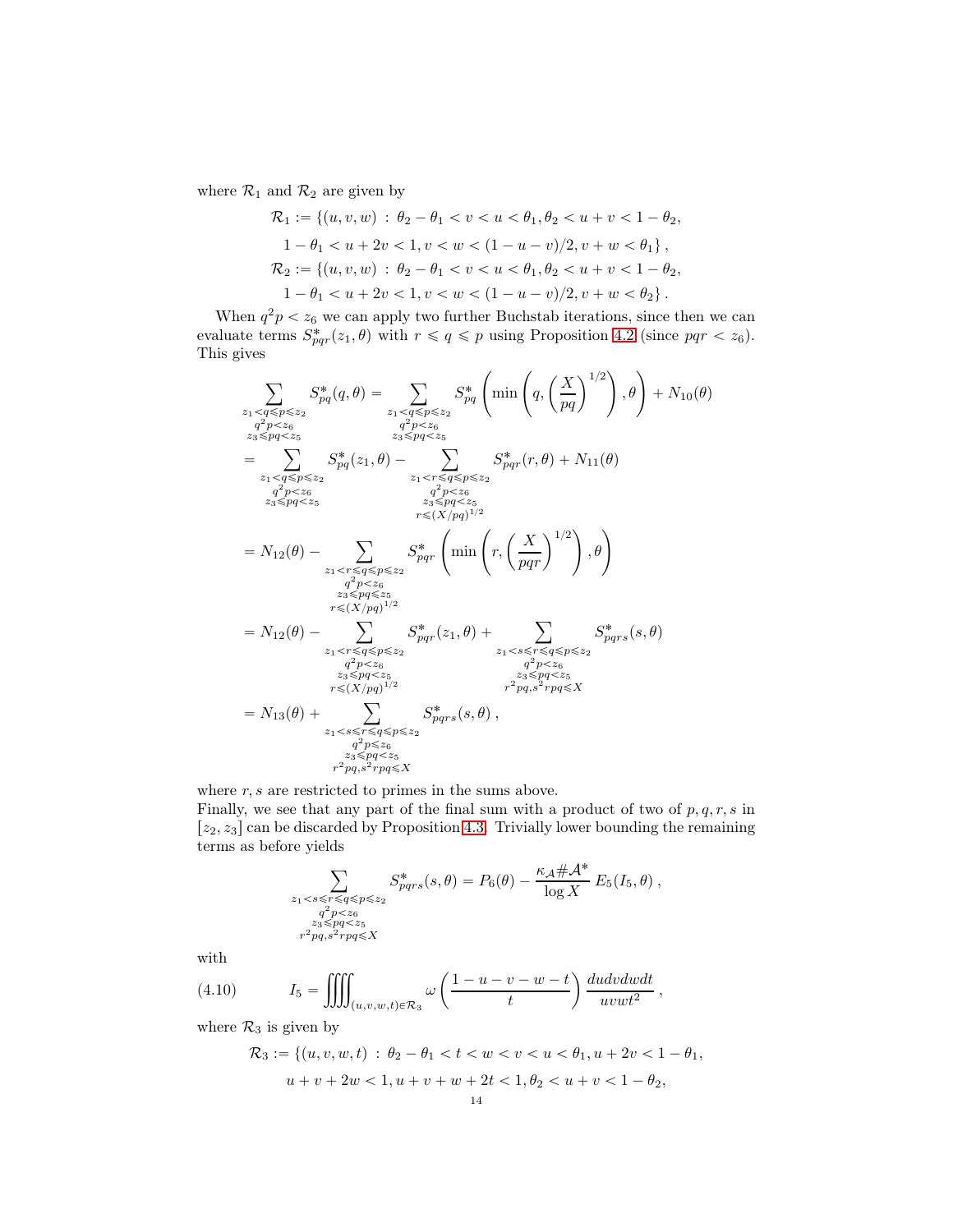$\{u + v, u + w, u + t, v + w, v + t, w + t\} \cap [\theta_1, \theta_2] = \varnothing\}.$ 

We perform decompositions to the third term of  $(4.3)$  in a similar way to how we dealt with the second term. We have

$$
q^2p < (qp)^{3/2} < z_2^{3/2} < z_6
$$

so, as above, we can apply two Buchstab iterations and use Proposition [4.2](#page-8-0) to deal with the terms  $S_{pqr}(z_1, \theta)$ , since we have  $pqr \leqslant pq^2 < z_6$ .

Furthermore, we notice that terms with any of pqr, pqs, prs, or qrs in  $[z_2, z_3]$  $[z_5, z_6]$  are negligible by Proposition [4.3.](#page-8-1) This gives

$$
\sum_{\substack{z_1 < q \le p \le z_2 \\ z_1 \le p \le z_2}} S_{pq}^*(q, \theta) = \sum_{\substack{z_1 < q \le p \le z_2 \\ z_1 \le p \le z_2}} S_{pq}^*(z_1, \theta) - \sum_{\substack{z_1 < r \le q \le p \le z_2 \\ z_1 \le p \le z_2}} S_{pq}^*(r, \theta)
$$
\n
$$
= N_{14}(\theta) - \sum_{\substack{z_1 < r \le q \le p \le z_2 \\ z_1 \le p \le z_2}} S_{pq}^*(z_1, \theta) + \sum_{\substack{z_1 < s < r < q < p < z_2 \\ z_1 \le p \le z_2}} S_{pq}^*(z_1, \theta) + \sum_{\substack{z_1 < s < r < q < p < z_2 \\ z_1 \le p \le z_2}} S_{pqrs}^*(s, \theta) + N_{15}(\theta)
$$
\n
$$
= \sum_{\substack{z_1 < s < r < q < p < z_2 \\ z_1 \le p \le z_2}} S_{pqrs}^*(s, \theta) + N_{15}(\theta)
$$
\n
$$
= \sum_{\substack{z_1 < p \le z_2 \\ p \le p \le z_2 \\ p \le p \le z_2}} S_{pqrs}^*(s, \theta) + N_{15}(\theta)
$$
\n
$$
= P_7(\theta) - \frac{\kappa_A \# A^*}{\log X} E_6(I_6, \theta),
$$

where

(4.11) 
$$
I_6 = \iiint_{(u,v,w,t)\in\mathcal{R}_4} \omega\left(\frac{1-u-v-w-t}{t}\right) \frac{du dv dw dt}{uvwt^2},
$$

where

$$
\mathcal{R}_4 := \{ (u, v, w, t) : \theta_2 - \theta_1 < t < w < v < u < \theta_1, u + v < \theta_1, u + v < \theta_2, u + v + w + t \notin [\theta_1, \theta_2] \cup [1 - \theta_2, 1 - \theta_1], u + v + w, u + v + t, u + w + t, v + w + t \} \cap [\theta_1, \theta_2] = \varnothing \}.
$$

Together (4.4), (4.6), (4.7), (4.8), (4.9), (4.10) and (4.11) give our lower bound for all the terms occurring in (4.3) and so give a lower bound for the first term from (4.3) which covers all terms with  $p \leq z_2$ .

We are left to consider the second term from (4.3), which is the remaining term with  $p \in (z_3, z_4]$ . We treat these in a similar manner to those with  $p \leq z_2$ .

We first split the sum according to the size of qp. Terms with  $qp \in [z_5, z_6]$  are negligible by Proposition [4.3,](#page-8-1) so we are left to consider  $qp \in (z_3, z_5)$  or  $qp > z_6$ . We then split the terms with  $qp \in (z_3, z_5)$  according to the size of  $q^2p$  compared with  $z_6$ . This gives

$$
\sum_{\substack{z_3 < p \leqslant z_4 \\ z_1 < q \leqslant (X/p)^{1/2}}} S_{pq}^*(q, \theta) = S_1 + S_2 + S_3 + N_{16}(\theta),
$$

where

$$
S_1 := \sum_{\substack{z_3 < p \leq z_4 \\ z_1 < q \leq (X/p)^{1/2}}} S_{pq}^*(q, \theta) = P_8(\theta) - \frac{\kappa_{\mathcal{A}} \# \mathcal{A}^*}{\log X} E_7(I_7, \theta) \,,
$$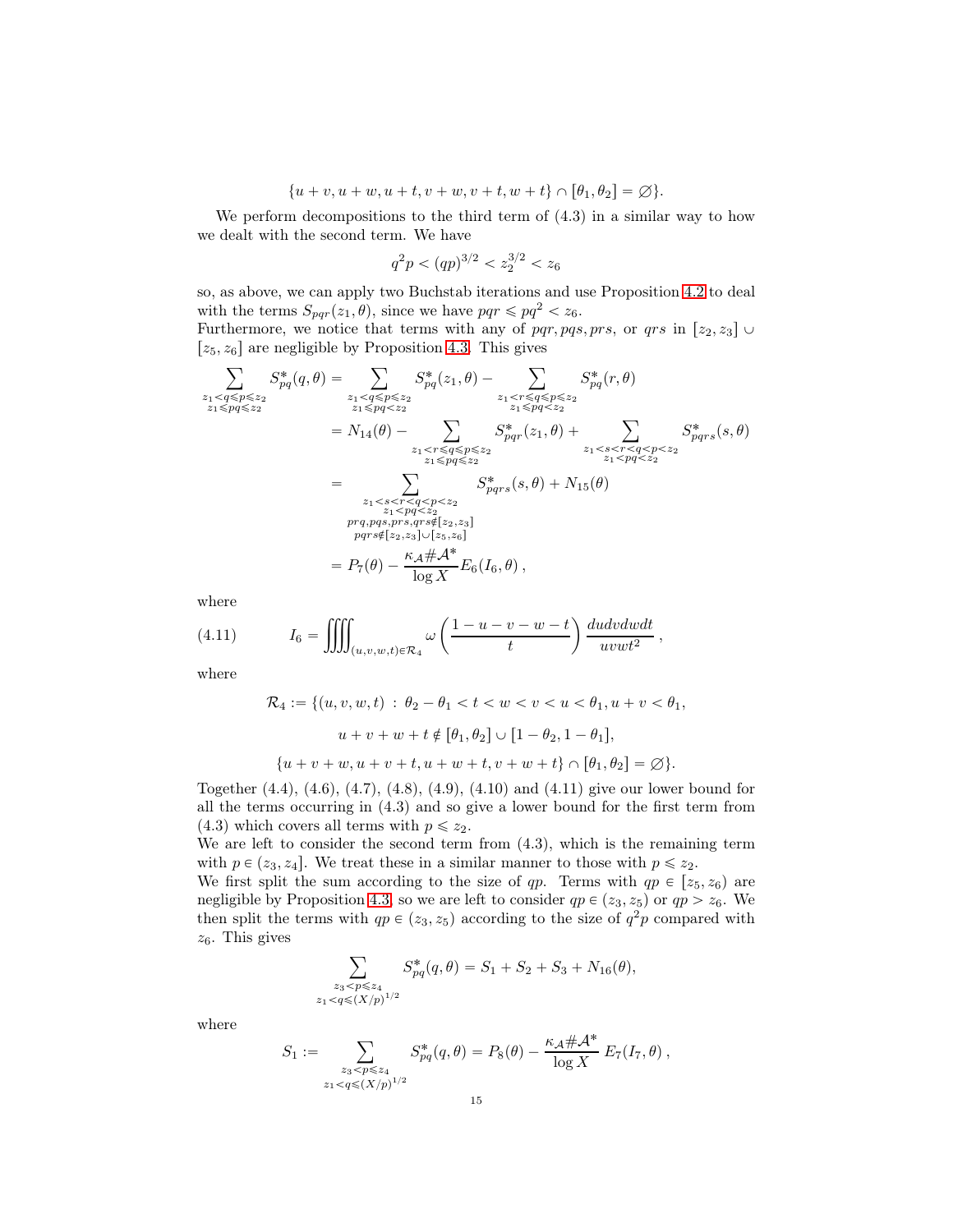$$
I_7=\int\limits_{\substack{\theta_2
$$

$$
S_2 := \sum_{\substack{z_3 < p \leq z_4 \\ z_1 < q \leq (X/p)^{1/2} \\ z_3 < qp \leq z_5 \\ z_6 \leq q^2 p}} S_{pq}^*(q, \theta) = P_9(\theta) - \frac{\kappa_A \# \mathcal{A}^*}{\log X} E_8(I_8, \theta) ,
$$

with

with

(4.12) 
$$
I_8 = \iint\limits_{\substack{\theta_2 < u < 1/2 \\ \theta_2 - \theta_1 < v < (1-u)/2 \\ \theta_2 < u + v < 1 - \theta_2 \\ 1 - \theta_1 < 2v + u} \omega \left( \frac{1 - u - v}{v} \right) \frac{du dv}{uv^2}
$$

and where

$$
S_3 := \sum_{\substack{z_3 < p \leq z_4 \\ z_1 < q \leq (X/p)^{1/2} \\ z_3 < qp < z_5 \\ q^2 p < z_6}} S_{pq}^*(q, \theta) .
$$

We apply two further Buchstab iterations to  $S_3$  (we can handle the intermediate terms using Proposition [4.2](#page-8-0) as before since  $q^2p < z_6$ ). As before, we may replace  $S^*_{pqr}(q, \theta)$  by

$$
S_{pq}^* \left( \min \left( q, \left( \frac{X}{pq} \right)^{1/2}, \theta \right) \right)
$$

and  $S^*_{pqr}(r, \theta)$  by

$$
S_{pqr}^* \left( \min \left( r, \left( \frac{X}{pqr} \right)^{1/2}, \theta \right) \right)
$$

at the cost of a negligible error term (since  $pqr < z_6$ ). This gives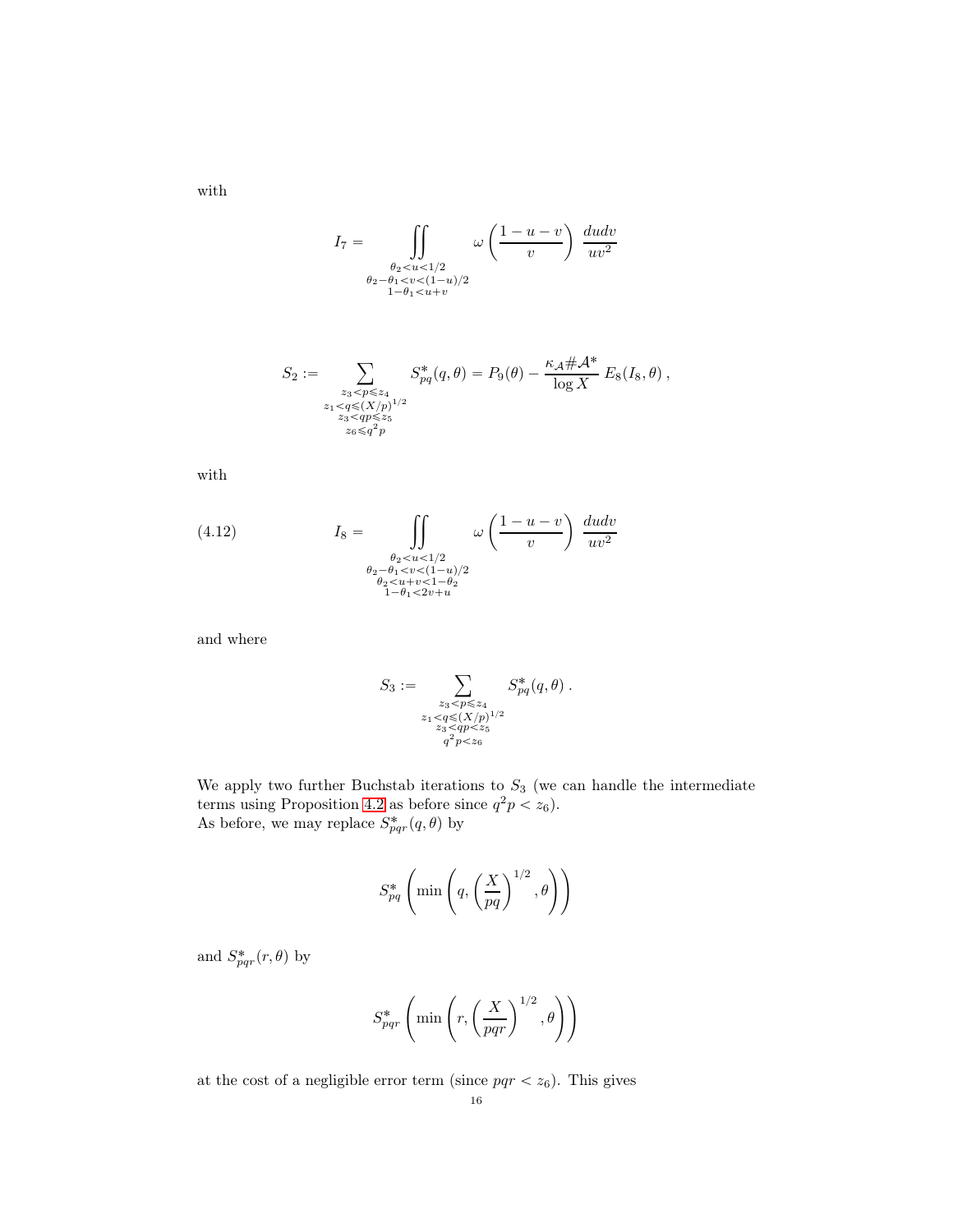$$
S_{3} := \sum_{\substack{z_{3} < p \leq z_{4} \\ z_{1} < q \leq (X/p)^{1/2} \\ z_{3} \leq qp < z_{5}}} S_{pq}^{*}\left(\min\left(q, \left(\frac{X}{pq}\right)^{1/2}, \theta\right)\right) + N_{17}(\theta)
$$
\n
$$
= \sum_{\substack{z_{3} < p \leq z_{4} \\ q^{2}p < z_{6} \\ z_{3} < qp < z_{5}}} S_{pq}^{*}(z_{1}, \theta)
$$
\n
$$
= \sum_{\substack{z_{3} < p \leq z_{4} \\ z_{3} < pp < z_{5}}} S_{pq}^{*}\left(\min\left(r, \left(\frac{X}{pqr}\right)^{1/2}, \theta\right)\right) + N_{18}(\theta)
$$
\n
$$
= \sum_{\substack{z_{3} < p \leq z_{4} \\ z_{1} < r < q \leq (X/p)^{1/2}}} S_{pqr}^{*}\left(z_{1}, \theta\right) + \sum_{\substack{z_{3} < p \leq z_{4} \\ z_{1} < r < q \leq (X/p)^{1/2} \\ q^{2}p < z_{6}}} S_{qpr}^{*}(z_{1}, \theta) + \sum_{\substack{z_{3} < p \leq z_{4} \\ z_{1} < r < q \leq (X/p)^{1/2} \\ z_{3} < qp < z_{5}}} \frac{S_{qpr}^{*}(z_{1}, \theta)}{q^{2}p < z_{6}} S_{qpr}^{*}(z, \theta)}{q^{2}p < z_{6}}
$$
\n
$$
= N_{19}(\theta) - \frac{\kappa_{A} \# A^{*}}{\log X} E_{9}(I_{9}, \theta),
$$

where

(4.13) 
$$
I_9 = \iiint_{(u,v,w,t)\in\mathcal{R}_5} \omega\left(\frac{1-u-v-w-t}{t}\right) \frac{du dv dw dt}{uvwt^2}
$$

with

$$
\mathcal{R}_5 := \{ (u, v, w, t) : \theta_2 - \theta_1 < t < w < v, \theta_2 < u < 1/2, u + 2v < 1 - \theta_1, \}
$$
\n
$$
u + v + 2w < 1, u + v + w + 2t < 1, \theta_2 < u + v < 1 - \theta_2, \}
$$
\n
$$
\{ u + v, u + w, u + t, v + w, v + t, w + t \} \notin [\theta_1, \theta_2] \}.
$$

,

$$
\left\{\alpha + \alpha, \alpha + \alpha, \alpha + \alpha, \alpha + \alpha, \alpha + \alpha, \alpha + \alpha, \varphi + \varphi_1, \varphi_2\right\}\right\}.
$$

From  $(4.5)$ ,  $(4.7)$ ,  $(4.8)$ ,  $(4.9)$ ,  $(4.10)$ ,  $(4.11)$ ,  $(4.12)$ ,  $(4.13)$  we now obtain

(4.14) 
$$
J(S_{\mathcal{A}^*\cap\mathcal{P}}(\theta)) = \frac{X}{4} \frac{\#\mathcal{A}^*}{\log X} \mathfrak{S}(N_0) \times (1 - I_1 - I_2 - I_3 - I_4 - I_5 - I_6 - I_7 - I_8 - I_9).
$$

Numerical integration (Maynard [\[22\]](#page-38-14) has included a Mathematica file detailing this computation with this article on arxiv.org) shows that

$$
(4.15) \t I_1 + \cdots + I_9 < 0.996.
$$

Thus Theorem [1.1](#page-1-0) follows from (4.14) and (4.15). It remains to prove Propositions [4.2,](#page-8-0) [4.3](#page-8-1) and [4.5.](#page-9-0)

## 5. Fourier estimates and Large Sieve inequalities

In this section we collect various results related to Section 10 of Maynard. We also cite the Large Sieve inequality from Analytic Number Theory.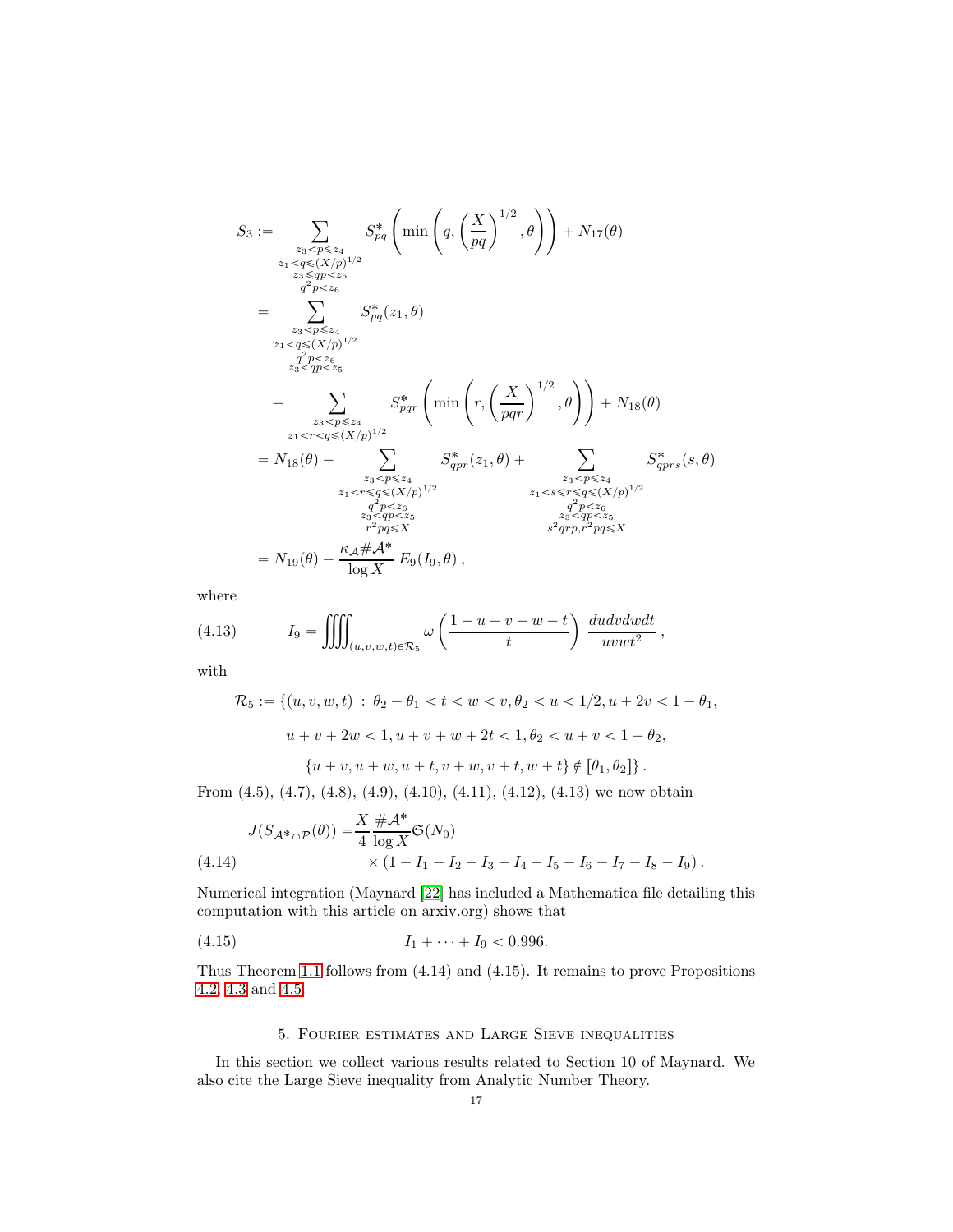Definition 5.1. Let

$$
\mathcal{A}_1 := \left\{ \sum_{0 \le i \le k} n_i 10^i : n_i \in \{0, \ldots, 9\} \setminus \{a_0\}, k \ge 0 \right\}.
$$

For  $Y$  an integral power of 10, we write

$$
F_Y(\theta) := Y^{-\log 9/\log 10} \left| \sum_{n \leq Y} 1_{\mathcal{A}_1}(n) e(n\theta) \right|.
$$

**Lemma 5.2.** Let  $q < Y^{1/3}$  be of the form  $q = q_1q_2$  with  $(q_1, 10) = 1$  and  $q_1 > 1$ , and let  $|\eta| < Y^{-2/3}/2$ . Then for any integer c coprime to q we have

$$
F_Y \left(\frac{c}{q} + \eta\right) \ll \exp\left(-c_1 \frac{\log Y}{\log q}\right)
$$

for some absolute constant  $c_1 > 0$ .

*Proof.* This is Lemma 10.1 of [\[22\]](#page-38-14).

**Lemma 5.3.** We have for  $Y_1 \approx Y_2 \approx Y_3$ 

$$
\sup_{\beta \in \mathbb{R}} \sum_{c < Y_1} F_{Y_2} \left( \beta + \frac{c}{Y_3} \right) \ll Y_1^{27/77}
$$

and

$$
\int_0^1 F_Y(t)dt \ll \frac{1}{Y^{50/77}}.
$$

*Proof.* This is contained in Lemma 10.2 of [\[22\]](#page-38-14).  $\Box$ 

<span id="page-17-1"></span>Lemma 5.4. We have that

$$
\#\left\{0 \leqslant c < Y \,:\, F_Y\left(\frac{c}{Y}\right) \sim \frac{1}{B}\right\} \ll B^{235/154} Y^{59/433} \,.
$$

*Proof.* This is Lemma 10.4 of [\[22\]](#page-38-14).

<span id="page-17-0"></span>Lemma 5.5. (Large sieve estimates) We have

$$
\sup_{\beta \in \mathbb{R}} \sum_{c \leq q} \sup_{|\eta| < \delta} F_Y \left( \frac{c}{q} + \beta + \eta \right) \ll (1 + \delta q) \left( q^{27/77} + \frac{q}{Y^{50/77}} \right)
$$
  

$$
\sup_{\beta \in \mathbb{R}} \sum_{q \leq Q} \sum_{\substack{0 < c < q \\ (c,q) = 1}} \sup_{|\eta| < \delta} F_Y \left( \frac{c}{q} + \beta + \eta \right) \ll (1 + \delta Q^2) \left( Q^{54/77} + \frac{Q^2}{Y^{50/77}} \right)
$$

and for any integer d, we have

$$
\sup_{\beta \in \mathbb{R}} \sum_{\substack{q \leq Q \\ d \mid q}} \sum_{\substack{0 < c < q \\ (c,q) = 1}} \sup_{|\eta| < \delta} F_Y \left( \frac{c}{q} + \beta + \eta \right) \ll \left( 1 + \frac{\delta Q^2}{d} \right) \left( \left( \frac{Q^2}{d} \right)^{27/77} + \frac{Q^2}{d Y^{50/77}} \right)
$$

*Proof.* This is Lemma 10.5 of [\[22\]](#page-38-14).

18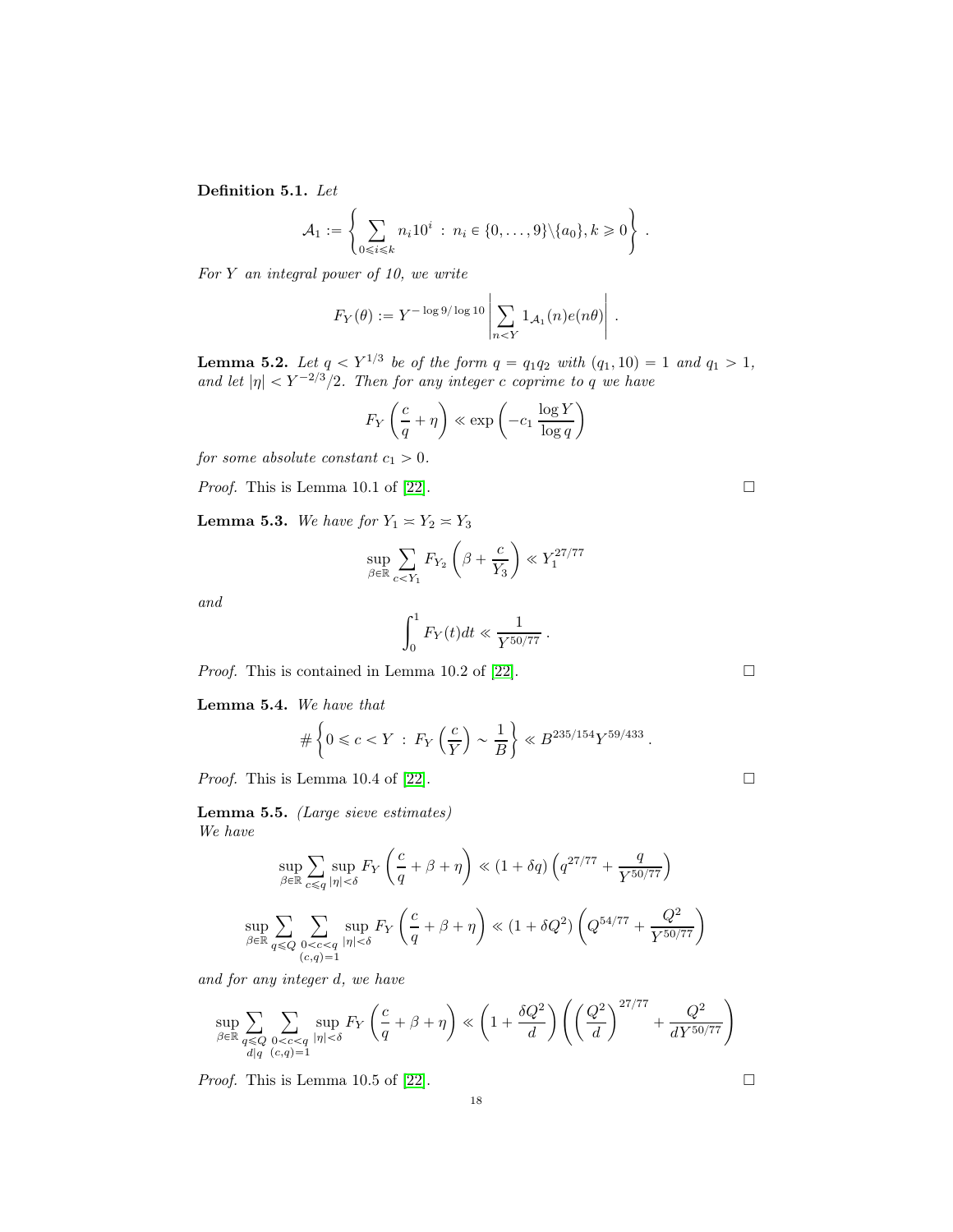<span id="page-18-0"></span>Lemma 5.6. (Hybrid Bounds) Let  $E \geqslant 1$ . Then we have

$$
\sum_{c \leq q} \sum_{\substack{|\eta| \leq E/Y \\ (\eta + \frac{c}{q})Y \in \mathbb{Z} \\ d|q}} F_Y \left( \frac{c}{q} + \eta \right) \ll (qE)^{27/77} + \frac{qE}{Y^{50/77}} ,
$$
\n
$$
\sum_{\substack{q < Q \\ d|q}} \sum_{\substack{c \leq q \\ (c,q) = 1}} \sum_{\substack{|\eta| \leq E/Y \\ (\eta + \frac{a}{q})Y \in \mathbb{Z} }} F_Y \left( \frac{c}{q} + \eta \right) \ll \left( \frac{Q^2 E}{d} \right)^{27/77} + \frac{Q^2 E}{dY^{50/77}} .
$$

*Proof.* This is Lemma 10.6 of [\[22\]](#page-38-14).

## Lemma 5.7. (Alternative Hybrid Bound)

Let  $D, E, Y, Q_1 \geq 1$  be integral powers of 10 with  $DE \ll Y$ . Let  $q_1 \sim Q_1$  with  $(q_1, 10) = 1$  and let  $d \sim D$  satisfy  $d|10^u$  for some  $u \ge 0$ . Let

$$
S = S(d, q_1, Q_2, E, Y)
$$
  
 := 
$$
\sum_{\substack{q_2 \sim Q_2 \\ (q_2, 10) = 1}} \sum_{\substack{c < dq_1 q_2 \\ (c, dq_1 q_2) = 1}} \sum_{\substack{|\eta| \le E/Y \\ \eta + \frac{c}{q_1 q_2 d} \, Y \in \mathbb{Z}}} F_Y \left( \frac{c}{dq_1 q_2} + \eta \right).
$$

Then we have

$$
S \ll (DE)^{27/77} (Q_1 Q_2^2)^{1/21} + \frac{E^{5/6} D^{3/2} Q_1 Q_2^2}{Y^{10/21}}.
$$

In particular, if  $q = dq'$  with  $(q', 10) = 1$  and  $d | 10^u$  for some integer  $u \ge 0$ , then we have

$$
\sum_{\substack{c < q \\ (c,q) = 1}} \sum_{\substack{|\eta| \leqslant E/Y \\ (\eta + \frac{c}{q})Y \in \mathbb{Z}}} F_Y \left( \frac{c}{q} + \eta \right) \ll (dE)^{27/77} q^{1/21} + \frac{E^{5/6} d^{3/2} q}{Y^{10/21}} \, .
$$

*Proof.* This is Lemma 10.7 of [\[22\]](#page-38-14).

## Lemma 5.8. (Large Sieve Estimates)

Let  $\alpha_r \in \mathbb{R} \setminus \mathbb{Z}$ ,  $\|\alpha_i - \alpha_j\| \geq \delta$ ,  $a_n$  complex numbers with  $M < n \leq M + N$ , where  $0 < \delta < 1/2$  and  $N \geq 1$  is an integer. Then

$$
\sum_{r} \left| \sum_{M < n \le M+N} a_n e(\alpha_r n) \right|^2 \le (\delta^{-1} + N - 1) \|a\|^2 \, .
$$

*Proof.* This is Theorem 7.11 of [\[16\]](#page-38-16)

#### 6. Local versions of Maynard's results

In this section we reduce the propositions of Section 4 to other facts, which will be proven in later sections.

Whereas we may represent the sifted sets appearing in Propositions [4.3](#page-8-1) and [4.5](#page-9-0) as a union of simpler sets, the set considered in Proposition [4.2](#page-8-0) is obtained by an idea related to the inclusion-exclusion principle. Its analogue in number theory in its simplest form is the Sieve of Eratosthenes-Legendre containing the Möbius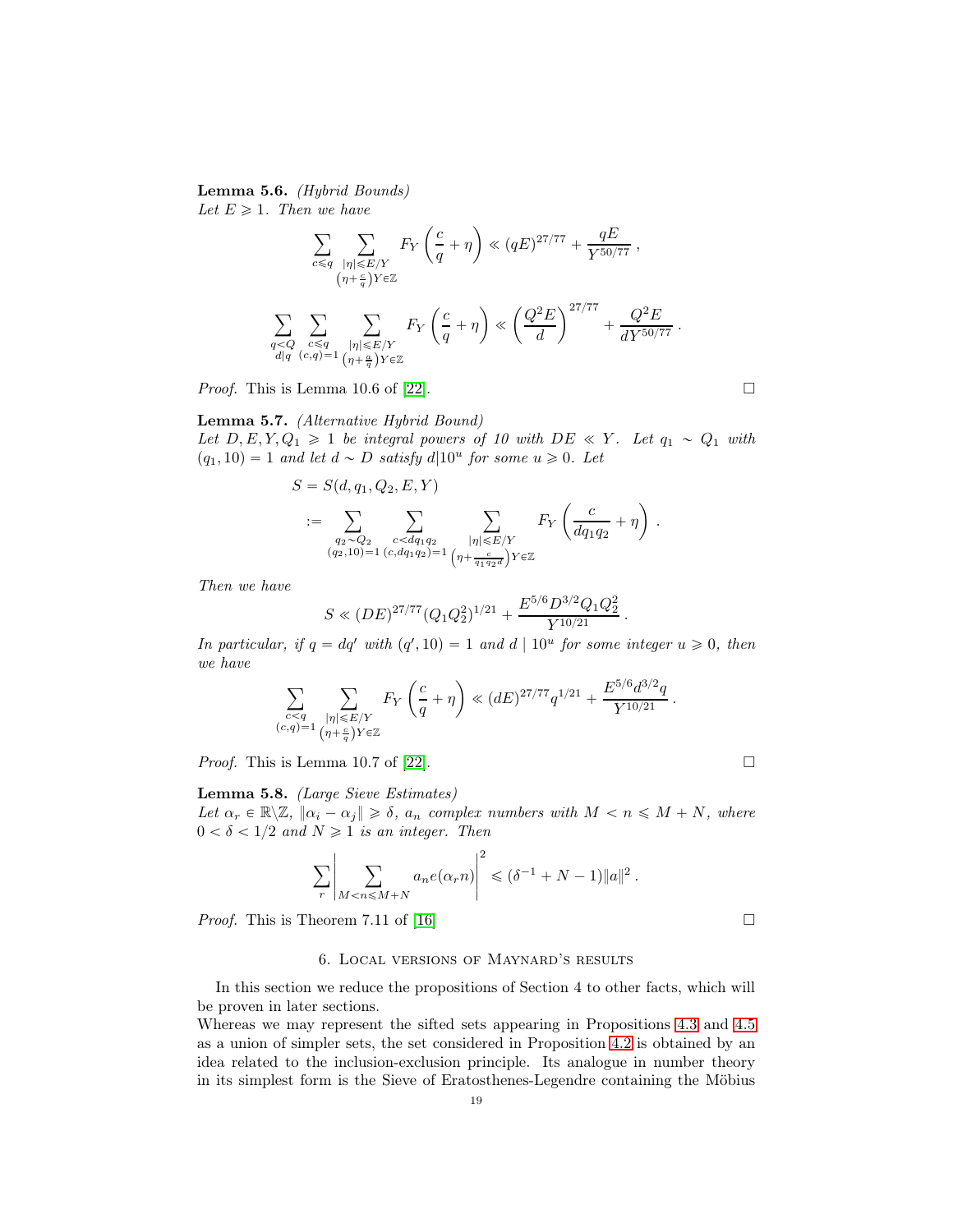$\mu$ -function  $\mu(n)$ :

Let  $\mathcal C$  be a set of integers and  $\mathcal P$  a set of primes then

$$
S(C, \mathcal{P}, z) := #\{n \in C : p \mid n, p \in \mathcal{P} \implies p > z\}
$$
  
= 
$$
\sum_{n \in C} \sum_{\substack{t | n \ t \mid P(z)}} \mu(t), \text{ with } P(z) := \prod_{\substack{p \leq z \ p \in \mathcal{P}}} p.
$$

In the theory of combinatorial sieves the Möbius function is replaced by a function  $\lambda$ , having smaller support. Also in this paper we proceed in this way. The basis is the following result from Combinatorial Sieve Theory.

<span id="page-19-0"></span>**Lemma 6.1.** Let  $\kappa > 0$  and  $y > 1$ . There exist two sets of real numbers

$$
\Lambda^+ = (\lambda_d^+) \quad and \quad \Lambda^- = (\lambda_d^-)
$$

depending only on  $\kappa$  and  $y$  with the following properties:

$$
\lambda_1^{\pm} = 1
$$

(6.2) 
$$
|\lambda_d^{\pm}| \leq 1, \quad \text{if } 1 \leq d < y
$$

(6.2) 
$$
\lambda_d^{\pm} = 0 \,, \quad \text{if } d \geqslant y
$$

and for any integer  $n > 1$ ,

(6.3) 
$$
\sum_{d|n} \lambda_d^- \leq 0 \leq \sum_{d|n} \lambda_d^+.
$$

Moreover, for any multiplicative function  $g(d)$  with  $0 \leq g(p) < 1$  and satisfying the dimension conditions  $\sqrt{\kappa}$   $\sqrt{\kappa}$ 

$$
\prod_{w \le p < z} (1 - g(p))^{-1} \le \left(\frac{\log z}{\log w}\right)^{\kappa} \left(1 + \frac{\kappa}{\log w}\right)
$$

for all  $2 \leqslant w < y$ , we have

$$
\sum_{d|P(z)} \lambda_d^{\pm} g(d) = \left(1 + O\left(e^{-s} \left(1 + \frac{\kappa}{\log z}\right)^{10}\right)\right) \prod_{p < z} (1 - g(p)),
$$

where  $P(z)$  denotes the product of all primes  $p < z$  and  $s = \log y / \log z$ . The implied constants depend only on κ.

*Proof.* This is the Fundamental Lemma 6.3 of [\[16\]](#page-38-16).  $\Box$ 

A special role in the consideration of the sifted set in Proposition [4.2](#page-8-0) is played by the prime factors of 10,  $p = 2$  and 5. To simplify things we consider the subsets

$$
\mathcal{U}^{*'} := \{ a \in \mathcal{U}^* \; : \; (a, 10) = 1 \}
$$

and

$$
\mathcal{B}^{*'} := \{b \in \mathcal{B}^* \; : \; (b, 10) = 1\}
$$

**Definition 6.2.** Let  $\lambda$  be an arithmetic function,  $z \geq 1$ . For a set of C of integers we define  $\overline{a}$  $\lambda$ 

$$
S(C, z, \theta, \lambda) := \sum_{n \in C} e(n\theta) \left( \sum_{\substack{t|n \\ t|P(z)}} \lambda(t) \right)
$$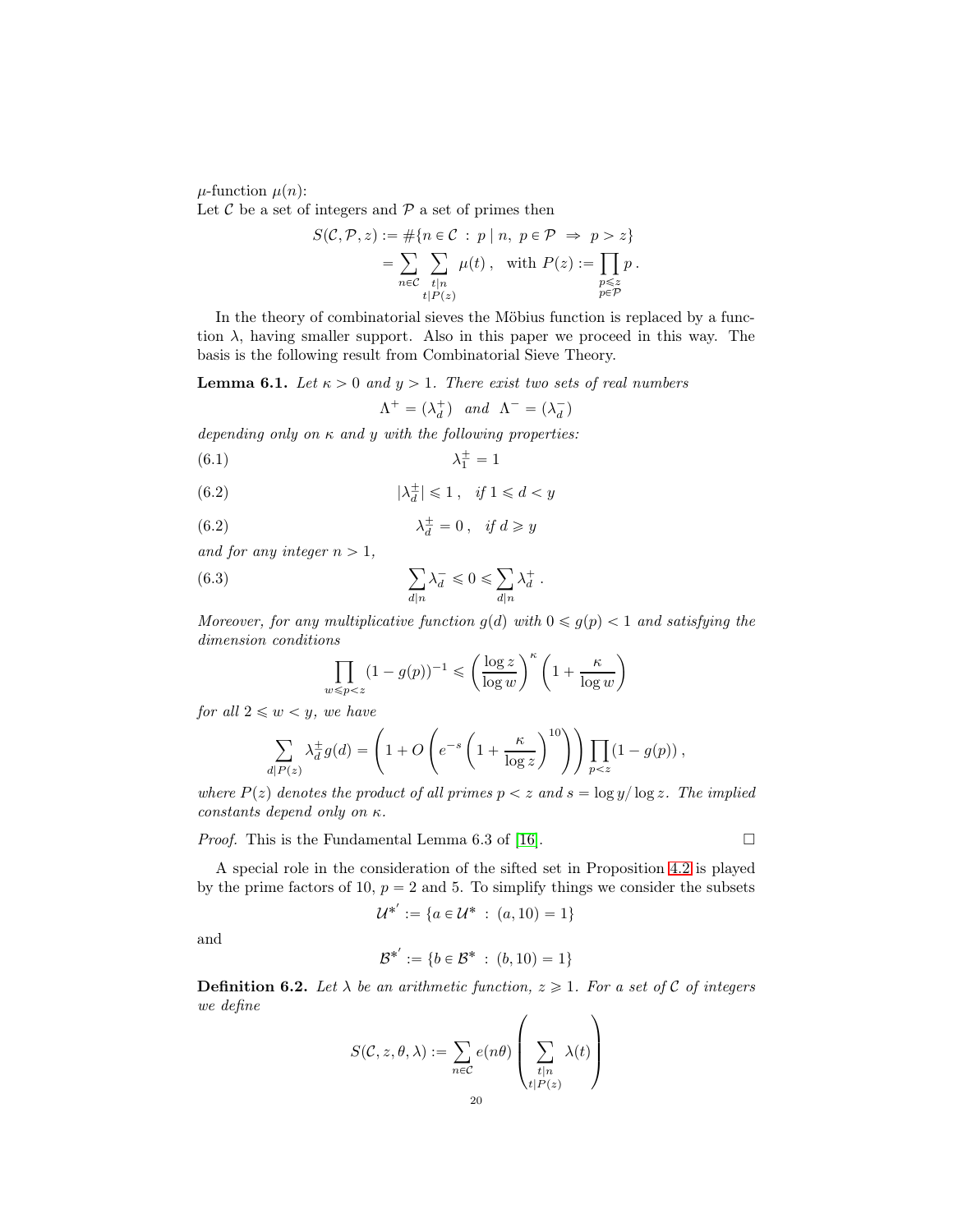We are now ready for the statement of

<span id="page-20-0"></span>**Proposition 6.3.** Let  $\epsilon > 0$ ,  $0 < \eta_0 \le \theta_2 - \theta_1$ ,  $l = l(\eta_0)$  be fixed. Let  $\mathcal{L}$ , and the summation condition  $\sum^{\infty}$  be as in Proposition [4.2,](#page-8-0)  $q \leq Q_0$ ,  $(c,q) = 1$ . Let  $\lambda^{\pm}$  satisfy the properties of Lemma [6.1](#page-19-0) with  $y = X^{(\eta_0^{1/2})}$  and let  $\lambda^{\pm}(t) = 0$ , if  $(t, 10) > 1$ . Then we have for  $\lambda = \lambda^-$  or  $\lambda^+$ :

$$
\sum_{X^{n_0}\leq p_1\leq \cdots \leq p_l}^{\sim} \left( S\left(\mathcal{A}_{p_1\ldots p_l}^*, X^{n_0}, \frac{c}{q}, \lambda\right) - \frac{\kappa_{\mathcal{A}}\#\mathcal{A}^*}{\#\mathcal{B}^*} S\left(\mathcal{B}_{p_1\ldots p_l}^*, X^{n_0}, \frac{c}{q}, \lambda\right) \right)
$$
  
=  $O\left((\#\mathcal{A}^*)(\log X)^{-A}\right).$ 

<span id="page-20-1"></span>Proposition 6.4. (Type II terms, local version) Let  $\epsilon, \eta_0, l, \mathcal{L}, \sum, \gamma, q, c, t$  be as in Proposition [6.3.](#page-20-0) Then we have

$$
\sum_{\substack{X^{\eta_0} \leq p_1 \leq \dots \leq p_l \\ X^{\theta_1} \leq \prod_{i \in \mathcal{I}} p_i \leq X^{\theta_2} \\ p_1 \cdots p_l \leq X/p_j}} \left( S\left(\mathcal{A}_{p_1 \dots p_l}^*, p_j, \frac{c}{q}\right) - \frac{\kappa_{\mathcal{A}} \# \mathcal{A}^*}{\# \mathcal{B}^*} S\left(\mathcal{B}_{p_1 \dots p_l}^*, p_j, \frac{c}{q}\right) \right)
$$

$$
= O\left((\#\mathcal{A}^*)(\log X)^{-A}\right) \ .
$$

and

$$
\sum_{\substack{X^{n_0}\leq p_1\leq \cdots \leq p_l\\ X^{1-\theta_2}\leq \prod_{i\in \mathcal{I}} p_i\leq X^{1-\theta_1}\\ p_1\cdots p_l\leq X/p_j}} \left( S\left(\mathcal{A}_{p_1\ldots p_l}^*, p_j, \frac{c}{q}\right) - \frac{\kappa_{\mathcal{A}}\#\mathcal{A}^*}{\#\mathcal{B}^*} S\left(\mathcal{B}_{p_1\ldots p_l}^*, p_j, \frac{c}{q}\right) \right) = O\left((\#\mathcal{A}^*)(\log X)^{-A}\right).
$$

We have now collected the material for the a-variable major arcs part of the local version of Maynard. For the deduction of Propositions [4.2](#page-8-0) and [4.3](#page-8-1) from Propositions [6.3](#page-20-0) and [6.4](#page-20-1) we also need information on the Piatetski-Shapiro sum  $S_{c_0}(\theta)$  as well as information on the contributions of the minor arcs.

<span id="page-20-2"></span>**Lemma 6.5.** Assume the GRH. Let c, q be positive integers,  $(c, q) = 1$ . Then we have for all  $\epsilon > 0$ :

$$
\sum_{p\leq N} e\left(\left(\frac{c}{q}+\xi\right)p\right) \log p = \frac{\mu(q)}{\phi(q)} \sum_{n\leq N} e(n\xi) + O_{\epsilon}(N^{\frac{3}{2}+\epsilon}q(|\xi|)). \quad (N\to\infty).
$$

Proof. We decompose the sum into partial sums:

$$
\sum_{p \leq N} e\left( \left( \frac{c}{q} + \xi \right) p \right) \log p = \sum_{s \bmod q} e\left( s \frac{c}{q} \right) \sum_{\substack{p \leq N \\ p \equiv s \bmod q}} e(\xi p) \log p.
$$

We have

$$
\sum_{\substack{p\leq N\\p\equiv s \bmod q}} e(\xi p) \log p = \sum_{n\leq N} e(n\xi) \left(\frac{1}{\phi(q)} + r(n)\right).
$$

For the evaluation of the sum

$$
\sum_{n \leq N} r(n)e(n\xi)
$$
  
21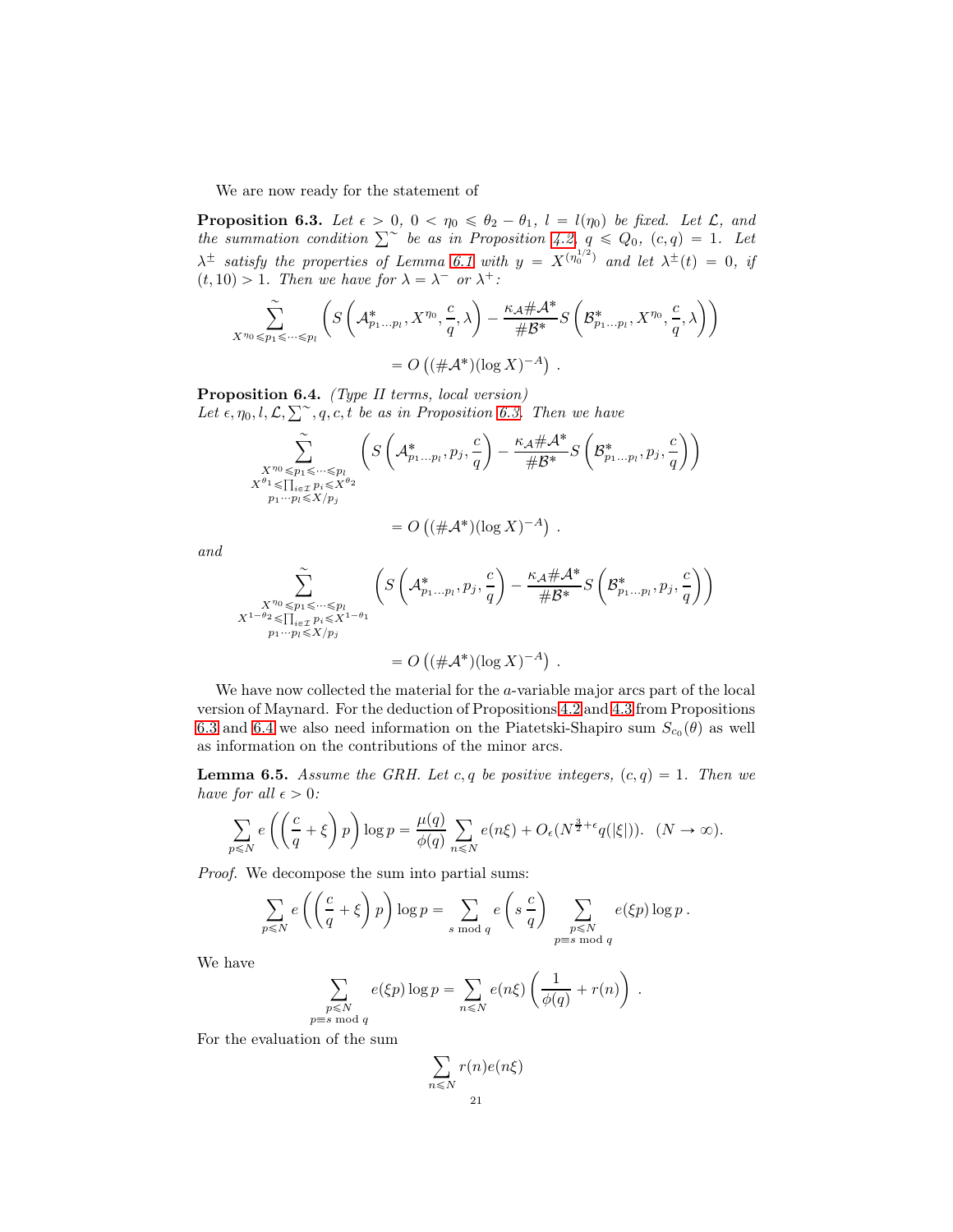we apply summation by parts and use the well known consequence of the GRH:

$$
\sum_{\substack{n \equiv s \bmod q \\ n \leqslant u}} \Lambda(n) = \frac{u}{\phi(q)} + O_{\epsilon}(u^{\frac{1}{2} + \epsilon}) \quad (\epsilon > 0).
$$

<span id="page-21-1"></span>**Lemma 6.6.** Let  $\gamma$ ,  $\delta$  satisfy  $0 < \gamma \leq 1$ ,  $0 < \delta$  and

$$
9(1-\gamma) + 12\delta < 1.
$$

Then, uniformly in  $\alpha$ , we have

$$
\frac{1}{\gamma} \sum_{\substack{p < N \\ p = \lceil n^{\frac{1}{\gamma}} \rceil}} e(\alpha p) p^{1-\gamma} \log p = \sum_{p < N} e(\alpha p) \log p + O(N^{1-\delta}),
$$

where the implied constant may depend on  $\gamma$  and  $\delta$  only.

*Proof.* This is Theorem 4 of [\[1\]](#page-37-1).  $\square$ 

We now discuss the minor arcs contributions to the expression (2.6) for  $\mathcal{J}(E)$ , where  $E$  is the exponential sum  $E_0$  from Proposition [4.2](#page-8-0) or one of the exponential sums  $E_1$  or  $E_2$  of Proposition [4.3.](#page-8-1)

<span id="page-21-3"></span>**Lemma 6.7.** Suppose that  $\theta \in \mathbb{R}$  such that there are integers c, q with  $(c, q) = 1$ and

$$
\left|\theta-\frac{c}{q}\right|
$$

Then, for all  $N \geq 2$  we have

$$
\sum_{n\leq N} \Lambda(n)e(\theta n) \ll (\log N)^{\frac{7}{2}} \left(\frac{N}{q^{\frac{1}{2}}} + N^{\frac{4}{5}} + (Nq)^{\frac{1}{2}}\right).
$$

*Proof.* This is Theorem 2.1 of [\[22\]](#page-38-14).

<span id="page-21-0"></span>**Lemma 6.8.** Given  $\theta \in (0, 1), N \in \mathbb{N}$ . Then there is q with  $1 \leq q \leq N$ , such that

.

(6.15) 
$$
\left|\theta - \frac{c}{q}\right| \leq \frac{1}{qN}
$$

<span id="page-21-4"></span>**Lemma 6.9.** The intervals  $I_{c,q}(L)$ ,  $1 \leq q \leq [X^{4/5}] + 1$  cover  $(0, 1)$ .

*Proof.* This follows by application of Lemma [6](#page-21-0).8 with  $N = [X^{4/5}] + 1$ .

**Definition 6.10.** Let  $\delta_0 > 0$  be fixed, such that

$$
9(1 - \gamma_0) + 12\delta_0 < 1.
$$

Then we define

$$
\mathfrak{n} := \{ \theta \in (0,1) \, : \, |S_{c_0}(\theta)| \leqslant X^{1-\delta_0} \}.
$$

<span id="page-21-2"></span>**Lemma 6.11.** Let  $E(\theta)$  be one of the exponential sums  $E_i(\theta)$ ,  $(i = 0, 1, 2)$ , considered in Propositions [4.2,](#page-8-0) [4.3.](#page-8-1) Then we have:

(6.16) 
$$
\sum_{\substack{1 \leq q \leq Q_0 \\ (c,q)=1}} \sum_{\frac{a}{X} \in I_{c,q} \setminus I_{c,q}(L_0)} E\left(\frac{a}{X}\right) S_{c_0}^2\left(\frac{a}{X}\right) e\left(-N_0 \frac{a}{X}\right) \ll |\mathcal{A}| X^2 L_0^{-1}.
$$

 $\Box$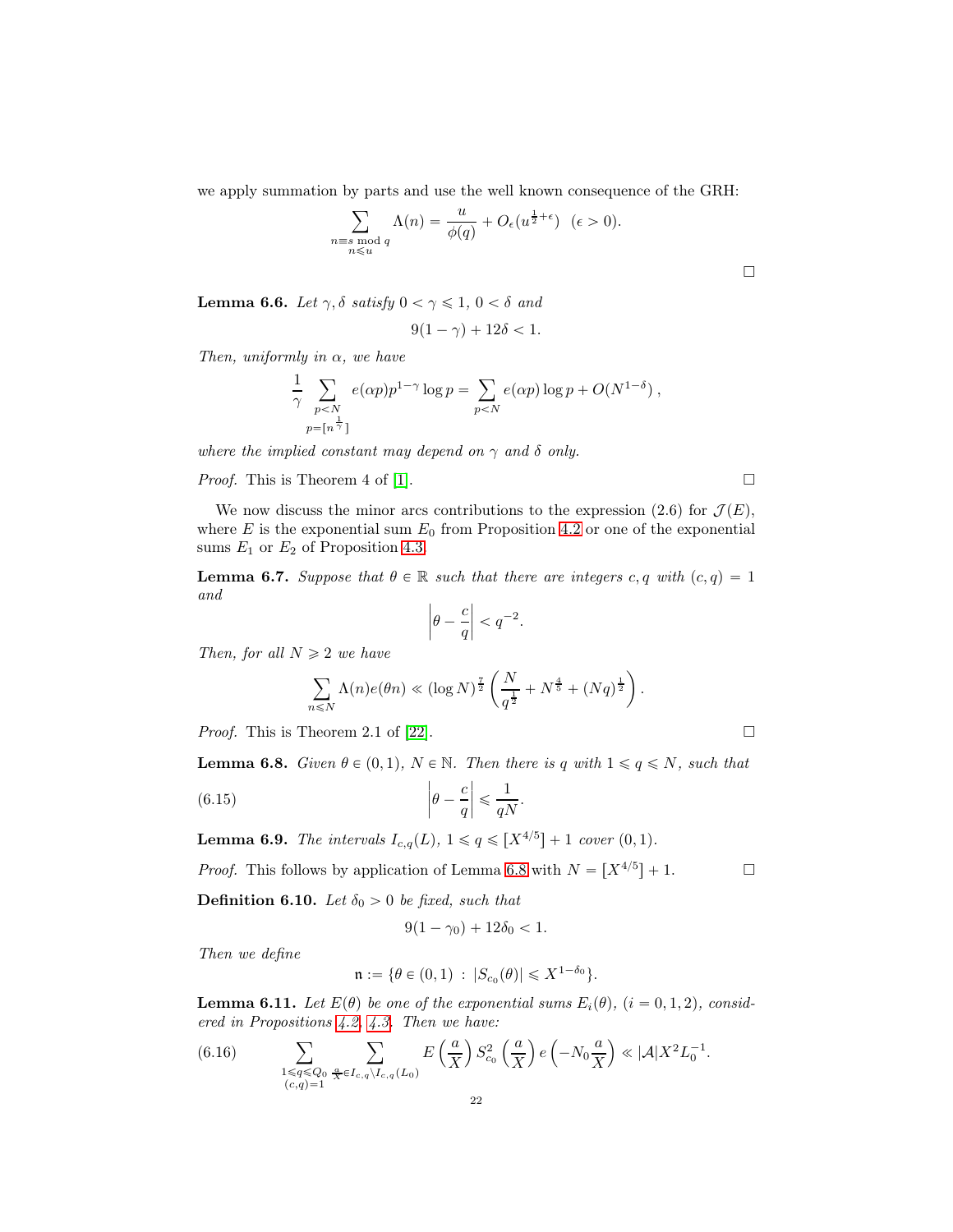Proof. By Lemma [6.6](#page-21-1) and GRH we have for

$$
\xi \in \bigcup_{1 \le q \le (\log X)^{c_1}} I_{c,q} \setminus I_{c,q}(L_0),
$$
  
\n
$$
Q < q \le 2Q \le (\log X)^{c_1}:
$$
  
\n(6.17) 
$$
S_{c_0} \left(\frac{c}{q} + \xi\right) = \frac{\mu(q)}{\phi(q)} \sum_{m \in Int} e(m\xi) + O(X^{1-\delta_0}) \ll \frac{X}{QL}
$$

(6.18) 
$$
\# \left\{ a : \frac{a}{X} \in I_{c,q}(L), \ Q < q \leqslant 2Q \right\} \leqslant QL
$$

and

$$
E\left(\frac{a}{X}\right) \ll |\mathcal{A}|.
$$

From  $(6.17)$  and  $(6.18)$  we obtain

$$
(6.19) \sum_{\substack{1 \leq q \leq (\log X)^{C_1} \\ (c,q)=1}} \sum_{\frac{a}{X} \in I_{c,q}(2L) \setminus I_{c,q}(L)} E\left(\frac{a}{X}\right) S_{c_0}^2\left(\frac{a}{X}\right) e\left(-N_0 \frac{a}{X}\right) \ll |\mathcal{A}| X^2 L^{-1}.
$$

Summation of (6.9) for  $L = L_0 2^j$  gives the result of Lemma [6.11.](#page-21-2)

## <span id="page-22-0"></span>Lemma 6.12.

$$
\widetilde{\sum} := \sum_{\frac{a}{X} \in n} E\left(\frac{a}{X}\right) S_{c_0}^2\left(\frac{a}{X}\right) e\left(-N_0 \frac{a}{X}\right) \ll |\mathcal{A}|^{1/2} X^{5/2 - \delta_0}.
$$

Proof. We apply the Caychy-Schwarz inequality and Parseval's equation. Observing the definition of  $n$  we get:

$$
\sum_{1 \le a \le X}^{\sim} \mathbb{E} \left( \sum_{1 \le a \le X} E\left(\frac{a}{X}\right)^2 \right)^{1/2} X^{1-\delta_0} \left( \sum_{1 \le a \le X} S_{c_0}^2\left(\frac{a}{X}\right) \right)^{1/2} \ll X^{1/2} |\mathcal{A}|^{1/2} X^{1-\delta_0} X,
$$
  
i.e. Lemma 6.12.

<span id="page-22-1"></span>**Lemma 6.13.** Let  $Q \leqslant X^{\delta_0}$ ,  $L \leqslant X^{1/5}$ . Then we have

$$
\sum_{Q
$$

*Proof.* We only deal with the A-part of  $E(\theta)$ . We partition the intervals  $I_{c,q}$  into subintervals:

$$
I_{c,q}(L) = \bigcup_{j=-R_{c,q,L}}^{R_{c,q,L}} \mathcal{H}_j
$$

with

$$
\mathcal{H}_j = \left(\frac{c}{q} + q^{-1}X^{-1}2^j, \ \frac{c}{q} + q^{-1}X^{-1}2^{j+1}\right), \ (j \geq 0),
$$
  

$$
R_{c,q,L} \ll \log L
$$

(and analogous definition for  $j < 0$ ). We write  $\xi_j = q^{-1} X^{-1} 2^j$ . Let

$$
z_l = \frac{a_l}{X} \in \mathcal{H}_j, \ z_l = \frac{c}{q} + \xi_l.
$$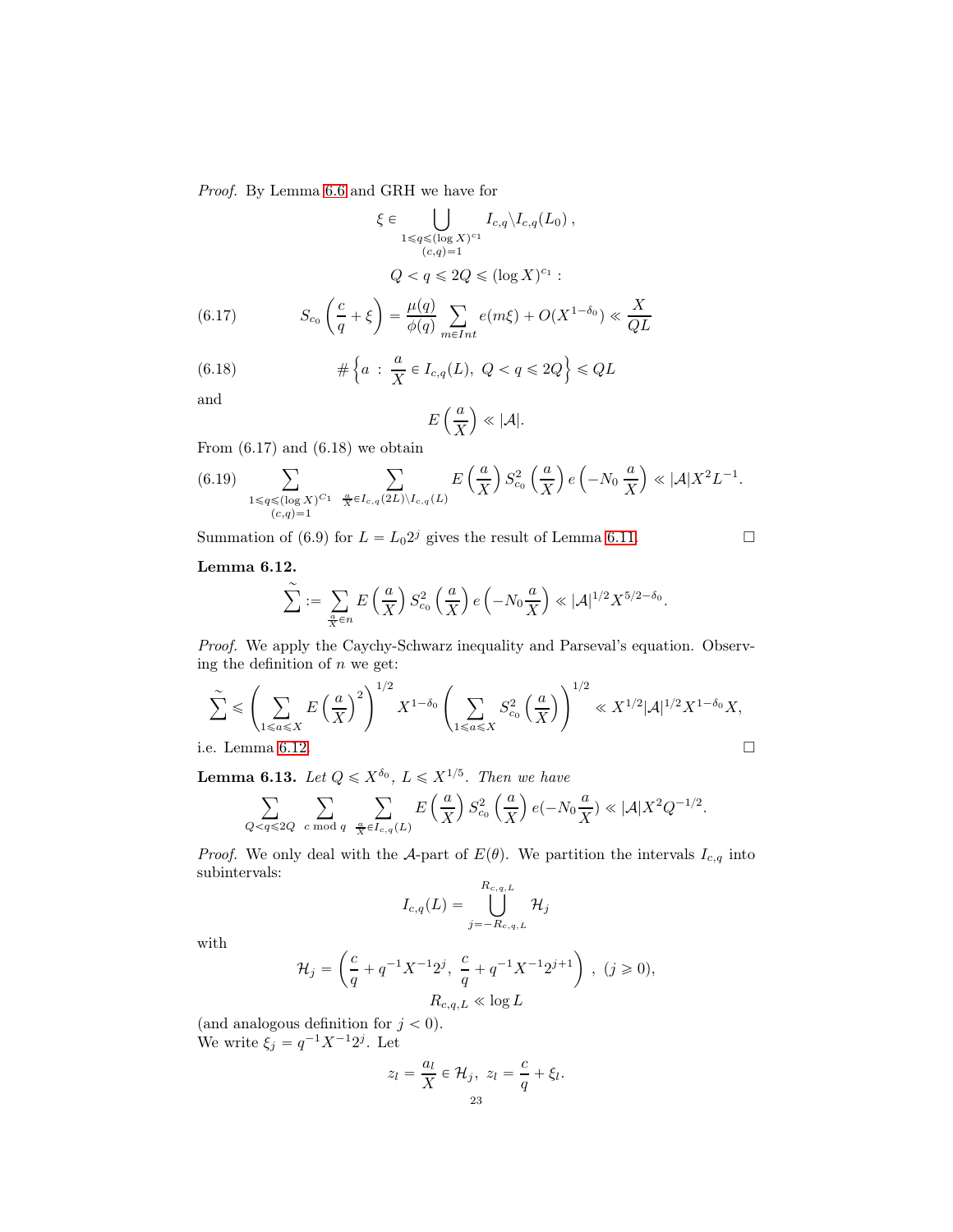We have

$$
E(z_l) = E\left(\frac{c}{q} + \xi_j\right) + \int_{\xi_j}^{\xi_l} E'\left(\frac{c}{q} + \xi\right) d\xi
$$

and thus

$$
|E(z_l)| \leq |E\left(\frac{c}{q} + \xi_j\right)| + \int_{q^{-1}2^j X^{-1}}^{q^{-1}2^{j+1} X^{-1}} |E'\left(\frac{c}{q} + \xi\right)| d\xi.
$$

From Lemma [6.5](#page-20-2) we obtain:

$$
S_{c_0}\left(\frac{c}{q}+\xi\right) \ll \frac{1}{\phi(q)}\min(X,|\xi|^{-1}).
$$

Thus we obtain

$$
\sum_{z_i \in \mathcal{U}_j} |E(z_l)| |S_{c_0}(z_l)|^2
$$
\n
$$
\ll \frac{1}{\phi(q)^2} \min(X^2, |\xi|^{-2}) (1 + q^{-1} 2^{j+1})
$$
\n
$$
\times \left( \left| E\left(\frac{c}{q} + \xi_j\right) \right| + \int_{q^{-1} 2^j X^{-1}}^{q^{-1} 2^{j+1} X^{-1}} \left| E'\left(\frac{c}{q} + \xi\right) \right| d\xi \right).
$$

We now sum over all  $c \bmod q$  and obtain

(6.20) 
$$
\sum_{c \bmod q} \sum_{\frac{a}{X} \in I_{c,q}(L)} E\left(\frac{a}{X}\right) S_{c_0}^2 \left(\frac{a}{X}\right) e\left(-N_0 \frac{a}{X}\right)
$$

$$
\ll \frac{X^2}{\phi(q)^2} \sum_{j \,:\, 2^j \leq L} \min(1, q2^{-j})(1 + q^{-1}2^j)
$$

$$
\sum_{c \bmod q} \left( \left| E\left(\frac{c}{q} + \xi_j\right) \right| + \int_{q^{-1}2^j X^{-1}}^{q^{-1}2^{j+1} X^{-1}} \left| E'\left(\frac{c}{q} + \xi\right) \right| d\xi \right).
$$

Recalling the definition:

(2.7) 
$$
E(\theta) = \sum v(n)e(n\theta), \text{ with } v(n) = 0 \text{ for } n \notin \mathcal{A}
$$

we have

(6.21) 
$$
\sum_{c \bmod q} \left| E\left(\frac{c}{q} + \xi_j\right) \right|^2
$$

$$
= \sum_{n_1, n_2} v(n_1)v(n_2)e(n_1\xi_j)e(-n_2\xi_j) \sum_{c \bmod q} e\left(\frac{c(n_1 - n_2)}{q}\right)
$$

$$
\leq q \sum_{s \bmod q} \sum_{\substack{n_1 \equiv n_2 \equiv s \bmod q \\ n_1, n_2 \in \mathcal{A}}} 1 \ll |\mathcal{A}|^2
$$

by Lemma [5.6.](#page-18-0)

We apply an analogous argument to obtain

(6.22) 
$$
\sum_{c \bmod q} \left| E'\left(\frac{c}{q} + \xi\right) \right|^2 \ll X^2 |\mathcal{A}|^2.
$$

From (6.20), (6.21) and (6.22) we obtain Lemma [6.13.](#page-22-1)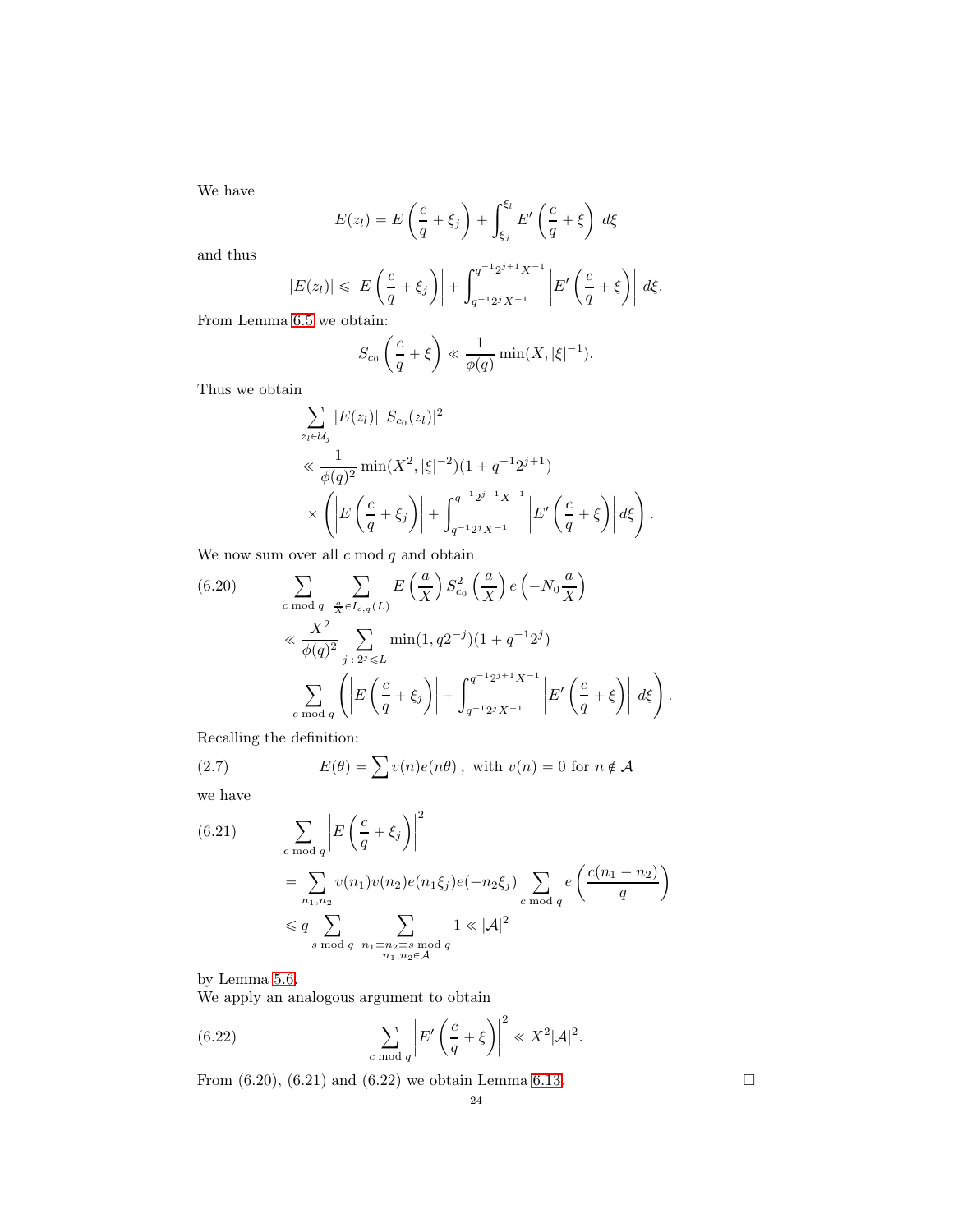<span id="page-24-1"></span>**Lemma 6.14.** Let  $X^{1/5} \leq q \leq [X^{4/5}] + 1$ . Then the interval  $I_{c,q}(L)$  is a subset of n.

Proof. This follows from Lemma [6.7.](#page-21-3) Lemmas [6.9,](#page-21-4) [6.11,](#page-21-2) [6.12](#page-22-0), 6.13 now show that the contributions to  $J(E)$  in the formula (2.8) give a negligible contribution, if  $C_1$ is chosen sufficiently large and  $\eta$  sufficiently small.

We now come to the proof of Proposition [4.5.](#page-9-0) We first prove a modification containing the weights  $\lambda^{\pm}$ .

<span id="page-24-0"></span>**Lemma [6.1](#page-19-0)5.** Let  $\lambda^{\pm}$  satisfy the properties of Lemma 6.1 and  $\lambda^{\pm}(t) = 0$ , if  $(t, 10) > 1.$  Let

$$
E_{0,\mathcal{A}^*,\lambda}(\theta) = \sum_{x^{\eta_0} \le p_1 \le \dots \le p_l}^{\sim} S(\mathcal{A}_{p_1 \dots p_l}^*, X^{\eta_0}, \theta, \lambda)
$$

$$
E_{0,\mathcal{B}^*,\lambda}(\theta) = \sum_{x^{\eta_0} \le p_1 \le \dots \le p_l}^{\sim} S(\mathcal{B}_{p_1 \dots p_l}^*, X^{\eta_0}, \theta, \lambda)
$$

Then for  $\lambda = \lambda^-$  or  $\lambda^+$ , we have:

$$
\frac{1}{X} \sum_{1 \le a \le X} \left( E_{0,A^*,\lambda} \left( \frac{a}{X} \right) - \kappa_A \frac{\# A^*}{\# B^*} E_{0,B^*,\lambda} \left( \frac{a}{X} \right) \right)
$$
  

$$
S_{c_0}^2 \left( \frac{a}{X} \right) e \left( -N_0 \frac{a}{X} \right) = O \left( \# A^* X (\log X)^{-A} \right).
$$

Proof of Lemma [6.15](#page-24-0) assuming Proposition [6.3](#page-20-0)

The first step in the approximation of  $E_{0,\mathcal{A}^*,\lambda}(\theta)$  inside  $I_{c,q}$  consists in the replacement of the variable factors  $e\left(n\left(\frac{c}{q}+\xi\right)\right)$  by  $e\left(n_0\frac{c}{q}\right)e(n\xi)$ , where  $n_0$  is the midpoint of the interval  $\mathcal{B}^*$ . We set

$$
\tilde{\lambda}(u) = \sum_{t|n} \lambda(t)
$$

and obtain:

(6.23)

$$
E_{0,\mathcal{A}^*,\lambda} \left( \frac{c}{q} + \xi \right) = \sum_{X^{n_0} \leq p_1 \leq \dots \leq p_l} S \left( \mathcal{A}_{p_1 \dots p_l}^*, X^{n_0}, \left( \frac{c}{q} + \xi \right), \lambda \right)
$$
  
\n
$$
= \sum_{X^{n_0} \leq p_1 \leq \dots \leq p_l} e(n_0 \xi) \sum_{n \in \mathcal{B}^*} 1_{\mathcal{A}_{p_1 \dots p_l}^*}(n) e \left( n \frac{c}{q} \right) \tilde{\lambda}(n)
$$
  
\n
$$
+ \sum_{X^{n_0} \leq p_1 \leq \dots \leq p_l} e(n_0 \xi) \sum_{n \in \mathcal{B}^*} 1_{\mathcal{A}_{p_1 \dots p_l}^*}(n) e \left( n \frac{c}{q} \right) (e(n\xi - e(n_0 \xi)) \lambda_0(n))
$$
  
\n
$$
= : E_{0,\mathcal{A}^*,\lambda}^{(1)} + E_{0,\mathcal{A}^*,\lambda}^{(2)}
$$

We have

(6.24) 
$$
E_{0,\mathcal{A}^*,\lambda}^{(1)} = e(n_0\xi) \sum_{X^{\eta_0} \leq p_1 \leq \dots \leq p_l}^{\sim} S\left(\mathcal{A}_{p_1...p_l}^*, X^{\eta_0}, \frac{c}{q}, \lambda\right)
$$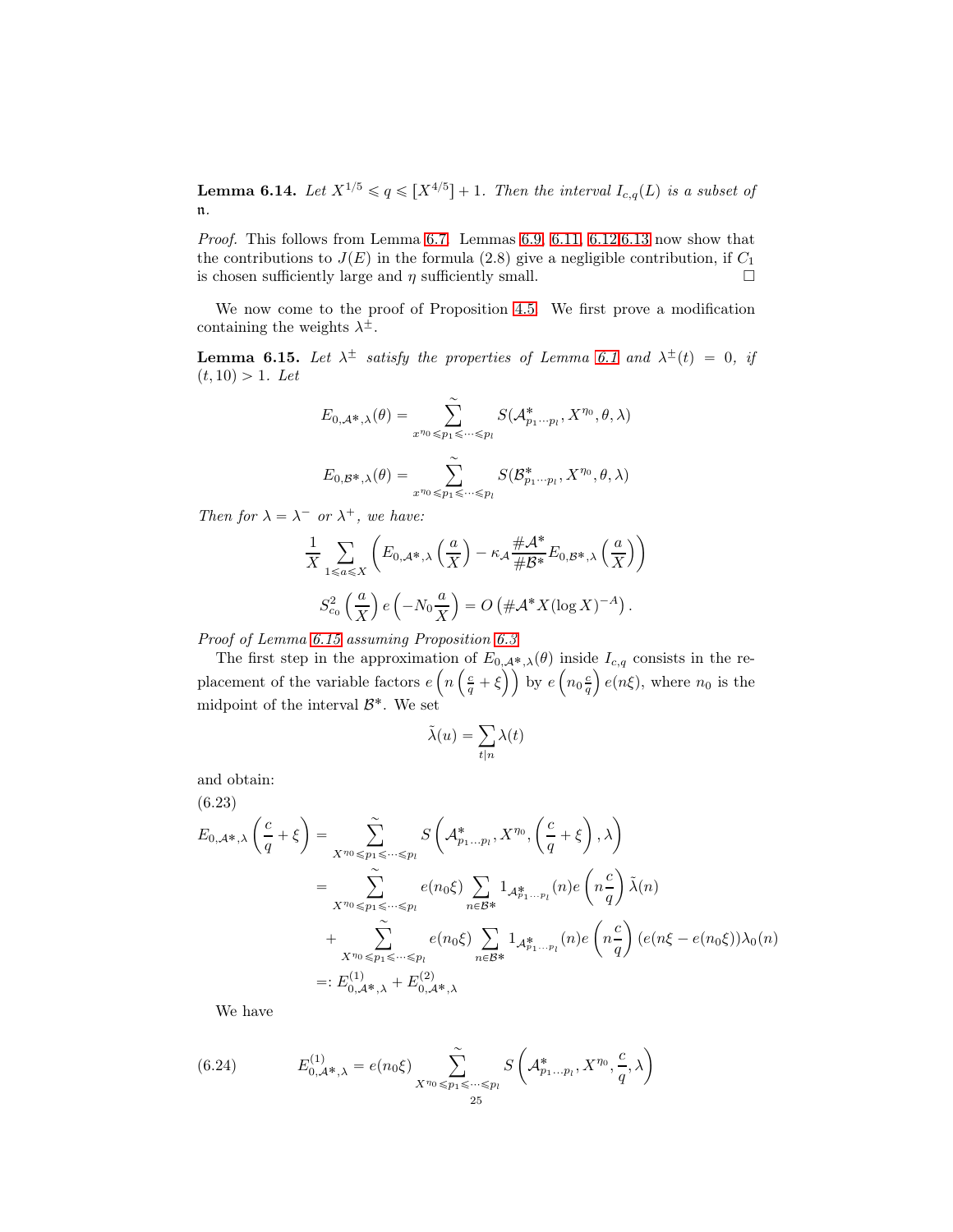and

(6.25) 
$$
E_{0,\mathcal{A}^*,\lambda}^{(2)} = O\left(\sum_{X^{n_0} \leq p_1 \leq \dots \leq p_l} \sum_{n \in \mathcal{B}^*} 1_{\mathcal{A}_{p_1...p_l}^*}(n) |n - n_0| |\xi| \tilde{\lambda_2}(n)\right).
$$

We obtain an analogous decomposition for the  $\mathcal{B}^*$ -part:

$$
E_{0,\mathcal{B}^*,\lambda} := \Sigma_{0,\mathcal{B}^*,\lambda}^{(1)} + E_{0,\mathcal{B}^*,\lambda}^{(2)}.
$$

From (6.23), (6. 24), and (6.25) we obtain:

(6.26) 
$$
\left| E_{0,A^*,\lambda} \left( \frac{c}{q} + \lambda \right) - \kappa_A \frac{\# A^*}{\# B^*} E_{0,B^*,\lambda} \left( \frac{c}{q} + \lambda \right) \right|
$$
  
\n
$$
\leq \left| E_{0,A^*,\lambda} \left( \frac{c}{q} \right) - \kappa_A \frac{\# A^*}{\# B^*} E_{0,B^*,\lambda} \left( \frac{c}{q} \right) \right| + \left| E_{0,A,\lambda}^{(1)} \right| + \kappa_A \frac{\# A^*}{\# B^*} |E_{0,A,\lambda}^{(2)}|.
$$
  
By Proposition 6.3 we have:

By Proposition [6.3](#page-20-0) we have:

(6.27) 
$$
\left| E_{0,\mathcal{A}^*,\lambda} \left( \frac{c}{q} \right) - \kappa_{\mathcal{A}} \frac{\#\mathcal{A}^*}{\#\mathcal{B}^*} E_{0,\mathcal{B}^*,\lambda} \left( \frac{c}{q} \right) \right| = O \left( \#\mathcal{A} (\log X)^{-A} \right) .
$$

We also have:

(6.28) 
$$
e(n\xi) - e(n_0\xi) = O(|n - n_0| |\xi|).
$$

Additionally, we have

(6.29) 
$$
\sum_{X^{n_0} \leq p_1 \leq \cdots \leq p_l} \sum_{n \in \mathcal{A}_{p_1 \cdots p_l}^*} \sum_{t|n} \lambda(t) \ll \sum_{\substack{X^{n_0} \leq p_1 \leq \cdots \leq p_l \\ t \leq X^6}} \sum_{n \in \mathcal{A}_{[p_1 \cdots p_l, t]}^*} 1
$$

We also have

$$
(6.30) \qquad \sum_{X^{\eta_0}\leq p_1\leq \cdots\leq p_l}\;\sum_{n\in\mathcal{A}_{p_1\cdots p_l}^*}\sum_{t|n}\lambda(t)\ll \sum_{X^{\eta_0}\leq p_1\leq \cdots\leq p_l}\;\sum_{n\in\mathcal{A}_{[p_1\cdots p_l,t]}^*}1
$$

From Lemma [5.5](#page-17-0) we have

(6.31) 
$$
\# \mathcal{A}_{[p_1...p_l,t]}^* = O\left(\frac{\# \mathcal{A}^*}{[p_1 \cdots p_l,t]}\right)
$$

The major arcs estimate for Lemma [6.15](#page-24-0) can now be concluded: From (6.27), (6.28), (6.29), (6.30) and (6.31) we obtain:

$$
\frac{1}{X} \sum_{q \leq Q_0} \sum_{(c,q) > 1} \sum_{\frac{a}{X} \in I_{c,q}(L_0)} \left( E_{0,\mathcal{A}^*,\lambda} \left( \frac{a}{X} \right) - \frac{\kappa_{\mathcal{A}} \# \mathcal{A}^*}{\# \mathcal{B}^*} E_{0,\mathcal{B}^*,\lambda} \left( \frac{a}{X} \right) \right) S_{c_0}^2 \left( \frac{a}{X} \right) e \left( -N_0 \frac{a}{X} \right)
$$

$$
= O\left( (\# \mathcal{A}^*) X (\log X)^{-A} \right) .
$$

The minor arcs estimates are now obtained by treating the A-part  $E_{0,A^*,\lambda}(\theta)$  and the B-part  $E_{0,\mathcal{B}^*,\lambda}(\theta)$  separately. The estimates are easily carried out by the application of Lemmas [6.9,](#page-21-4) [6.11,](#page-21-2) [6.12,](#page-22-0) [6.13](#page-22-1) and [6.14.](#page-24-1)

Conclusion of the proof of Proposition [4.2](#page-8-0)

The next step consists in replacing the functions  $\lambda^{\pm}$  from Lemma [6.15](#page-24-0) by the Mönius function  $\mu$ , thus obtaining the exponential sum  $E_0(\theta, \eta)$  from Proposition [4.2.](#page-8-0) We set

$$
\mathcal{U}^{*'} := \{ m \in \mathcal{U}^* : (m, 10) = 1 \}
$$

$$
\mathcal{B}^{*'} := \{ n \in \mathcal{B}^* : (n, 10) = 1 \}
$$

$$
26
$$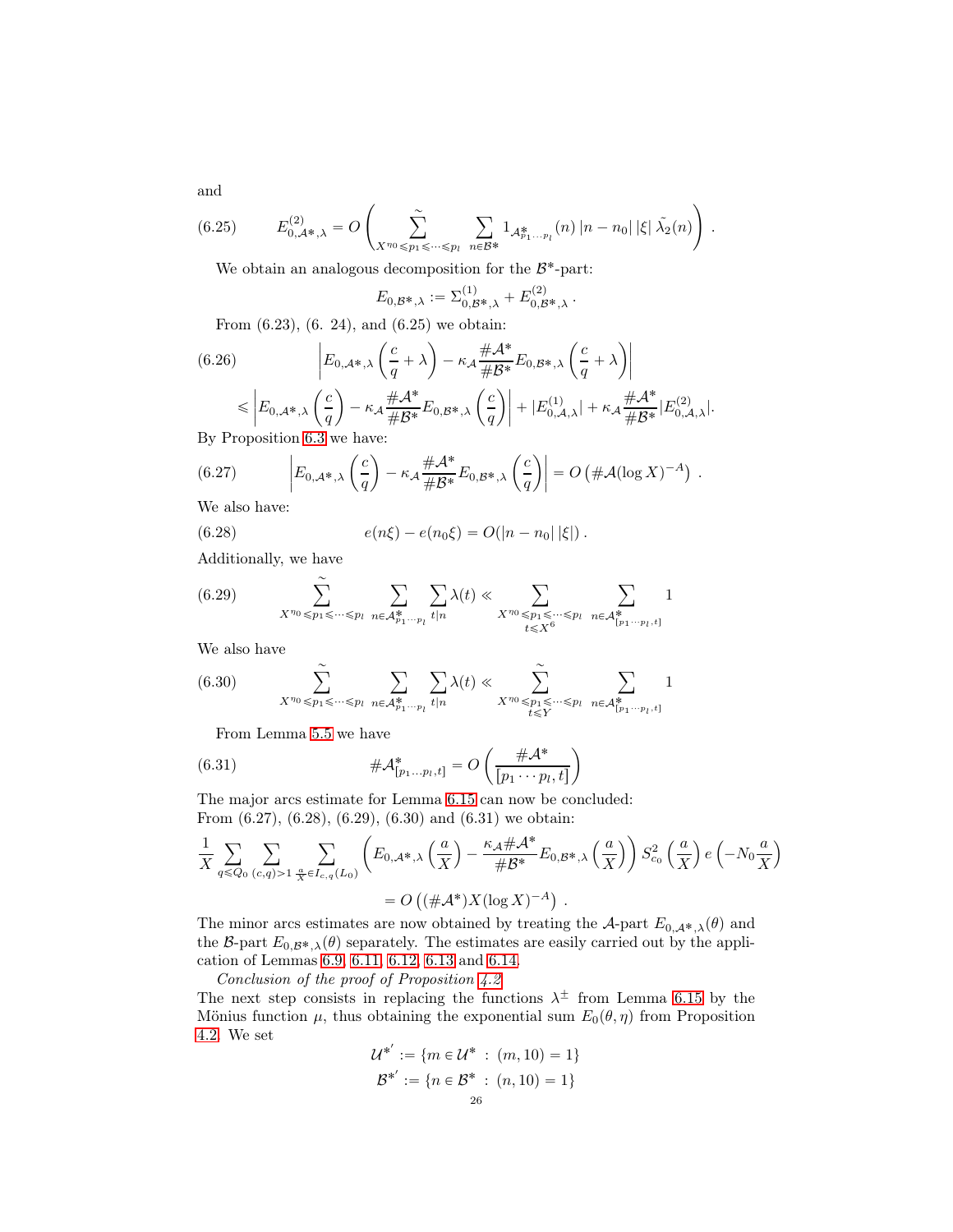and observe that

$$
S(\mathcal{U}^{*'}, X^{\eta_0}, \theta, \mu) = S(\mathcal{U}^*, X^{\eta_0}, \theta, \mu)
$$

and

$$
S(\mathcal{B}^{*'}, X^{\eta_0}, \theta, \mu) = S(\mathcal{B}^*, X^{\eta_0}, \theta, \mu) .
$$

because of the condition  $\lambda(t) = 0$  for  $(t, 10) > 1$  we have:

 $\overline{1}$ 

(6.32) 
$$
J(E(\mathcal{A}^*, X^{\eta_0}, \lambda^-)) \leqslant J(E(\mathcal{A}^*, X^{\eta_0}, \mu)) \leqslant J(E(\mathcal{A}^*, X^{\eta_0}, \lambda^+))
$$

and

(6.33) 
$$
J(E(\mathcal{B}^*, X^{\eta_0}, \lambda^-)) \leq J(E(\mathcal{B}^*, X^{\eta_0}, \mu)) \leq J(E(\mathcal{B}^*, X^{\eta_0}, \lambda^+)).
$$

We now apply Lemma [6.1](#page-19-0) with

$$
g(p) := \begin{cases} 0, & \text{if } p \in \{2, 5\} \\ 1/p, & \text{otherwise} \end{cases}
$$

and obtain:

For all  $\epsilon > 0$  there is an  $\eta^*$ , such that

$$
\limsup_{k \to \infty} \frac{|J(E(\theta, \eta^*))| \log X}{|\mathcal{A}^*|X} < \epsilon \,, \text{ for } \eta^* \le \eta_0 \,.
$$

We still have to pass from  $X^{\eta_0}$  to  $X^{\theta_2-\theta_1}$ . We modify the analysis in [\[22\]](#page-38-14), p. 156:

Given a set  $\mathcal C$  and an integer  $d$  we let

$$
T_m(\mathcal{C}; d, \theta) := \sum_{\substack{X^n \leq p'_m \leq \cdots \leq p'_1 \leq X^\theta \\ dp'_1 \cdots p'_m \leq X^{\theta_1}}} S(\mathcal{C}_{p'_1 \cdots p'_m}, X^\eta, \theta)
$$
  

$$
U_m(\mathcal{C}; d, \theta) := \sum_{\substack{X^n \leq p'_m \leq \cdots \leq p'_1 \leq X^\theta \\ dp'_1 \cdots p'_m \leq X^{\theta_1}}} S(\mathcal{C}_{p'_1 \cdots p'_m}, p'_m X^\eta, \theta)
$$
  

$$
V_m(\mathcal{C}; d, \theta) := \sum_{X^n < p'_m \leq \cdots \leq p'_1 \leq X^\theta} S(\mathcal{C}_{p'_1 \cdots p'_m}, p'_m, \theta).
$$

Buchstab's identity shows that

$$
U_m(C; d, \theta) = T_m(C; d, \theta) - U_{m+1}(C; d, \theta) - V_{m+1}(C; d, \theta)
$$

The  $T_m$ -terms are now handled by Lemma 6.[15](#page-24-0), whereas the  $V_m$ -terms are reduced to Proposition [4.3.](#page-8-1)

Proposition [4.2](#page-8-0) now has been reduced to Proposition [6.3](#page-20-0) and Proposition [4.3.](#page-8-1) Proof of Proposition [4.3](#page-8-1) assuming Proposition [6.4](#page-20-1)

We restrict ourselves to  $E_1(\theta, \eta_0)$ , since the case of  $E_2(\theta, \eta_0)$  is completely analogous. As in the proof of Proposition [4.2](#page-8-0) we replace the variable factoris  $e(n(\frac{c}{q} + \xi))$  by  $e(n_0\xi)e(n_q^c)$  with  $n_0 \in \mathcal{B}^*$ .

We obtain

$$
\sum_{0,\mathcal{A}^*} e\left(\frac{c}{q} + \xi\right) = \sum_n 1_{U(\mathcal{A}_{p_1...p_l}^*, p_j)}(n) e\left(n\left(\frac{c}{q} + \xi\right)\right) = \Sigma_{0,\mathcal{A}^*}^{(1)} + \Sigma_{0,\mathcal{A}^*}^{(2)}
$$

with

$$
\Sigma_{0,\mathcal{A}^*}^{(1)} = e(n_0\xi) \sum_n 1_{U(\mathcal{A}_{p_1...p_l}^*, p_j)}(n) e\left(n\frac{c}{q}\right)
$$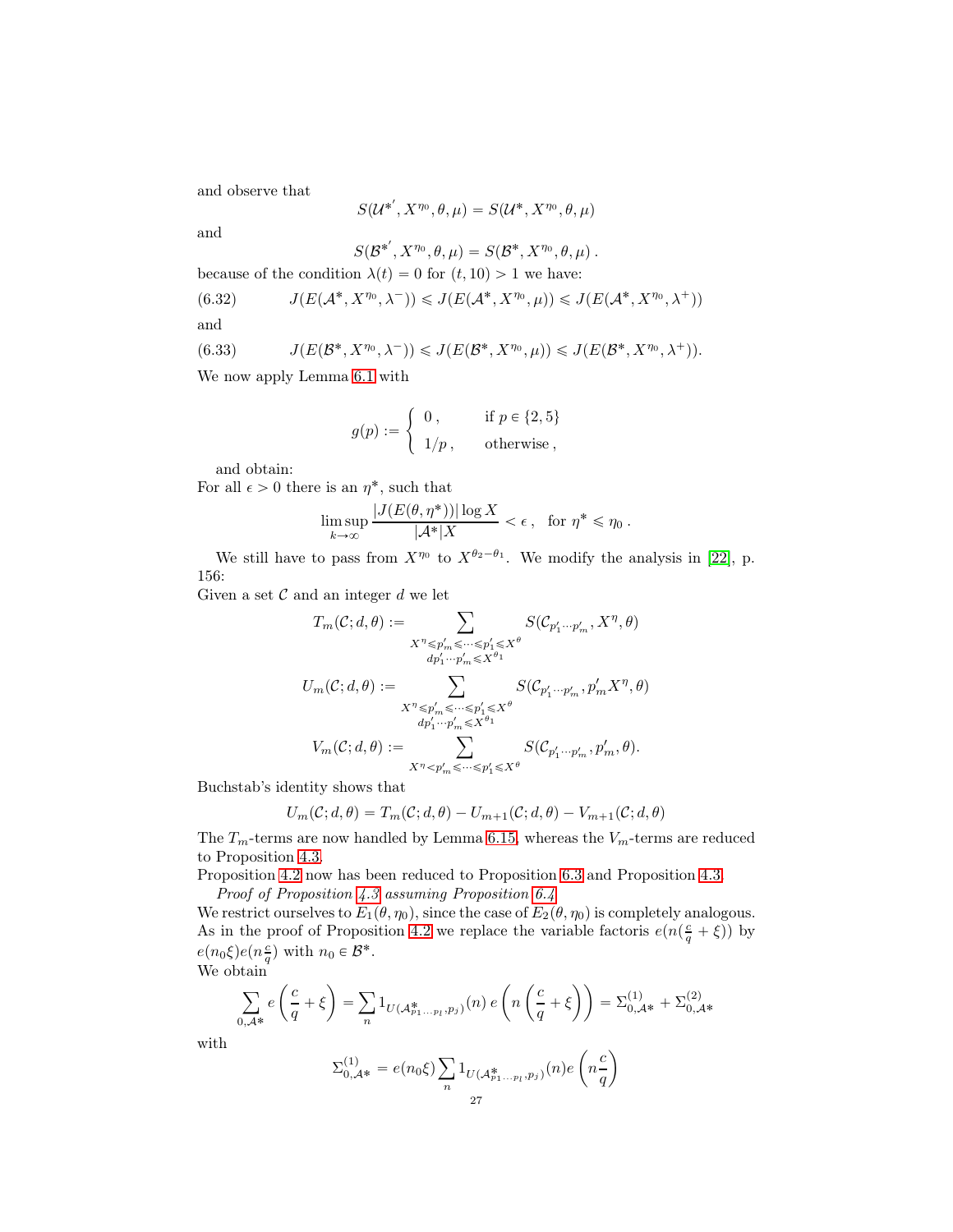and

$$
\Sigma_{0,\mathcal{A}^*}^{(2)} = e(n_0\xi) \sum_n 1_{U(\mathcal{A}_{p_1...p_l}^*, p_j)}(n) (e(n\xi) - e(n_0\xi)).
$$

An analogous decomposition holds for

$$
\sum_{0,\mathcal B^{\ast}} e\left(\frac{c}{q}+\xi\right)\;.
$$

The claim of Proposition [4.3](#page-8-1) now follows quite analogously to the proof of Lemma [6.15.](#page-24-0) We use Proposition [6.4](#page-20-1) for the estimate of

$$
\Sigma_{0,\mathcal{A}^*}^{(1)} - \frac{\kappa_{\mathcal{A}}\#\mathcal{A}^*}{\#\mathcal{B}^*}\Sigma_{0,\mathcal{B}^*}^{(1)}\;,
$$

where for the other major arcs contribution we again use the estimate

$$
|e(n\xi) - e(n_0\xi)| = O(|n - n_0| |\xi|).
$$

The minor arcs estimates follow again by the application of Lemmas [6.9,](#page-21-4) [6.11,](#page-21-2) [6.12,](#page-22-0) [6.13](#page-22-1) and [6.14.](#page-24-1)

Proof of Proposition  $4.5$ 

We first deal with the *a*-variable major arcs contribution: Let  $1 \leq q \leq Q_0$ ,  $(c, q) = 1$ ,  $\eta = q^{-1} X^{-1} L_0$ . By Lemma [6.6](#page-21-1) and the GRH we have for  $|\xi| \leq \eta$ :

$$
S_{c_0}\left(\frac{c}{q} + \xi\right) = \frac{\mu(q)}{\phi(q)} \sum_{m \in Int(N_0)} e(m\xi) + O(X^{1-\delta_0}).
$$
  
We now approximate  $E\left(\frac{c}{q} + \xi\right)$ . For  $n \in \mathcal{U}\left(\mathcal{B}_{\prod(\vec{p})}^*, X^{z(Log\vec{p})}\right)$  we write  

$$
n = p_1 \cdots p_l \cdot m \text{ and } m = q_1 \cdots q_r
$$

with

$$
X^{z(Log\vec{p})} \leq q_1 < q_2 < \cdots < q_v.
$$

By partitioning the range of the  $p_k$  and the  $q_j$  into intervals and using GRH we see

(6.34) 
$$
\mathcal{U}(q,s) := \# \left\{ n \in \mathcal{U} \left( \mathcal{B}_{\Pi(\vec{p})}^{*}, X^{z(Log\vec{p})} \right), n \equiv s \bmod q \right\}
$$

$$
= \mathcal{U}(q, s_0) \left( 1 + O((\log X)^{-A}) \right),
$$

for any  $s_0$  with  $(q, s_0) = 1$ , i.e.  $\mathcal{U}(q, s)$  is asymptotically independent of s. From (6.34) we obtain:

$$
E\left(\frac{c}{q} + \xi\right) = \sum_{\substack{s \bmod q \\ (s,q)=1}} e\left(\frac{sc}{q}\right) \sum_{n \in \mathcal{U}(q,s)} e(n\xi)(1 + O(\log X)^{-4})
$$
  
= 
$$
\frac{\mu(q)}{\phi(q)} \sum_{\vec{p}: Log \vec{p} \in \mathcal{R}} \sum_{m \in \mathcal{U}(\mathcal{B}_{\prod(\vec{p}),X^{z(Log \vec{p})}})} (1 + O(\log X)^{-C_4}).
$$

We obtain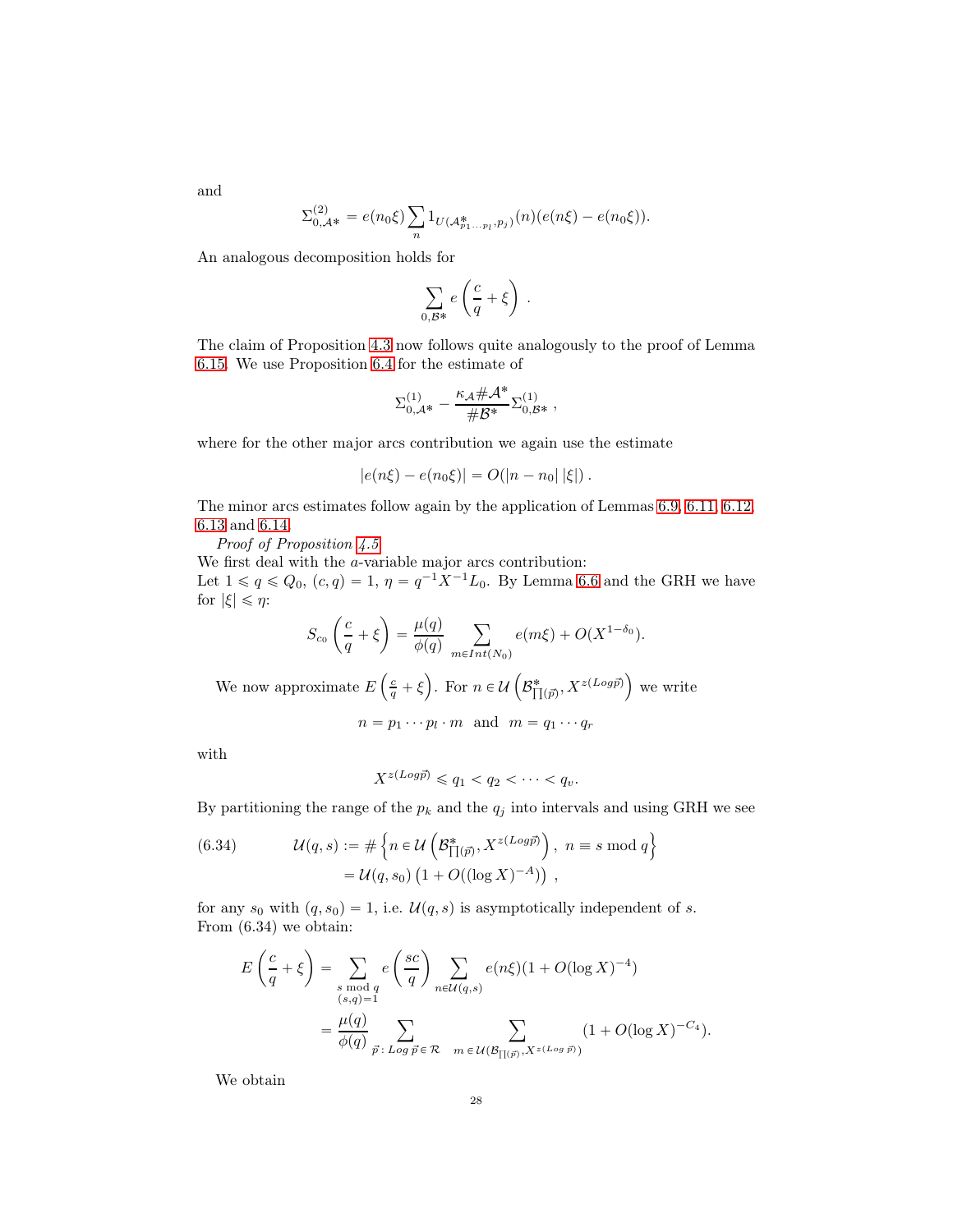$$
(6.35)
$$

$$
\int_{\frac{c}{q}-\eta}^{\frac{c}{q}+\eta} E\left(\frac{c}{q}+\xi\right) S_{c_0} \left(\frac{c}{q}+\xi\right)^2 e\left(-N_0 \left(\frac{c}{q}+\xi\right)\right) d\xi
$$
  
\n
$$
= \frac{\mu(q)^3}{\phi(q)^3} e\left(-N_0 \frac{c}{q}\right) \int_{-1/2}^{1/2} E(\xi) \sum_{(n_1, n_2) \in Int} e(n_1\xi + n_2\xi) e(-N_0\xi) d\xi
$$
  
\n
$$
= \frac{\mu(q)^3}{\phi(q)^3} e\left(-N_0 \frac{c}{q}\right) \sum_{\vec{p}: Log \vec{p} \in \mathcal{R}} \# \left\{(m, n_1, n_2) : m \in \mathcal{U}\left(\mathcal{B}_{\prod(\vec{p})}^*, X^{z(Log \vec{p})}\right),\right\}
$$
  
\n
$$
n_i \in Int, m + n_1 + n_2 = N_0 \}.
$$

We write  $m = p_1 \cdots p_l \cdot h$  with  $m = q_1 \cdots q_v$ . By the well-known connection between the Buchstab function and the number of integers free of small prime factors, we have:

(6.36) 
$$
\#\left\{h : h \in \frac{\# \mathcal{B}^*}{p_1 \cdots p_l} : p(h \Rightarrow p \geq z (Log(\vec{p}))\right\}
$$

$$
= \frac{\# \mathcal{B}^*}{p_1 \cdots p_l} \omega \left(\frac{\log(X/p_1 \cdots p_l)}{Log(\vec{p})}\right) \frac{1}{\log X} (1 + o(1)).
$$

The function

$$
M(q) = \sum_{(c,q)=1} e\left(-N_0 \frac{c}{q}\right)
$$

is a multiplicative function of q: We obtain the singular series  $\mathfrak{S}(N_0)$ . From (6.34), (6.35), (6.36) we obtain the major arcs contribution:

$$
\sum_{q \leq Q_0} \sum_{(c,q)=1} \int_{\frac{c}{q}-\eta}^{\frac{c}{q}+\eta} E(\xi) S_{c_0}^2(\xi) e(-N_0 \xi) d\xi \n= \frac{X(\# \mathcal{B}^*)}{4 \log X} \mathfrak{S}_0(N_0) \int \cdots \int_{\mathcal{R}} \frac{\omega(1-u_1 - \cdots - u_l)}{u_1 \cdots u_l z(u_1, \ldots, u_l)} du_1 \cdots du_l (1 + o(1)).
$$

The proof of Proposition [4.5](#page-9-0) is complete by application of Lemmas [6.9,](#page-21-4) [6.11,](#page-21-2) [6.12,](#page-22-0) [6.13,](#page-22-1) [6.14.](#page-24-1)

## 7. Sieve asymptotics for local version of Maynard

In this section we prove Proposition [6.3.](#page-20-0) We also prove Proposition [6.4](#page-20-1) assuming Proposition [7.2](#page-30-0) given below.

Proof of Proposition [6.3](#page-20-0)

Let  $q = q_1q_2$  with  $q_1 | 10$ ,  $(q_2, 10) = 1$ . The solution set of the congruence condition

$$
n \equiv s \bmod q
$$

is then a union of solution sets of systems of the form

$$
(I) \t n \equiv u_1 \bmod 10
$$

(II) 
$$
n \equiv u_2 \mod q_2 ,
$$

where  $u_1 \in \{1, 3, 7, 9\}$ . We also have that

(III) 
$$
n \equiv 0 \mod p_1 \dots p_l t \, .
$$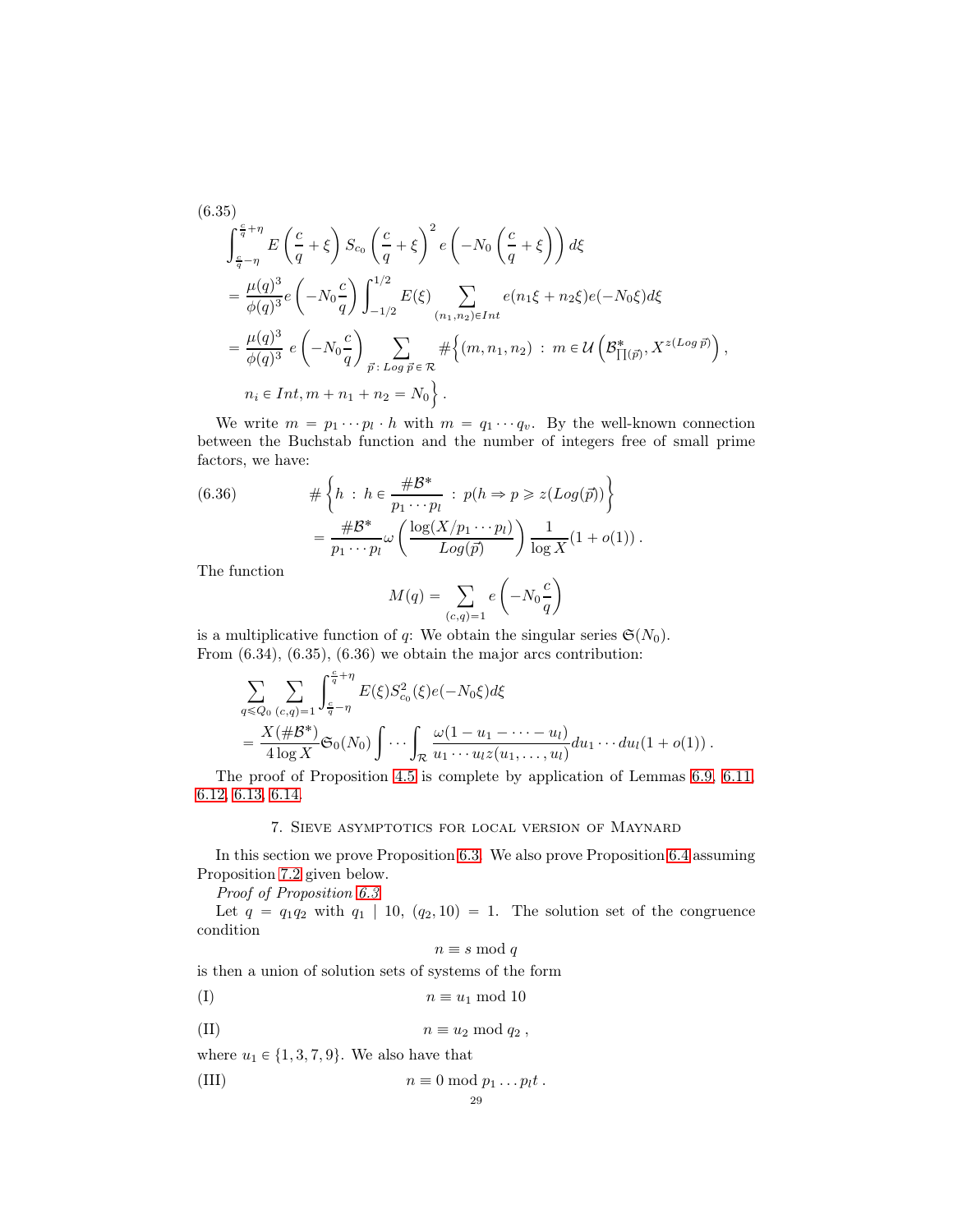We substitute

$$
u=10\tilde{u}+u_1.
$$

The system (I), (II), (III) then becomes

$$
10\tilde{u} + u_1 \equiv v_2 \bmod [p_1 \dots p_l t, q_2],
$$

if (I), (II), (III) are compatible.

The system (I), (II), (III) may be written with the use of exponential sums (7.1)

$$
\sum_{X^{\eta_0} \leq p_1 \leq \dots \leq p_l} S\left(\mathcal{A}_{p_1 \dots p_l, q, s}^*, X^{\eta_0}, \lambda, \frac{c}{q}\right)
$$
\n
$$
= \sum_{\substack{s \bmod{q_2} \\ (s, q_2) = 1}} \sum_{X^{\eta_0} \leq p_1 \leq \dots \leq p_l} \sum_{t \leq q} \lambda(t) \sum_{\tilde{n} \in \frac{B^* - U}{10}} \frac{1}{[t, q_2]} \sum_{l=0}^{[t, q_2] - 1} e\left(\frac{l(\tilde{u} - 10^{-1}(q_2)(v_2 - u_i)}{[t, q_2]}\right),
$$

where  $10 \cdot 10^{-1}(q_2) \equiv 1 \text{ mod } q_2$ .

We now carry out the same computation with  $\mathcal{B}^*$  instead of  $\mathcal{A}^*$ . We find that the main terms cancel and the other ones may be estimated by Lemma [5.5](#page-17-0) to give the main result.

We now shall reduce Proposition [6.4](#page-20-1) to Proposition [7.3](#page-30-1) stated below. The ranges of summation (6.4) and (6.5) are defined by several sets of linear forms of the vectors

,

.

(7.2) 
$$
Log^{(1)}(n) := \left(\frac{\log \tilde{p}_1}{\log X}, \dots, \frac{\log \tilde{p}_v}{\log X}\right)
$$

where  $n = \tilde{p}_1 \cdots \tilde{p}_v$ .

1) The linear forms from  $\mathcal{L}$ , included by  $\sum^{\infty}$ .

2) The linear forms related to the conditions

$$
n \in \mathcal{A}_{p_1 \cdots p_v}^*, \quad p \mid n \implies p > p_j \;.
$$

3) The linear forms related to the chain of inequalities

$$
p_1 \leqslant \cdots \leqslant p_v.
$$

4) The linear forms analogous to (3) related to the other prime factors. All the linear forms from  $(1)$  to  $(4)$  now form a set

(7.3) 
$$
\mathcal{L}^* := \bigcup_v \tilde{\mathcal{L}}(v) ,
$$

where  $v$  denotes the total number of prime factors.

To be able to describe the set of integers satisfying these linear inequalities by a polytope, we pass from the vector  $Log^{(1)}$  in (7.2) to the vector

(7.3) 
$$
Log^{(2)}(n) := \left(\frac{\log \tilde{p}_1}{\log n}, \dots, \frac{\log \tilde{p}_v}{\log n}\right)
$$

Obviously

$$
Log^{(2)}(n) \in Q_v(\eta) := \{ (x_1, \ldots, x_n) \in \mathbb{R}^v, \ \eta \leq x_1 \leq \cdots \leq x_v, x_1 + \cdots + x_v = 1 \}.
$$

By a closed convex polytope in  $\mathbb{R}^v$  we mean a region R defined by a finite number of non-affine linear inequalities in the coordinates (equivalently this is the convex hull of a finite set of points in  $\mathbb{R}^v$ .

Given a closed convex polytope  $R \subseteq Q_l(\eta)$ , we let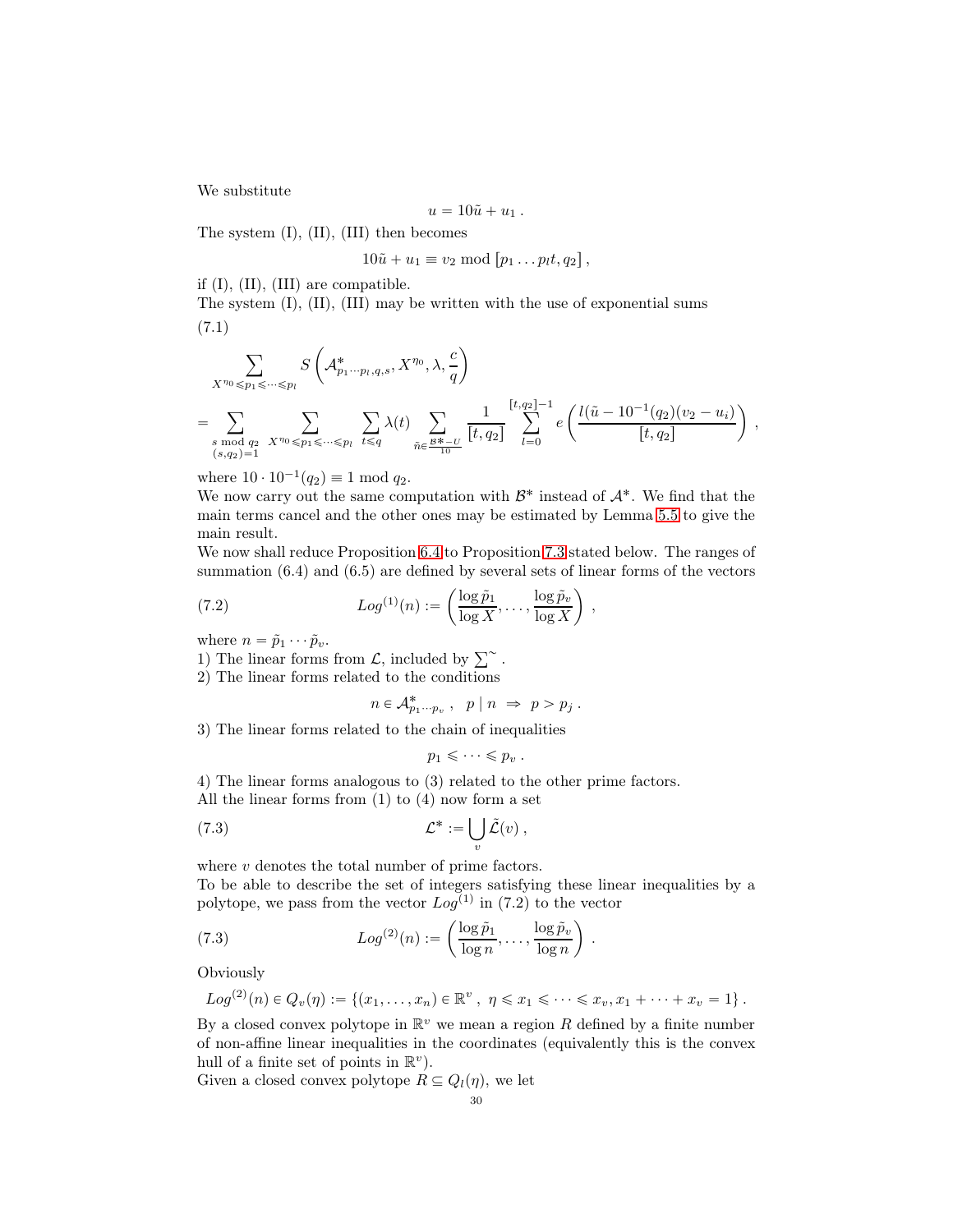$$
1_R(n) := \begin{cases} 1, & \text{if } n = p_1 \cdots p_v \text{ with } Log^{(2)}(n) \in R^v \\ 0, & \text{otherwise} \end{cases}
$$

We now let  $\bar{R} \subseteq [\eta, 1]^{v-1}$  denote the projection of R onto the first  $v - 1$  coordinates (which is also a convex polytope).

<span id="page-30-2"></span>**Definition 7.1.** Fix  $\eta > 0$  and let  $v \in \mathbb{Z}$  satisfy  $1 \leq v \leq 2/q$ . Let  $\gamma > 0$  and let

$$
\vec{a} := (a_1, a_2, \dots, a_{v-1})
$$

be a sequence of real numbers. Let

$$
\vec{p} := (p_1, \ldots, p_v)
$$

be an *l*-tuplet of prime numbers,  $\prod(\vec{p}) = p_1 \cdots p_v$ . Then we define

$$
\mathcal{C}(\vec{a}, \gamma) := \left\{ \vec{p} = (p_1, \dots, p_v) \; : \; p_j \in (X^{a_j}, X^{a_j + \gamma}), 1 \leq j \leq v_1, \prod(\vec{p}) \in \mathcal{B}^* \right\}
$$

and

$$
\mathcal{C}(\vec{a}, \gamma, q, s) := \left\{ \vec{p} \in \mathcal{C}(\vec{a}, \gamma) \, : \, \prod(\vec{p}) \equiv s \bmod q \right\} \, .
$$

The sequence  $\vec{a}$  and the box  $\mathcal{C}(\vec{a}, \gamma)$  are called normal, if  $a_j + \gamma < a_{j+1}$ , for  $1 \leqslant j \leqslant v - 2.$ 

<span id="page-30-0"></span>**Proposition 7.2.** Let  $C(\vec{a}, \gamma)$  be as defined in Definition [7.1,](#page-30-2)  $\gamma = (\log X)^{-C_3}$  for  $C_3 > 0$  fixed. Let  $q \leq Q_0$ ,  $(s, q) = 1$ . Then

$$
\sum_{n \in \mathcal{C}(\vec{a}, \gamma, q, s)} w_n = O\left( \left( \frac{1}{\phi(q)} \sum_{n \in \mathcal{C}(\vec{a}, \gamma, q, s)} 1 \right) (\log X)^{-A} \right).
$$

Proof of Proposition [6.4](#page-20-1) assuming Proposition [7.3](#page-30-1)

<span id="page-30-1"></span>**Definition 7.3.** Let  $\delta_0 := (\log X)^{-C_3}$ . We cover  $[\eta, 1]^{v-1}$  by  $O_\eta(\delta_0^{-(v-1)})$  disjoint hypercubes  $C(\vec{a}, \delta_0)$ . We partition the  $\vec{a} \in \overline{R}$  into two disjoint sets:

 $\mathcal{Y}_1 := \{ \vec{a} \in \overline{R} : C(\vec{a}, \delta_0) \subseteq \overline{R} \}$ 

$$
\mathcal{Y}_2 := \{ \vec{a} \in \overline{R} \, : \, \mathcal{C}(\vec{a}, \delta_0) \cap bd\overline{R} \neq \emptyset \} \, .
$$

Since the set  $\mathcal{L}^*$  of linear forms defining R imply

$$
\frac{\log p_i}{\log n} \neq \frac{\log p_j}{\log n}, \text{ for } i \neq j,
$$

 $\mathcal{C}(\vec{a}, \gamma) \subseteq R$  implies that  $\mathcal{C}(\vec{a}, \gamma)$  is normal.

We have thus by Proposition [7.2](#page-30-0) that

$$
\sum_{\vec{a}\;:\;C(\vec{a},\delta_0)\subseteq\bar{R}}\sum_{n\in\mathcal{C}(\vec{a},\delta)}e\left(n\frac{c}{q}\right)w_n^* = \sum_{\substack{s\; \text{mod }q\\(s,q)=1}}e\left(\frac{sc}{q}\right)\sum_{\vec{a}\;:\;C(\vec{a},\delta_0)}\sum_{n\in\mathcal{C}(\vec{a},\delta_0,q,s)}w_n^*
$$

By the Prime Number Theorem for short intervals and arithmetic progressions, we have for any  $s_0$  with  $(s_0, q) = 1$ :

$$
\sum_{\mathcal{C}(\vec{a},\delta_0,q,s)} 1 = \left(\sum_{n \in \mathcal{C}(\vec{a},\delta_0,q,s_0)} 1\right) \left(1 + O(\log X)^{-A}\right) .
$$

Thus, we obtain by Proposition [7.2:](#page-30-0)

 $n\in$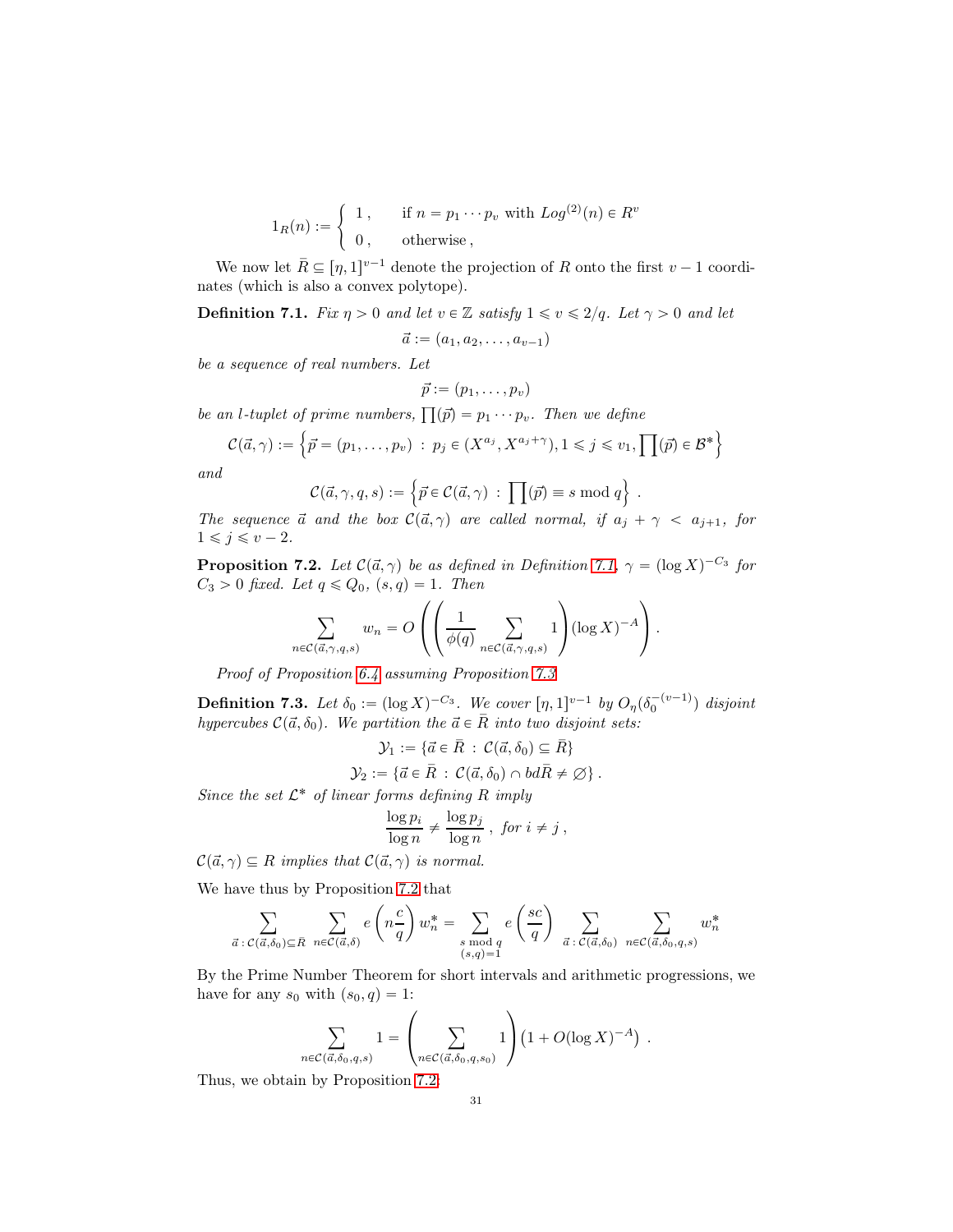$$
\sum_{\vec{a}\;:\;C(\vec{a},\delta_0)\in\bar{R}}\;\sum_{n\in C^+(u,\gamma)}e\left(n\frac{c}{q}\right)w_n^*=O\left(\sum_{\vec{a}\;:\;C(\vec{a},\delta_0)\subseteq\bar{R}}|\mathcal{C}(\vec{a},\delta_0)|\right)(\log X)^{-A}\;.
$$

For the contribution of  $\mathcal{Y}_2$  we estimate the total volume of the  $\mathcal{C}(\vec{a}, \delta_0)$  and treat the  $\mathcal{A}^*$ -part and the  $\mathcal{B}^*$ -part separately.

Proposition [6.4](#page-20-1) thus has been reduced to Proposition [7.2.](#page-30-0)

#### 8. b-variable circle method

In this section we state propositions needed in the estimate of type II expressions by the b-variable circle method. We then derive Proposition [7.2](#page-30-0) from them.

<span id="page-31-0"></span>**Proposition 8.1.** Fix  $\eta > 0$  and let  $v \in \mathbb{Z}$  satisfy  $1 \leq v \leq 2/\eta$ . Let

$$
\mathcal{C} := \mathcal{C}(\vec{a}, r, q, s)
$$

be as in Definition [7.1.](#page-30-2) Let  $q \leq Q_0$ . Let  $\mathcal{M}^{(b)} = \mathcal{M}^{(b)}(\mathcal{C}_4)$  be given by

$$
\mathcal{M}^{(b)} := \left\{ 0 \leq b < X \; : \; \left| \frac{b}{X} - \frac{d}{r} \right| \leq \frac{(\log X)^{C_4}}{X} \right\}
$$

for some integers  $d, r$  with  $r \leqslant (\log X)^{C_4}, r \mid X$ . Then, if  $C_4$  is chosen sufficiently large,

$$
\frac{1}{X}\sum_{\substack{0\leqslant b
$$

The implied constants depend on A, but not on  $\eta$ , v and the  $a_j$ .

<span id="page-31-1"></span>Proposition 8.2. (Generic minor arcs)

Let C and  $\mathcal{M}(C_4)$  be as in Proposition [8.1.](#page-31-0) Then there is some exceptional set

 $\mathcal{E} := \mathcal{E}(\mathcal{C}) \subseteq [0, X], \text{ with } \#\mathcal{E} \leqslant X^{23/40},$ 

such that

$$
\frac{1}{X}\sum_{\substack{b
$$

The implied constant depends on  $\eta$  but not on the  $a_i$ .

<span id="page-31-2"></span>Proposition 8.3. (Exceptional minor arcs)

Let C and  $\mathcal{M} = \mathcal{M}(C_4)$  be as given in Proposition [8.1.](#page-31-0) Let  $a_1, \ldots, a_{v-1}$  in the definition of  $C(\vec{a}, r, q, s)$  satisfy

$$
\sum_{i\in\mathcal{I}}a_i\in\left[\frac{9}{40}+\frac{\epsilon}{2},\ \frac{16}{25}-\frac{\epsilon}{2}\right]\cup\left[\frac{23}{40}+\frac{\epsilon}{2},\ \frac{16}{25}-\frac{\epsilon}{2}\right]
$$

for some  $\mathcal{I} \subseteq \{1, \ldots, v - 1\}$  and let  $C_4$  be sufficiently large. Let  $\mathcal{E} \subseteq [0, X]$  be any set, such that  $\#\mathcal{E} \leq X^{23/40}$ . Then we have

$$
\frac{1}{X} \sum_{\substack{b \in \mathcal{E} \\ b \notin \mathcal{M}}} S_{\mathcal{A}^*} \left(\frac{b}{X}\right) S_{\mathcal{C}} \left(-\frac{b}{X}\right) = O\left(\frac{\# \mathcal{A}^*}{(\log X)^A}\right) .
$$

The implied constant depends on  $\eta$  but not on the  $a_1, \ldots, a_{\nu-1}$ .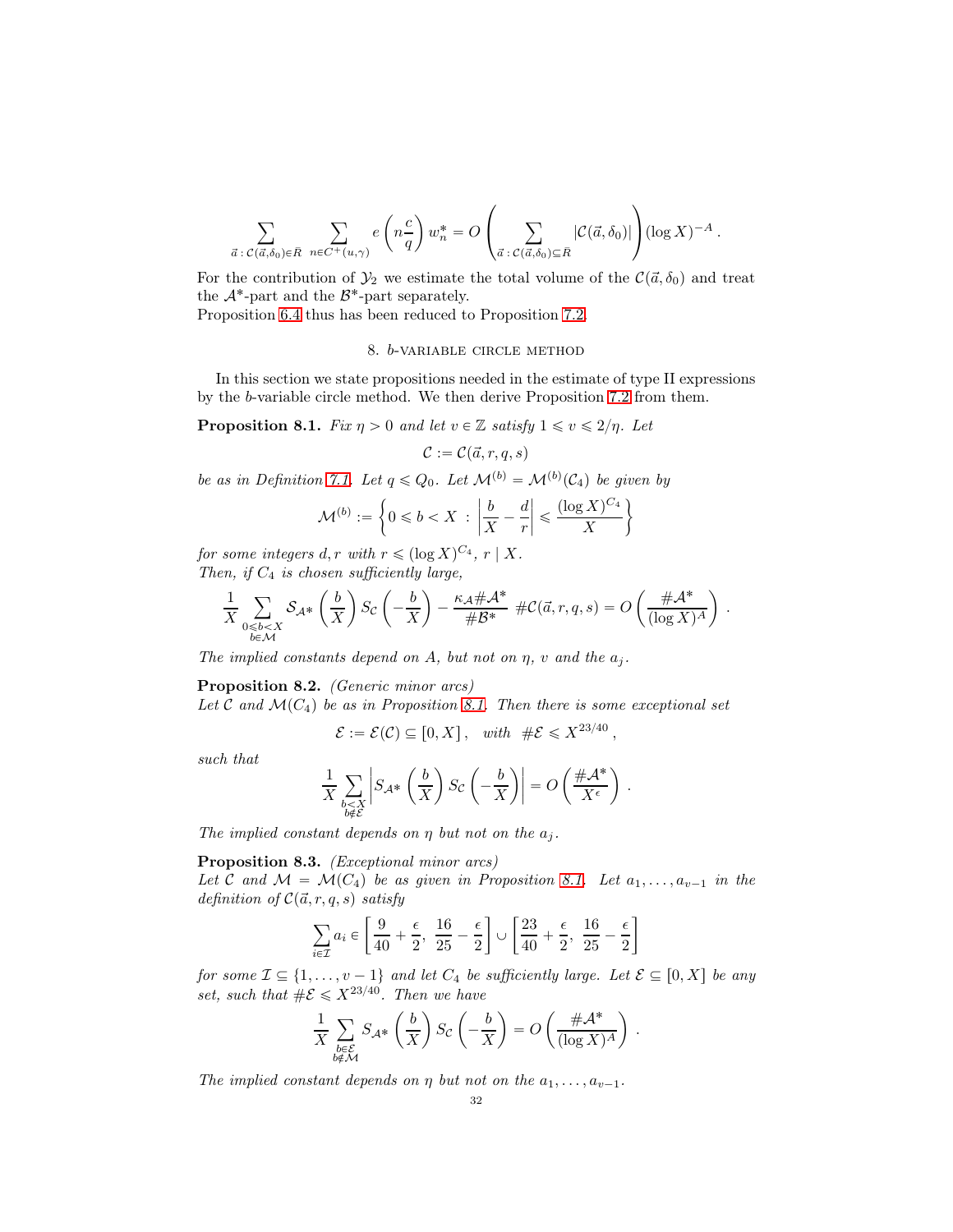Proof of Proposition [7.2](#page-30-0) By orthogonality we have

$$
#(\mathcal{C} \cap \mathcal{A}^*) = \frac{1}{X} \sum_{1 \le b \le X} S_{\mathcal{A}^*} \left(\frac{b}{X}\right) S_{\mathcal{C}} \left(-\frac{b}{X}\right) .
$$

Proposition [7.2](#page-30-0) now follows by the partition given by Proposition [8.1,](#page-31-0) [8.2](#page-31-1) and [8.3.](#page-31-2)

## 9. b-variable Major Arcs

In this section we establish Proposition [8.2.](#page-31-1) We split  $\mathcal{M}^{(b)}$  up as three disjoint sets.

$$
{\cal M}^{(b)}={\cal M}_1\cup {\cal M}_2\cup {\cal M}_3\,,
$$

where

$$
\mathcal{M}_1 := \left\{ b \in \mathcal{M}^{(b)} : \left| \frac{b}{X} - \frac{d}{r} \right| \leq \frac{(\log X)^{C_2}}{X} \text{ for some } d, r \leq (\log X)^{C_3}, r \nmid X \right\},\
$$
  

$$
\mathcal{M}_2 := \left\{ b \in \mathcal{M}^{(b)} : \frac{b}{X} = \frac{d}{r} + v \text{ for some } d, r \leq (\log X)^{C_3}, r \mid X, 0 < |v| \leq \frac{(\log X)^{C_3}}{X} \right\}
$$

X

.

,

$$
\mathcal{M}_3 := \left\{ b \in \mathcal{M}^{(b)} \; : \; \frac{b}{X} = \frac{d}{r} + v \text{ for some } d, r \leqslant (\log X)^{C_3}, \; r \mid X \right\} \; .
$$

By Lemma [5.5](#page-17-0) and recalling  $X$  is a power of 10, we have

$$
\sup_{b \in \mathcal{M}_1} \left| S_{\mathcal{A}^*} \left( \frac{b}{X} \right) \right| = \# \mathcal{A}^* \sup_{b \in \mathcal{M}_1} F_{10^{k-H}} \left( \frac{b}{X} \right) = O \left( \# \mathcal{A}^* \exp(-(\log X)^{-1/2 + \epsilon}) \right) .
$$
  
Using the trivial bound

Using the trivial bound

$$
S_{\mathcal{C}(\vec{a},r,q,s)} = O(X(\log X)^B)
$$

and noting that

$$
\mathcal{M}_1 \ll (\log X)^{3B} ,
$$

we obtain

(9.1) 
$$
\frac{1}{X} \sum_{b \in \mathcal{M}_1} S_{\mathcal{A}^*} \left(\frac{b}{X}\right) S_{\mathcal{C}} \left(-\frac{b}{X}\right) = O\left(\frac{\# \mathcal{A}^*}{(\log X)^A}\right)
$$

This gives the result for  $\mathcal{M}_1$ . We now consider  $\mathcal{M}_2$ . For  $\vec{p} = (p_1, \ldots, p_v)$  we write  $\vec{p}_{v-1} = (p_1, \ldots, p_{v-1}), \prod_{v-1}(\vec{p}) = p_1 \cdots p_{v-1}$ :

$$
S_{\mathcal{C}} = \sum_{\substack{\vec{p}_{v-1} = (p_1, \ldots, p_{v-1}) \\ p_j \in (X^{a_j}, X^{a_j + \gamma})}} \sum_{\substack{\prod (\vec{p}_{v-1})p_v \in \mathcal{B}^* \\ \prod (\vec{p}_{v-1})p_v \equiv s \bmod{q}}} e\left(\frac{b \prod_{v-1} (\vec{p}) p_v}{X}\right).
$$

We note that if  $b \in \mathcal{M}_2$ , then

b  $\frac{b}{X} = \frac{d}{r}$  $\frac{d}{r} + \frac{c}{\overline{X}}$  $\frac{c}{X}$ , for some integers  $b, r, |c| \leqslant (\log X)^{C_4}$ , (c is an integer since  $r | X$ ). We now chose  $C_5 > 0$ ,  $C_5 \in \mathbb{Z}$ , so large, that - after  $C_1, \ldots, C_4$  have been chosen the following considerations are true and set

$$
\Delta := \left[\log X\right]^{-C_5}.
$$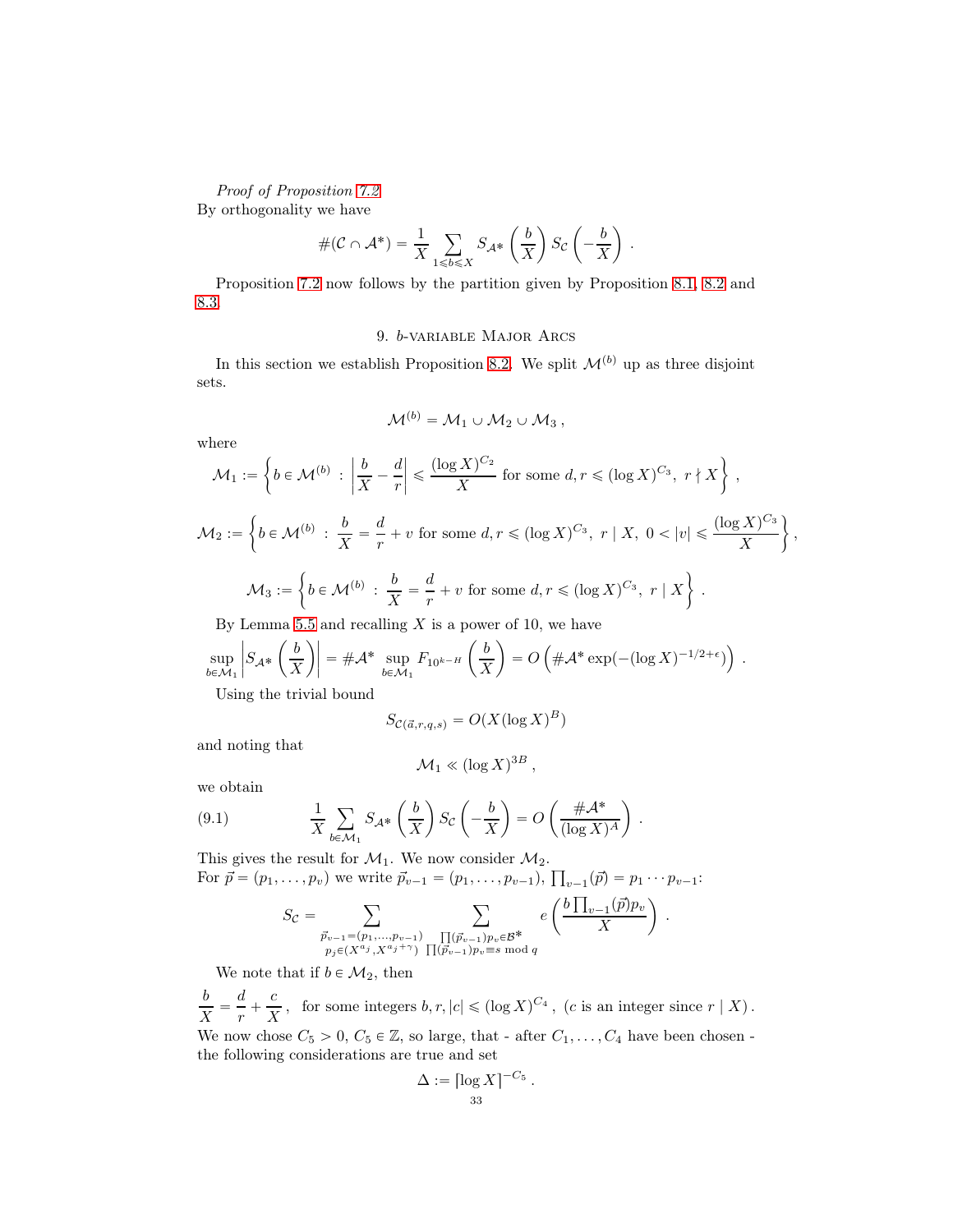We remark that  $\Delta^{-1}$  is an integer.

We separate the sum  $S_{\mathcal{C}}\left(\frac{b}{X}\right)$  by putting the prime variable  $p_v$  in short intervals of length

$$
\Delta(\#\mathcal{B}^*)/(p_1\cdots p_{v-1})
$$

and in arithmetic progressions  $mod[q, r]$ . Thus, we have

$$
\left|S_{\mathcal{C}}\left(\frac{b}{X}\right)\right| = \sum_{\vec{p}_{v-1} \,:\, p_j \in (X^{a_j}, X^{a_j + \gamma})} \sum_{p_v < \frac{|B^*|}{p_1 \cdots p_{v-1}}} e(p_1 \cdots p_{v-1} p_v).
$$

If  $mp = j\Delta x + O(\Delta x)$  and  $p \equiv u \mod d$ , then we have

$$
e\left(mp\left(\frac{d}{r}+\frac{c}{X}\right)\right)=e\left(\frac{dum}{r}\right)e(jcx)+O(\Delta(\log X)^{C_4}).
$$

By the Prime Number Theorem in short intervals and arithmetic progressions, we have

$$
\sum_{p\in [j\Delta X/m, (j+1)\Delta X/m]} 1 = E\frac{\Delta X}{m}(1+O((\log X)^{-A}),
$$

where  $E = 1$  if the system

$$
\begin{cases} p \equiv u \bmod r \\ p \equiv s \bmod q \end{cases}
$$

is solvable and  $E = 0$  otherwise, with

$$
E \frac{\Delta X}{m} (1 + O((\log X)^{-A}) \leq \Delta |\mathcal{B}^*| \sup_{\substack{d \leq (\log X)^C \\ r \leq (\log X)^C}} \sum_{u \equiv l \bmod q} e\left(\frac{d u m}{r}\right) \sum_{1 \leq j < \Delta^{-1}} e(j\Delta c) .
$$

We have

$$
\sum_{1 \le j < \Delta^{-1}} e(j\Delta c) = e(-c) = -1 = O(1) .
$$

We finally obtain

$$
\frac{1}{X} \sum_{b \in \mathcal{M}_2} S_{\mathcal{A}^*} \left(\frac{b}{X}\right) S_{\mathcal{C}} \left(-\frac{b}{X}\right) = O\left(\frac{\#\mathcal{A}^*}{(\log X)^A}\right) ,
$$

where the implied elements depend on  $\eta$  and  $\gamma$ , but not on the  $a_j$ . Finally we consider  $\mathcal{M}_3$ :

For  $(d, r) = 1$  we have:

$$
S_{\mathcal{C}}\left(\frac{d}{r}\right) = \sum_{0 \le u \le r} e\left(\frac{du}{r}\right) \sum_{\substack{n \in \mathcal{B}^* \ n \equiv u(\bmod r) \\ n \equiv s(\bmod q)}} 1 = \frac{1}{\phi([q, r])} \left(\sum_{n \in \mathcal{L}} 1\right) \sum_{\substack{0 < u < r \\ (u, r) = 1 \\ r \equiv s(\bmod (q, r))}} e\left(\frac{du}{r}\right) .
$$

The solution set of

$$
\left\{ \begin{array}{l} n\equiv u\bmod r\\ n\equiv s\bmod q\; ,\end{array} \right.
$$

is non-empty if and only if for the square-free kernels  $r_0$  of r the solution set of

$$
\begin{cases} n \equiv u \bmod r_0 \\ n \equiv s \bmod q \\ 34 \end{cases}
$$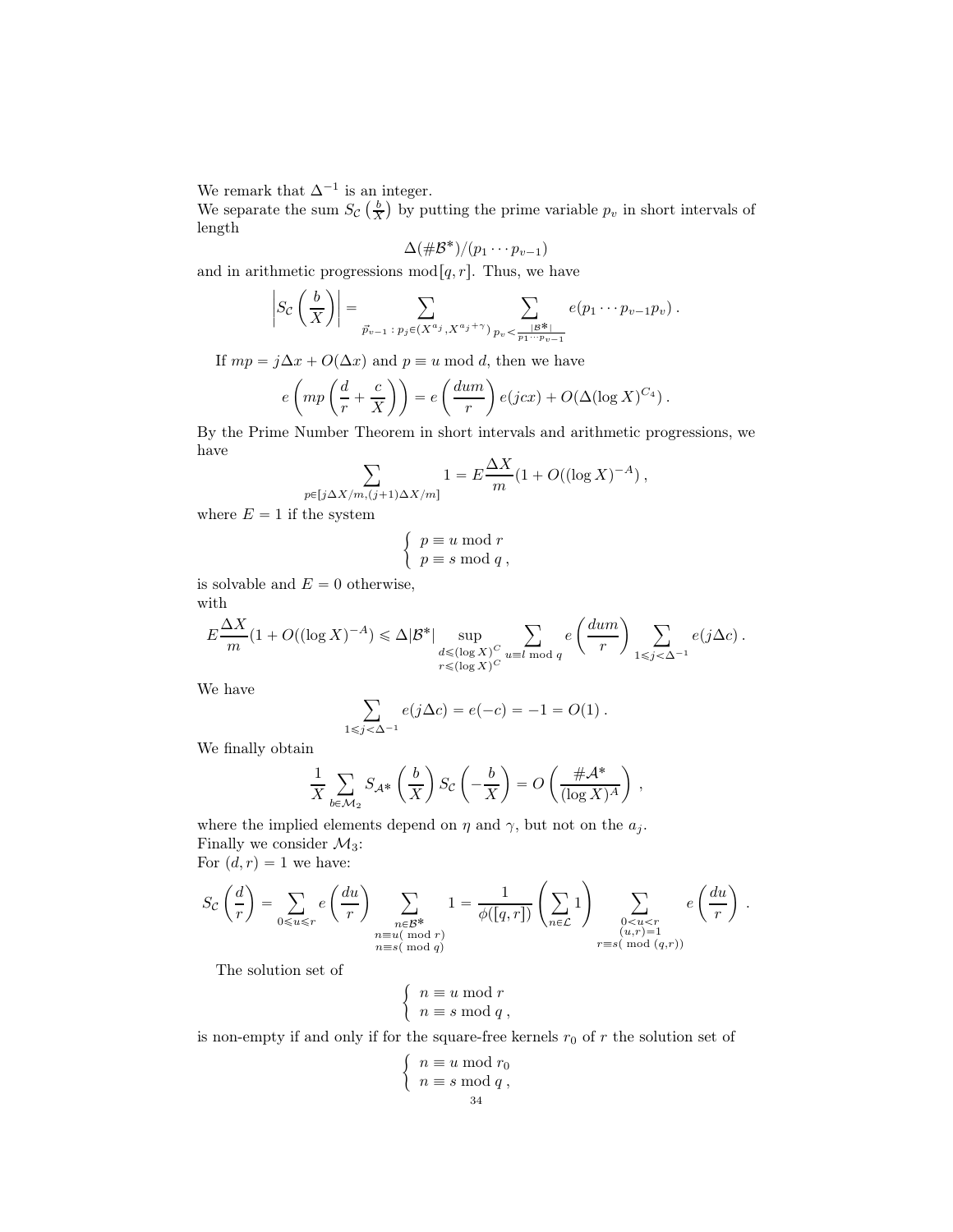is non-empty. For the exponential sum

$$
\sum_{\substack{0
$$

we have:

$$
\sum_{g=0}^{\frac{r}{r_0}-1} e\left(\frac{d(s+gr_0)}{r}\right) = e\left(\frac{du}{r}\right) \sum_{g=0}^{\frac{r}{r_0}-1} e\left(\frac{g}{r/r_0}\right) = \begin{cases} 0, & \text{if } r_0 < r \\ 1, & \text{if } r_0 = r \end{cases}
$$

We finally obtain:

$$
S_{\mathcal{C}(\vec{a},r,q,s)}\left(\frac{d}{r}\right) = \sum_{\substack{0
$$
= \frac{\phi(q)}{\phi([q,r])} \sum_{n\in\mathcal{C}(\vec{a},r,q,s)} 1 \sum_{\substack{0
$$
= \mu(r) \frac{\phi(q)}{\phi([q,r])} \sum_{n\in\mathcal{C}(\vec{a},r,q,s)} 1.
$$
$$
$$

Since  $\mu(r) = 0$  for  $r | 10^k$ , unless  $r \in \{1, 2, 5, 10\}$  the estimate can easily be concluded.

## 10. Generic Minor Arcs

In this section we establish Proposition [8.2](#page-31-1) and obtain some bounds on the exceptional set  ${\mathcal E}$  by using the estimates of Lemma [5.5.](#page-17-0)

<span id="page-34-0"></span>**Lemma 10.1.** Let  $C = C(\vec{a}, \gamma, q, s)$  as in Definition [7.1.](#page-30-2) We have that

$$
\#\left\{0\leqslant b
$$

Proof. We have

$$
\sum_{b \;:\; \left|S_C\left(\frac{b}{X}\right)\right|^2 \geqslant \frac{\left|C\right|^2}{10C^2}} \left|S_C\left(\frac{b}{X}\right)\right|^2 \geqslant \frac{\left|\#C\right|^2}{10C^2} \; \#\left\{b \;:\; \left|S_C\left(\frac{b}{X}\right)\right| \geqslant \frac{\#C}{10C}\right\} \;.
$$

Thus

$$
\#\left\{b\,:\,|S_{\mathcal{C}(\vec{a},\gamma)}|\geqslant \frac{|\mathcal{C}|}{10C}\right\}\leqslant \frac{10C^2}{X^2}\sum_{b\leqslant X}\left|S_{\mathcal{C}}\left(\frac{b}{X}\right)\right|^2=\frac{10C^2}{X^2}\,X|\mathcal{C}|,
$$

the last identity following by Parseval's equation.  $\Box$ 

## Lemma 10.2.

Let

$$
\mathcal{E} := \left\{ 0 \leq b \leq X \; : \; F_X \left( \frac{b}{X} \right) \geq \frac{1}{X^{23/80}} \right\} \; .
$$

Then

$$
\#\mathcal{E} \ll X^{23/40-\epsilon} ,
$$
  

$$
\sum_{b \in \mathcal{E}} F_X \left(\frac{b}{X}\right) \ll X^{23/80-\epsilon} ,
$$
  

$$
35
$$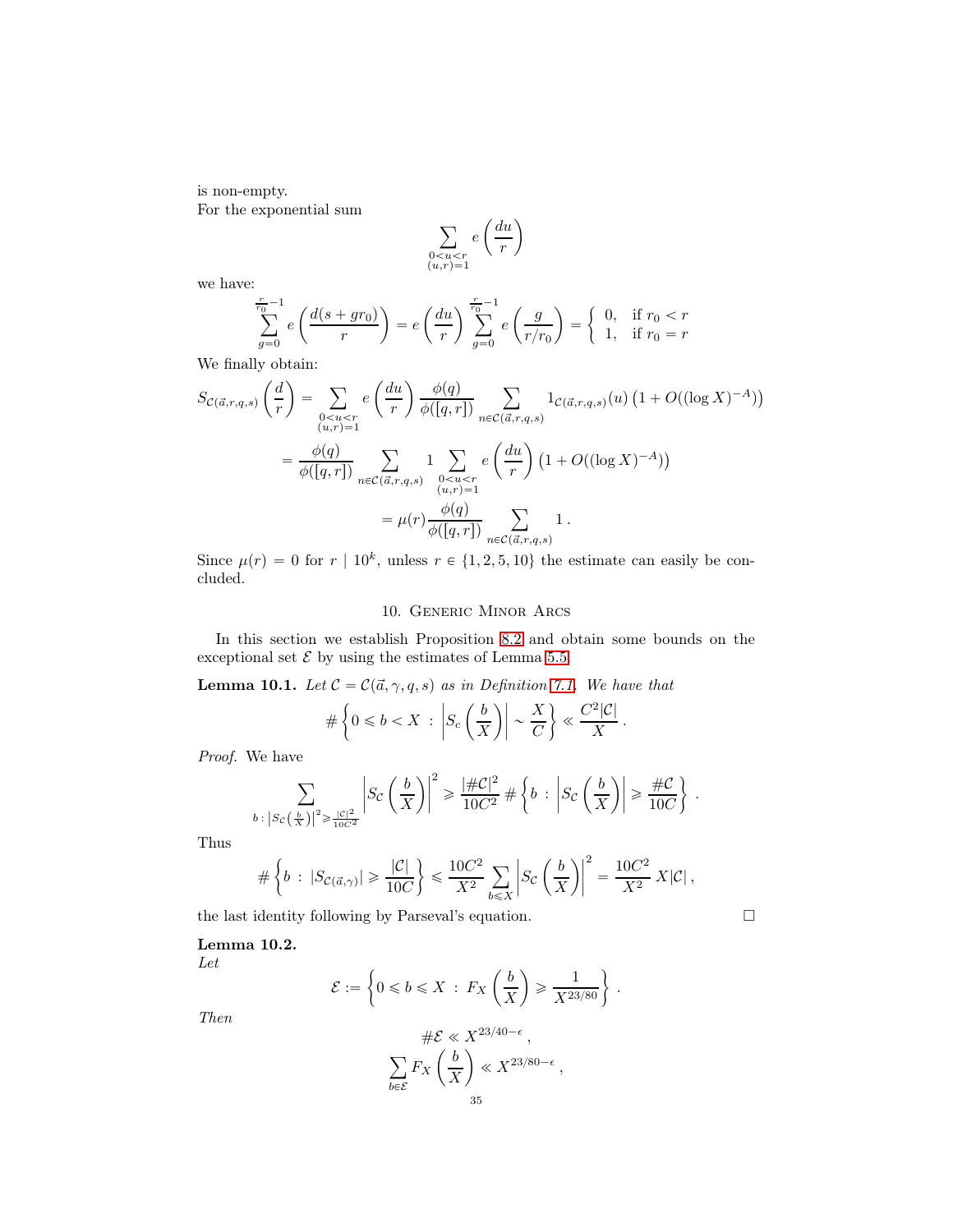and

$$
\frac{1}{X} \sum_{\substack{b \leq X \\ b \notin \mathcal{E}}} \left| F_X \left( \frac{b}{X} \right) S_{\mathcal{C}} \left( -\frac{b}{X} \right) \right| \ll \frac{1}{X^{\epsilon}} \, .
$$

*Proof.* The first bound on the size of  $\mathcal E$  follows from using Lemma [5.4](#page-17-1) with  $B = X^{23/80}$ and verifying that

$$
\frac{23}{80 \times 154} + \frac{54}{433} < \frac{23}{40}
$$

.

For the second bound we see from Lemma [5.5](#page-17-0) that

$$
\sum_{b \in \mathcal{E}} F_X \left( \frac{b}{X} \right) \ll \sum_{\substack{j \ge 0 \\ 2^j \le X^{23/80} \\ \vdots \\ 2^j \le X^{23/80}}} \# \left\{ 0 \le b < X \ : \ F_X \left( \frac{b}{X} \right) \sim 2^{-j} \right\}
$$
\n
$$
\ll \sum_{\substack{j \ge 0 \\ 2^j \le X^{23/80}}} 2^{(235/154 - 1)j} X^{59/433} \ll X^{59/433 + (23 \times 235)/(80 \times 154) - 23/80}
$$

and so the calculation above gives the result.

It remains to bound the sum over  $b \notin \mathcal{E}$ . We divide the sum into  $O((\log X)^2)$ subsums, where we restrict to these  $b$ , such that

$$
F_X\left(\frac{b}{X}\right) \sim \frac{1}{B}
$$
 and  $\left|S_C\left(\frac{b}{X}\right)\right| \sim \frac{|C|}{C}$ 

for some  $B \geq X^{23/80}$  and  $C \leq X^2$  (terms with  $C > X^2$  make a contribution  $O(1/X)$ ). This gives

$$
\frac{1}{X} \sum_{\substack{b < X \\ b \notin \mathcal{E}}} \left| F_X \left( \frac{b}{X} \right) S_{\mathcal{C}} \left( -\frac{b}{X} \right) \right|
$$
\n
$$
\ll \sum_{\substack{X^{23/80} \leq B \\ 1 \leq C \leq X^2}} \frac{(\log X)^2}{X} \sum_{\substack{b < X \\ F_X \left( \frac{b}{X} \right) \asymp \frac{1}{B} \\ S_{\mathcal{C}} \left( -\frac{b}{X} \right) \sim \frac{X}{C}}} \left| F_X \left( \frac{b}{X} \right) S_{\mathcal{C}} \left( -\frac{b}{X} \right) \right| + \frac{1}{X^2} \, .
$$

We concentrate on the inner sum:

Using Lemmas [5.4](#page-17-1) and [10.1](#page-34-0) we see, that the sum contribution

$$
\ll \frac{\#C}{BC} \# \left\{ b : F_X \left( \frac{b}{X} \right) \asymp \frac{1}{B}, \ S_C \left( -\frac{b}{X} \right) \sim \frac{X}{C} \right\}
$$

$$
\ll \frac{\#C}{BC} \min \left( C^2, B^{235/154} X^{50/435} \right) \ll X |C| X^{2\epsilon}
$$

Here we used the bound  $\min(x, y) \leq X^{1/2} Y^{1/2}$  in the last line. In particular, we see this is  $O(X^{1-2\epsilon})$  if  $B \geqslant X^{23/80}$  on verifying that

$$
\frac{23}{8} \times \frac{73}{308} > \frac{59}{866}.
$$

Substituting this into our bound above gives the result.  $\Box$ 

,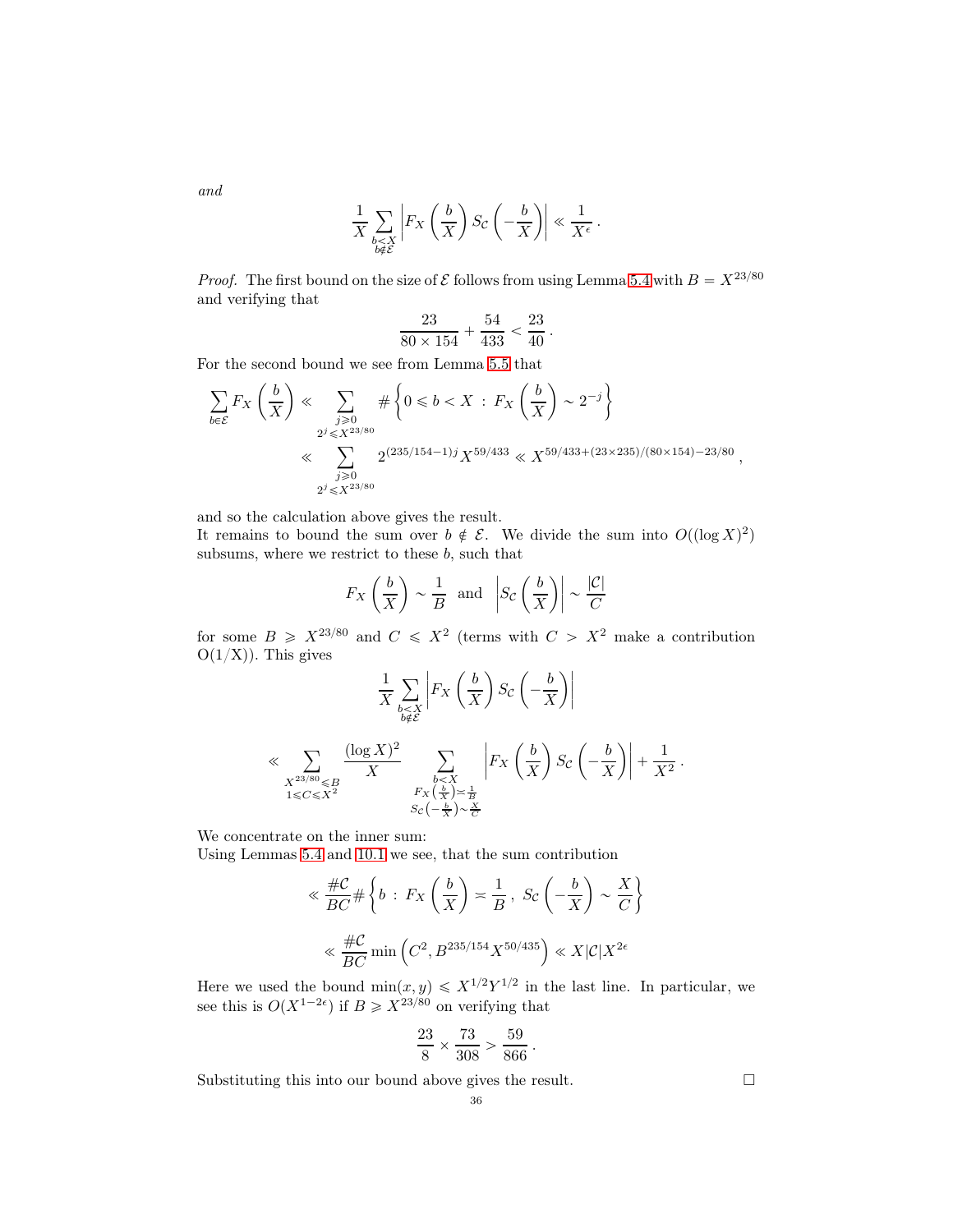#### 11. Exceptional minor arcs

Lemma 11.1. (Bilinear sum bound) Let  $N, M, R \geq 1$  and E satisfy

$$
X^{9/25} \le N \le X^{17/40}
$$
,  $R \le X^{1/2}$ ,  $NM \le 1000X$ , and  $E \le 100 \frac{X^{1/2}}{R}$   
and either  $E \ge \frac{1}{X}$  or  $E = 0$ .

Let  $\mathcal{F} := \mathcal{F}(R, E)$  be given by

$$
\mathcal{F} := \left\{ b < X \; : \; \frac{b}{X} = \frac{d}{r} + v \; \text{for some} \; (d, r) = 1 \; \text{with} \; r \asymp R, \; v = \frac{E}{X} \right\} \; .
$$

Then for any 1-bounded complex sequences  $\alpha_n, \beta_n, \gamma_b$  we have

$$
\sum_{b \in \mathcal{F} \cap \mathcal{E}} \sum_{\substack{n \sim N \\ m \sim M}} \alpha_n \beta_m \gamma_b e\left(-\frac{bnm}{X}\right) \ll \frac{X(\log X)^{O(1)}}{(R+E)^{\epsilon/10}}.
$$

Proof. This is Lemma 13.1 of [\[22\]](#page-38-14).

We now derive Proposition [8.3](#page-31-2) from Lemma 13.1.

Proof of Proposition [8.3](#page-31-2).

By symmetry, we may assume that  $\mathcal{I} = \{1, \ldots, l_1\}$  for some  $l_1 < l$ . By Dirichlet's theorem on Diophantine approximation, any  $b \in [0, X]$  has a representation

$$
\frac{b}{X} = \frac{d}{r} + \nu
$$

for some integers  $(d, r) = 1$  with  $r \leq X^{1/2}$  and some real  $|\nu| \leq 1/X^{1/2}r$ . Thus we can partition  $[0, X]$  into  $O((\log X)^2)$  sets  $\mathcal{F}(R, E)$  as defined by Lemma [10.1](#page-34-0) for different parameters  $R, E$  satisfying

$$
1\leqslant R\leqslant X^{1/2}
$$
 and  $E=0$  or  $\frac{1}{X}\leqslant E\leqslant \frac{100X^2}{R}$ 

Moreover, if  $b \notin \mathcal{M}^{(b)}$ , then  $b \in \mathcal{F} = \mathcal{F}(R, E)$  for some  $R, E$  with

$$
R + E \ge (\log X)^{C_3}.
$$

Thus, provided  $C_3$  is sufficiently large, we see that it is sufficient to show that

(10.1) 
$$
\frac{1}{X}\left|\sum_{b\in\mathcal{F}\cap\mathcal{E}}S_{\mathcal{A}}\left(\frac{b}{X}\right)S_{\mathcal{C}_{q,s}}\left(-\frac{b}{X}\right)\right| \ll \frac{\#\mathcal{A}}{(R+E)^{\epsilon/20}}.
$$

Recalling the Definition [7.1](#page-30-2)

$$
C_{q,s} := \{\vec{p} = (p_1, p_2, \dots, p_l) : p_i \in I_i, \Pi(\vec{p}) \equiv s \pmod{q}\}\
$$

let

$$
\mathcal{C}^{(I)} := \bigtimes_{j \in \mathcal{I}} I_{i_j} , \ \mathcal{C}^{(II)} := \bigtimes_{j \notin \mathcal{I}} I_{i_j} ,
$$

such that

$$
n \in \mathcal{C}_i^{(I)} \implies X^{9/25} \leq n \leq X^{17/40}.
$$

We have (with  $t^{-1}t \equiv 1 \pmod{q}$ ):

$$
\mathcal{C}_{q,s} = \bigcup_{\substack{t \mod q \\ (t,q)=1}} (\mathcal{C}_{q,t}^{(I)} \times \mathcal{C}_{q,t^{-1}s}^{(II)})
$$

.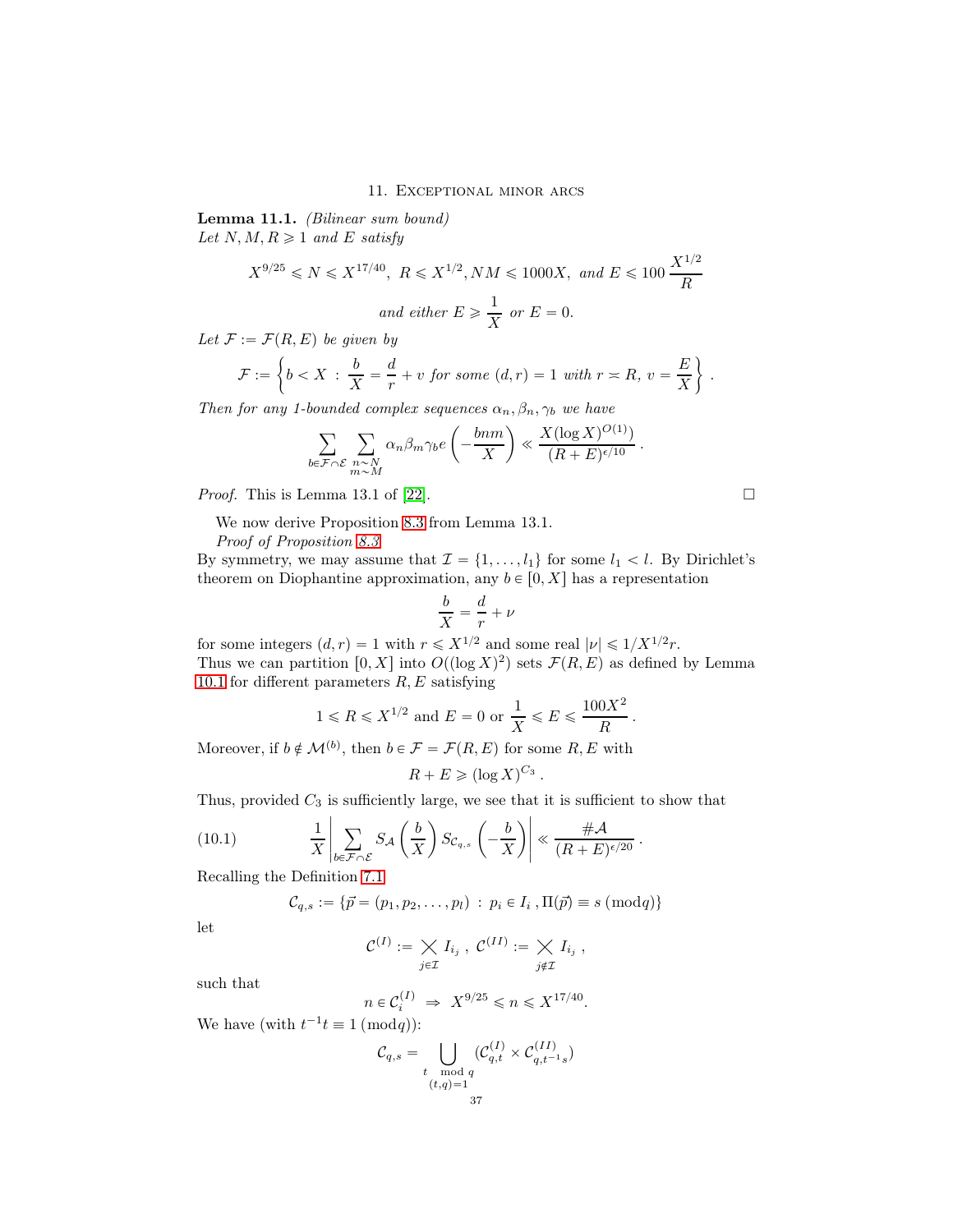and thus

$$
\frac{1}{X} \sum_{n \in \mathcal{E}} S_{\mathcal{A}} \left( \frac{b}{X} \right) S_{\mathcal{C}_{q,s}} \left( -\frac{b}{X} \right)
$$
\n
$$
\ll \sum_{\substack{t \bmod q \\ (t,q)=1}} \sum_{b \in \mathcal{F} \cap \mathcal{E}} S_{\mathcal{A}} \left( \frac{b}{X} \right) \sum_{\substack{n_1 \sim N_1 \\ n_2 \sim N_2}} \alpha_{n_1} \beta_{n_2} e \left( -\frac{bn_1 n_2}{X} \right) ,
$$

where

$$
\alpha_{n_1} := \begin{cases} 1, & \text{if } n_1 \in \mathcal{C}_{q,t}^{(I)} \\ 0, & \text{otherwise} \end{cases}, \qquad \beta_{n_2} := \begin{cases} 1, & \text{if } n_2 \in \mathcal{C}_{q,t^{-1}s}^{(II)} \\ 0, & \text{otherwise} \end{cases}
$$

Thus it suffices to show that

(10.2) 
$$
\frac{1}{X} \sum_{b \in \mathcal{F} \cap \mathcal{E}} S_{\mathcal{A}} \left( \frac{b}{X} \right) \sum_{n \sim N} \alpha_n \sum_{m \sim M} \beta_m e \left( -\frac{bnm}{X} \right) \ll \frac{\# \mathcal{A}^*}{(\log X)^A},
$$

Let  $\gamma_b$  be the 1-bounded sequence, satisfying

$$
S_{\mathcal{A}}\left(\frac{b}{X}\right) = \#\mathcal{A}\gamma_b F_X\left(\frac{b}{X}\right).
$$

After substituting this expression for  $S_A$ , we see that (10.2) follows immediately from Lemma [10.1,](#page-34-0) if the parameter  $C_3$  is chosen sufficiently large.

#### Acknowledgements.

M. Th. Rassias: I would like to express my gratitude to Artur Avila and Ashkan Nikeghbali for their essential support throughout the preparation of this work.

#### **REFERENCES**

- <span id="page-37-1"></span>[1] A. Balog and J. Friedlander, A hybrid of theorems of Vinogradov and Piatetski-Shapiro, Pacific J. of Math., 156(1)(1992), 45–62.
- <span id="page-37-2"></span>[2] W. D. Banks, A. Conflitti, and I. E. Shparlinksi, Character sums over integers with restricted g-ary digits, Illinois J. Math., 46(3)(2002), 819–836.
- <span id="page-37-3"></span>[3] W. D. Banks and I. E. Shparlinksi, Arithmetic properties of numbers with restricted digits, Acta Arith., 112(4)(2004), 313–332.
- <span id="page-37-4"></span>[4] J. Bourgain, Prescribing the binary digits of primes, II. Israel J. Math., 206(1)(2015), 165– 182.
- <span id="page-37-5"></span>[5] C. Dartyge and C. Mauduit, Nombres presque premiers dont l'écriture en base r ne comporte pas certains chiffres, J. Number Theory, 81(2)(2000), 270–291.
- <span id="page-37-8"></span>[6] C. Dartyge and C. Mauduit, Ensembles de densité nulle contenant des entiers possédant au plus deux facteurs premiers, J. Number Theory, 91(2)(2001), 230–255.
- <span id="page-37-0"></span>[7] J. -M. Deshouillers, Nombres premiers de la form [n<sup>c</sup>], C. R. Acad. Sci. Paris, Ser. A-B 282(3)(1976), A131–A133.
- <span id="page-37-6"></span>[8] S. I. Dimitrov, The ternary Goldbach problem with prime numbers of a mixed type, Notes on Number Theory and Discrete Mathematics, 24, 2, (2018), 6–20.
- <span id="page-37-7"></span>[9] S. I. Dimitrov, Prime triples  $p_1, p_2, p_3$  in arithmetic progressions such that  $p_1 = x^2 + y^2 + 1$ ,  $p_3 = [n^c]$ , Notes on Number Theory and Discrete Mathematics, 23, 4, (2017), 22–33.
- <span id="page-37-9"></span>[10] M. Drmota and C. Mauduit, Weyl sums over integers with affine digit restrictions, J. Number Theory, 130(11)(2010), 2404–2427.
- <span id="page-37-10"></span>[11] P. Erdős, C. Mauduit, and A. Sárközy, On arithmetic properties of integers with missing digits, I. Distribution in residue classes, J. Number Theory, 70(2)(1998), 99–120.